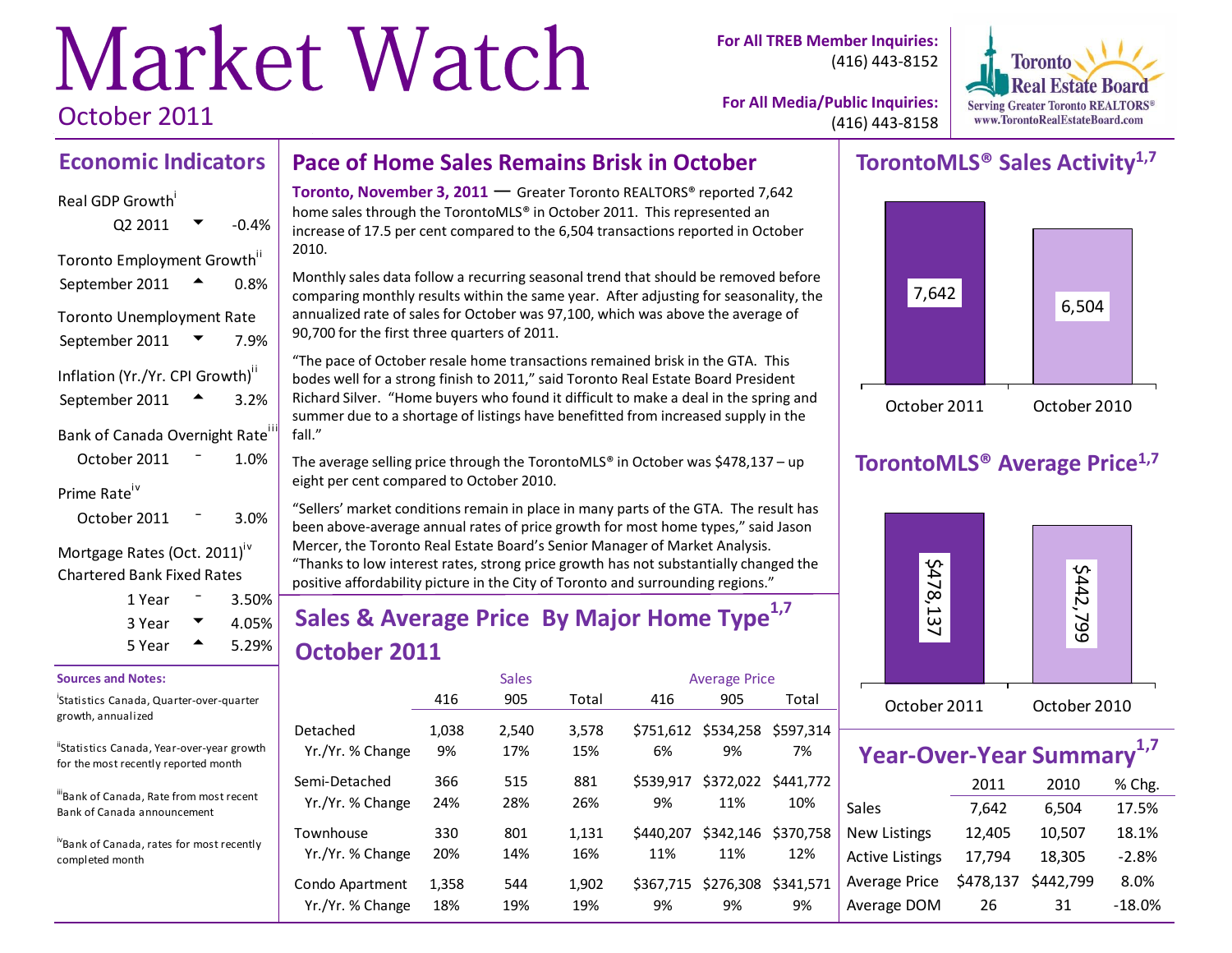# SALES BY PRICE RANGE AND HOUSE TYPE $^{1,7}$  OCTOBER 2011

| <b>Price Range</b>          | <b>Detached</b> | Semi-Detached | Att/Row/Twnhouse | <b>Condo Townhouse</b> | <b>Condo Apt</b> | Link           | Co-op Apt      | <b>Det Condo</b> | Co-ownership Apt | <b>Total</b> |
|-----------------------------|-----------------|---------------|------------------|------------------------|------------------|----------------|----------------|------------------|------------------|--------------|
| \$0 to \$99,999             | $\overline{2}$  |               | $\mathbf 0$      | $\overline{2}$         | 18               | $\mathbf 0$    | $\mathbf 0$    | $\mathbf 0$      |                  | 23           |
| \$100,000 to \$199,999      | 75              | 22            | h                | 61                     | 261              | $\Omega$       |                |                  |                  | 434          |
| \$200,000 to \$299,999      | 300             | 79            | 114              | 205                    | 619              | 22             |                |                  |                  | 1,348        |
| \$300,000 to \$399,999      | 663             | 321           | 184              | 222                    | 577              | 20             |                |                  |                  | 1,996        |
| \$400,000 to \$499,999      | 743             | 274           | 125              | 59                     | 229              | 49             | $\Omega$       |                  |                  | 1,484        |
| \$500,000 to \$599,999      | 592             | 71            | 64               | 12                     | 90               | 24             | $\Omega$       |                  |                  | 853          |
| \$600,000 to \$699,999      | 390             | 42            | 22               | 12                     | 48               | $\overline{2}$ | $\overline{0}$ | $\mathbf 0$      |                  | 516          |
| \$700,000 to \$799,999      | 229             | 35            | 14               | 12                     | 24               | $\Omega$       | $\Omega$       |                  |                  | 315          |
| \$800,000 to \$899,999      | 172             | 14            |                  | $\overline{2}$         |                  | $\mathbf 0$    | $\mathbf 0$    | $\mathbf 0$      |                  | 197          |
| \$900,000 to \$999,999      | 89              | 10            |                  | 0                      |                  | $\Omega$       | $\Omega$       |                  |                  | 105          |
| \$1,000,000 to \$1,249,999  | 128             | 8             |                  | $\overline{2}$         | 10               | $\mathbf{0}$   | $\Omega$       | $\Omega$         |                  | 150          |
| \$1,250,000 to \$1,499,999  | 66              |               |                  | $\overline{2}$         | b                | $\Omega$       | $\Omega$       | $\Omega$         |                  | 76           |
| \$1,500,000 to \$1,749,999  | 52              |               |                  | $\mathbf 0$            |                  | $\mathbf{0}$   | $\mathbf{0}$   | $\Omega$         |                  | 58           |
| \$1,750,000 to \$1,999,999  | 24              |               |                  | 0                      |                  | $\Omega$       | $\Omega$       |                  |                  | 26           |
| \$2,000,000 +               | 53              |               |                  |                        |                  | $\Omega$       | $\Omega$       |                  |                  | 61           |
| <b>Total Sales</b>          | 3,578           | 881           | 539              | 592                    | 1,902            | 117            | 10             | 14               | q                | 7,642        |
| <b>Share of Total Sales</b> | 46.8%           | 11.5%         | 7.1%             | 7.7%                   | 24.9%            | 1.5%           | 0.1%           | 0.2%             | 0.1%             |              |
| <b>Average Price</b>        | \$597,314       | \$441,772     | \$409,463        | \$335,519              | \$341,571        | \$416,923      | \$262,800      | \$371,925        | \$213,403        | \$478,137    |

# SALES BY PRICE RANGE AND HOUSE TYPE<sup>1,7</sup>  $\sqrt{2}$  and  $\sqrt{2}$  and  $\sqrt{2}$  and  $\sqrt{2}$  and  $\sqrt{2}$  and  $\sqrt{2}$  and  $\sqrt{2}$  and  $\sqrt{2}$  and  $\sqrt{2}$  and  $\sqrt{2}$  and  $\sqrt{2}$  and  $\sqrt{2}$  and  $\sqrt{2}$  and  $\sqrt{2}$  and  $\sqrt{2}$  and

| <b>Price Range</b>          | <b>Detached</b> | Semi-Detached | Att/Row/Twnhouse | <b>Condo Townhouse</b> | <b>Condo Apt</b> | Link         | Co-op Apt | <b>Det Condo</b> | <b>Co-ownership Apt</b> | <b>Total</b> |
|-----------------------------|-----------------|---------------|------------------|------------------------|------------------|--------------|-----------|------------------|-------------------------|--------------|
| \$0 to \$99,999             | 28              | 3             | b.               | 37                     | 192              | $\mathbf{0}$ | 13        | $\mathbf 0$      |                         | 282          |
| \$100,000 to \$199,999      | 710             | 199           | 72               | 760                    | 2,819            | 17           | 50        |                  | 20                      | 4,651        |
| \$200,000 to \$299,999      | 3,317           | 967           | 1,165            | 2,220                  | 6,412            | 312          | 23        | 27               | 35                      | 14,478       |
| \$300,000 to \$399,999      | 7,104           | 3,391         | 2,181            | 2,189                  | 5,741            | 309          | 19        | 25               |                         | 20,964       |
| \$400,000 to \$499,999      | 7,696           | 2,435         | 1,302            | 493                    | 2,240            | 468          |           | 22               |                         | 14,663       |
| \$500,000 to \$599,999      | 6,191           | 721           | 485              | 188                    | 890              | 164          |           |                  |                         | 8,651        |
| \$600,000 to \$699,999      | 4,104           | 424           | 202              | 117                    | 361              | 25           |           | 0                |                         | 5,233        |
| \$700,000 to \$799,999      | 2,354           | 230           | 87               | 54                     | 188              |              |           |                  |                         | 2,919        |
| \$800,000 to \$899,999      | 1,509           | 113           | 46               | 25                     | 80               | 0            | 0         |                  |                         | 1,775        |
| \$900,000 to \$999,999      | 889             | 41            | 16               | 13                     | 50               |              |           | 0                |                         | 1,009        |
| \$1,000,000 to \$1,249,999  | 1,229           | 61            | 15               | 12                     | 80               |              |           | 0                |                         | 1,398        |
| \$1,250,000 to \$1,499,999  | 703             | 24            | q                | 8                      | 35               |              | $\Omega$  | $\mathbf 0$      |                         | 779          |
| \$1,500,000 to \$1,749,999  | 374             | 16            | 6                |                        | 32               |              |           | $\mathbf 0$      |                         | 430          |
| \$1,750,000 to \$1,999,999  | 212             | 10            |                  | $\Omega$               | 14               |              |           |                  |                         | 239          |
| $$2,000,000 +$              | 485             | 18            |                  |                        | 37               |              |           | 0                |                         | 541          |
| <b>Total Sales</b>          | 36,905          | 8,653         | 5,593            | 6,119                  | 19,171           | 1,298        | 117       | 91               | 65                      | 78,012       |
| <b>Share of Total Sales</b> | 47.3%           | 11.1%         | 7.2%             | 7.8%                   | 24.6%            | 1.7%         | 0.1%      | 0.1%             | 0.1%                    |              |
| <b>Average Price</b>        | \$582,389       | \$430,360     | \$395,115        | \$317,528              | \$330,925        | \$391,389    | \$226,272 | \$392,913        | \$219,727               | \$465,294    |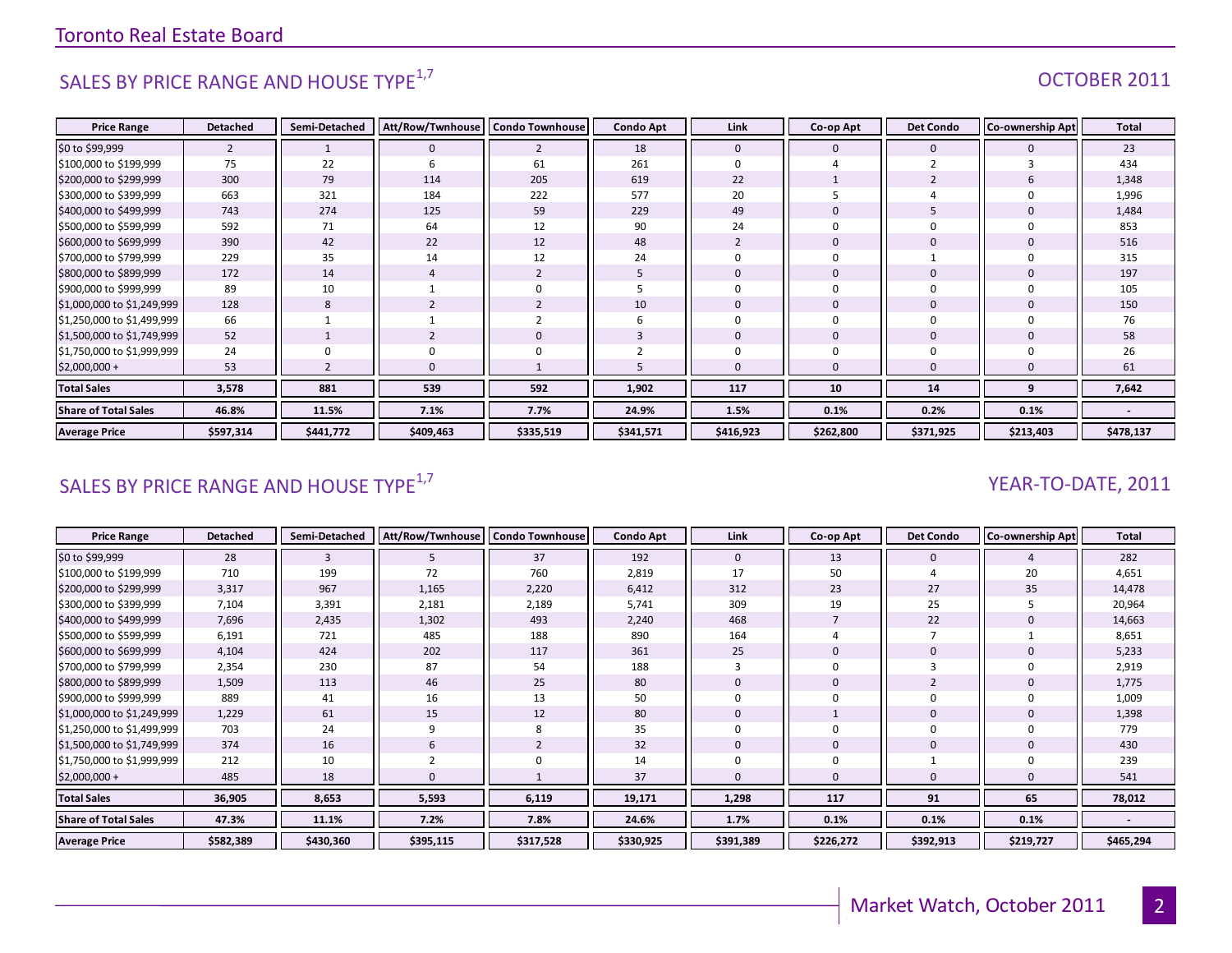### **ALL HOME TYPES, OCTOBER 2011** ALL TREB AREAS

|                                                               | <b>Number of Sales</b> | Dollar Volume <sup>1</sup> | Average Price <sup>1</sup> | Median Price <sup>1</sup> | New Listings <sup>2</sup> | Active Listings <sup>3</sup> | Avg. SP/LP <sup>4</sup> | Avg. DOM <sup>5</sup> |
|---------------------------------------------------------------|------------------------|----------------------------|----------------------------|---------------------------|---------------------------|------------------------------|-------------------------|-----------------------|
| <b>TREB Total</b>                                             | 7,642                  | \$3,653,921,066            | \$478,137                  | \$400,000                 | 12,405                    | 17,794                       | 98%                     | 26                    |
| <b>Halton Region</b>                                          | 465                    | \$238,931,402              | \$513,831                  | \$445,000                 | 722                       | 1,164                        | 98%                     | 27                    |
| <b>Burlington</b>                                             | 55                     | \$23,655,349               | \$430,097                  | \$390,000                 | 83                        | 158                          | 97%                     | 30                    |
| <b>Halton Hills</b>                                           | 83                     | \$41,527,225               | \$500,328                  | \$434,000                 | 111                       | 216                          | 97%                     | 35                    |
| Milton                                                        | 156                    | \$66,746,349               | \$427,861                  | \$409,250                 | 235                       | 249                          | 98%                     | 21                    |
| Oakville                                                      | 171                    | \$107,002,479              | \$625,745                  | \$558,000                 | 293                       | 541                          | 97%                     | 29                    |
| <b>Peel Region</b>                                            | 1,637                  | \$680,607,715              | \$415,765                  | \$375,000                 | 2,662                     | 3,535                        | 98%                     | 25                    |
| Brampton                                                      | 641                    | \$245,211,276              | \$382,545                  | \$364,500                 | 1,111                     | 1,437                        | 98%                     | 24                    |
| Caledon                                                       | 80                     | \$42,401,978               | \$530,025                  | \$477,000                 | 121                       | 275                          | 97%                     | 34                    |
| Mississauga                                                   | 916                    | \$392,994,461              | \$429,033                  | \$381,000                 | 1,430                     | 1,823                        | 97%                     | 24                    |
| <b>City of Toronto</b>                                        | 3,124                  | \$1,632,621,956            | \$522,606                  | \$410,000                 | 5,211                     | 7,109                        | 99%                     | 23                    |
| TURN PAGE FOR CITY OF TORONTO<br><b>TABLES OR CLICK HERE:</b> | ▶                      |                            |                            |                           |                           |                              |                         |                       |
|                                                               |                        |                            |                            |                           |                           |                              |                         |                       |
| <b>York Region</b>                                            | 1,414                  | \$776,021,855              | \$548,813                  | \$488,000                 | 2,137                     | 3,000                        | 98%                     | 26                    |
| Aurora                                                        | 87                     | \$48,647,710               | \$559,169                  | \$468,000                 | 118                       | 157                          | 98%                     | 27                    |
| E. Gwillimbury                                                | 42                     | \$20,424,950               | \$486,308                  | \$385,825                 | 38                        | 83                           | 97%                     | 45                    |
| Georgina                                                      | 79                     | \$22,183,760               | \$280,807                  | \$261,000                 | 104                       | 243                          | 98%                     | 36                    |
| King                                                          | 22                     | \$18,441,400               | \$838,245                  | \$629,000                 | 54                        | 171                          | 95%                     | 40                    |
| Markham                                                       | 361                    | \$205,397,481              | \$568,968                  | \$521,000                 | 570                       | 721                          | 99%                     | 22                    |
| Newmarket                                                     | 114                    | \$47,230,063               | \$414,299                  | \$394,000                 | 135                       | 152                          | 99%                     | 27                    |
| Richmond Hill                                                 | 373                    | \$229,942,474              | \$616,468                  | \$560,000                 | 589                       | 660                          | 98%                     | 23                    |
| Vaughan                                                       | 267                    | \$143,913,292              | \$539,001                  | \$500,000                 | 440                       | 623                          | 98%                     | 23                    |
| Whitchurch-Stouffville                                        | 69                     | \$39,840,725               | \$577,402                  | \$455,000                 | 89                        | 190                          | 96%                     | 35                    |
| Durham Region                                                 | 800                    | \$255,845,788              | \$319,807                  | \$297,000                 | 1,352                     | 2,167                        | 98%                     | 32                    |
| Ajax                                                          | 144                    | \$50,792,021               | \$352,722                  | \$334,500                 | 236                       | 296                          | 98%                     | 26                    |
| <b>Brock</b>                                                  | 8                      | \$1,508,400                | \$188,550                  | \$184,000                 | 38                        | 140                          | 92%                     | 53                    |
| Clarington                                                    | 120                    | \$34,566,042               | \$288,050                  | \$256,750                 | 213                       | 388                          | 97%                     | 39                    |
| Oshawa                                                        | 222                    | \$58,872,918               | \$265,193                  | \$240,000                 | 382                       | 599                          | 98%                     | 32                    |
| Pickering                                                     | 120                    | \$46,270,787               | \$385,590                  | \$354,750                 | 185                       | 248                          | 98%                     | 28                    |
| Scugog                                                        | 33                     | \$11,582,000               | \$350,970                  | \$314,000                 | 47                        | 107                          | 96%                     | 53                    |
| Uxbridge                                                      | 33                     | \$13,142,900               | \$398,270                  | \$359,000                 | 44                        | 134                          | 96%                     | 44                    |
| Whitby                                                        | 120                    | \$39,110,720               | \$325,923                  | \$316,000                 | 207                       | 255                          | 98%                     | 25                    |
| <b>Dufferin County</b>                                        | 46                     | \$14,075,350               | \$305,986                  | \$291,750                 | 75                        | 147                          | 97%                     | 34                    |
| Orangeville                                                   | 46                     | \$14,075,350               | \$305,986                  | \$291,750                 | 75                        | 147                          | 97%                     | 34                    |
| <b>Simcoe County</b>                                          | 156                    | \$55,817,000               | \$357,801                  | \$332,500                 | 246                       | 672                          | 96%                     | 50                    |
| Adjala-Tosorontio                                             | 15                     | \$5,974,150                | \$398,277                  | \$375,000                 | 28                        | 109                          | 96%                     | 73                    |
| <b>Bradford West Gwillimbury</b>                              | 51                     | \$19,236,950               | \$377,195                  | \$348,000                 | 49                        | 105                          | 97%                     | 39                    |
| Essa                                                          | 14                     | \$5,361,500                | \$382,964                  | \$392,500                 | 27                        | 92                           | 95%                     | 57                    |
| Innisfil                                                      | 30                     | \$8,801,800                | \$293,393                  | \$274,500                 | 72                        | 189                          | 96%                     | 57                    |
| New Tecumseth                                                 | 46                     | \$16,442,600               | \$357,448                  | \$337,450                 | 70                        | 177                          | 97%                     | 48                    |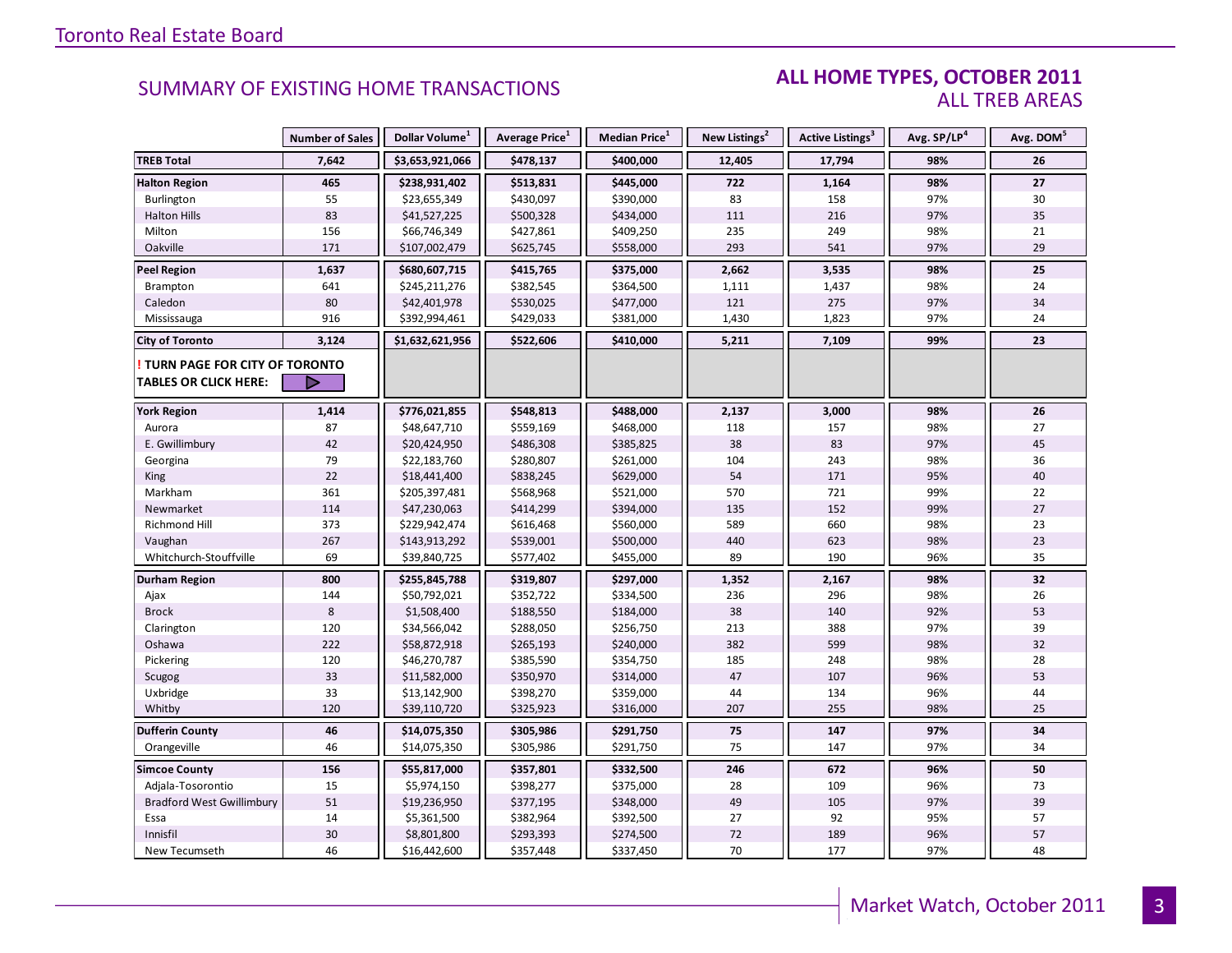### **ALL HOME TYPES, OCTOBER 2011** CITY OF TORONTO MUNICIPAL BREAKDOWN

|                              | <b>Number of Sales</b> | Dollar Volume <sup>1</sup> | Average Price <sup>1</sup> | Median Price <sup>1</sup> | New Listings <sup>2</sup> | Active Listings <sup>3</sup> | Avg. SP/LP <sup>4</sup> | Avg. DOM <sup>5</sup> |
|------------------------------|------------------------|----------------------------|----------------------------|---------------------------|---------------------------|------------------------------|-------------------------|-----------------------|
| <b>TREB Total</b>            | 7,642                  | \$3,653,921,066            | \$478,137                  | \$400,000                 | 12,405                    | 17,794                       | 98%                     | 26                    |
| <b>City of Toronto Total</b> | 3,124                  | \$1,632,621,956            | \$522,606                  | \$410,000                 | 5,211                     | 7,109                        | 99%                     | 23                    |
| <b>Toronto West</b>          | 781                    | \$343,190,113              | \$439,424                  | \$386,000                 | 1,289                     | 1,988                        | 99%                     | 26                    |
| Toronto W01                  | 61                     | \$32,296,700               | \$529,454                  | \$449,900                 | 91                        | 117                          | 100%                    | 23                    |
| Toronto W02                  | $74$                   | \$41,931,077               | \$566,636                  | \$530,000                 | 101                       | 98                           | 102%                    | 14                    |
| Toronto W03                  | 75                     | \$25,982,450               | \$346,433                  | \$337,000                 | 99                        | 142                          | 99%                     | 22                    |
| Toronto W04                  | 83                     | \$30,217,189               | \$364,063                  | \$371,000                 | 140                       | 223                          | 97%                     | 30                    |
| Toronto W05                  | 87                     | \$28,040,900               | \$322,309                  | \$345,000                 | 150                       | 297                          | 97%                     | 38                    |
| Toronto W06                  | 123                    | \$51,479,486               | \$418,532                  | \$386,000                 | 204                       | 301                          | 99%                     | 29                    |
| Toronto W07                  | 26                     | \$20,062,100               | \$771,619                  | \$702,500                 | 41                        | 50                           | 100%                    | 16                    |
| Toronto W08                  | 143                    | \$78,559,250               | \$549,365                  | \$471,500                 | 256                       | 369                          | 99%                     | 22                    |
| Toronto W09                  | 40                     | \$15,719,700               | \$392,993                  | \$397,700                 | 85                        | 141                          | 99%                     | 31                    |
| Toronto W10                  | 69                     | \$18,901,261               | \$273,931                  | \$280,000                 | 122                       | 250                          | 97%                     | 30                    |
| <b>Toronto Central</b>       | 1,479                  | \$930,786,407              | \$629,335                  | \$442,500                 | 2,497                     | 3,339                        | 99%                     | 23                    |
| Toronto C01                  | 414                    | \$190,564,807              | \$460,301                  | \$390,000                 | 712                       | 1,035                        | 99%                     | 24                    |
| Toronto C02                  | 84                     | \$80,268,350               | \$955,576                  | \$778,000                 | 145                       | 218                          | 100%                    | 22                    |
| Toronto C03                  | 46                     | \$40,825,570               | \$887,512                  | \$608,350                 | 93                        | 124                          | 99%                     | 25                    |
| Toronto C04                  | 84                     | \$100,273,304              | \$1,193,730                | \$1,129,000               | 161                       | 214                          | 100%                    | 20                    |
| Toronto C06                  | 25                     | \$17,228,900               | \$689,156                  | \$568,000                 | 45                        | 64                           | 98%                     | 33                    |
| Toronto C07                  | 92                     | \$50,761,589               | \$551,756                  | \$474,500                 | 190                       | 242                          | 100%                    | 18                    |
| Toronto C08                  | 146                    | \$64,909,238               | \$444,584                  | \$381,500                 | 235                       | 311                          | 99%                     | 24                    |
| Toronto C09                  | 36                     | \$42,192,700               | \$1,172,019                | \$752,500                 | 44                        | 82                           | 100%                    | 19                    |
| Toronto C10                  | 58                     | \$33,687,726               | \$580,823                  | \$527,500                 | 105                       | 101                          | 101%                    | 18                    |
| Toronto C11                  | 44                     | \$26,845,015               | \$610,114                  | \$470,000                 | 65                        | 78                           | 101%                    | 18                    |
| Toronto C12                  | 43                     | \$66,815,200               | \$1,553,842                | \$1,078,800               | 68                        | 148                          | 97%                     | 30                    |
| Toronto C13                  | 80                     | \$42,781,598               | \$534,770                  | \$396,500                 | 137                       | 145                          | 100%                    | 27                    |
| Toronto C14                  | 186                    | \$104,859,844              | \$563,763                  | \$402,400                 | 255                       | 311                          | 100%                    | 21                    |
| Toronto C15                  | 141                    | \$68,772,566               | \$487,749                  | \$415,000                 | 242                       | 266                          | 100%                    | 21                    |
| Toronto East                 | 864                    | \$358,645,436              | \$415,099                  | \$390,000                 | 1,425                     | 1,782                        | 99%                     | 22                    |
| Toronto E01                  | 76                     | \$42,348,722               | \$557,220                  | \$532,500                 | 123                       | 144                          | 102%                    | 17                    |
| Toronto E02                  | 85                     | \$53,404,940               | \$628,293                  | \$570,000                 | 110                       | 99                           | 99%                     | 14                    |
| Toronto E03                  | 114                    | \$55,740,600               | \$488,953                  | \$478,500                 | 162                       | 152                          | 101%                    | 15                    |
| Toronto E04                  | 94                     | \$30,455,319               | \$323,993                  | \$343,650                 | 183                       | 223                          | 99%                     | 21                    |
| Toronto E05                  | 87                     | \$33,077,709               | \$380,204                  | \$359,500                 | 147                       | 146                          | 100%                    | 19                    |
| Toronto E06                  | 43                     | \$17,814,700               | \$414,295                  | \$388,000                 | 65                        | 69                           | 98%                     | 18                    |
| Toronto E07                  | 84                     | \$29,136,788               | \$346,867                  | \$297,500                 | 164                       | 250                          | 99%                     | 26                    |
| Toronto E08                  | 51                     | \$21,526,764               | \$422,093                  | \$386,000                 | 84                        | 122                          | 97%                     | 30                    |
| Toronto E09                  | 92                     | \$29,216,924               | \$317,575                  | \$318,750                 | 168                       | 255                          | 99%                     | 24                    |
| Toronto E10                  | 52                     | \$19,691,670               | \$378,686                  | \$392,500                 | 85                        | 121                          | 98%                     | 29                    |
| Toronto E11                  | 86                     | \$26,231,300               | \$305,015                  | \$305,000                 | 134                       | 201                          | 98%                     | 29                    |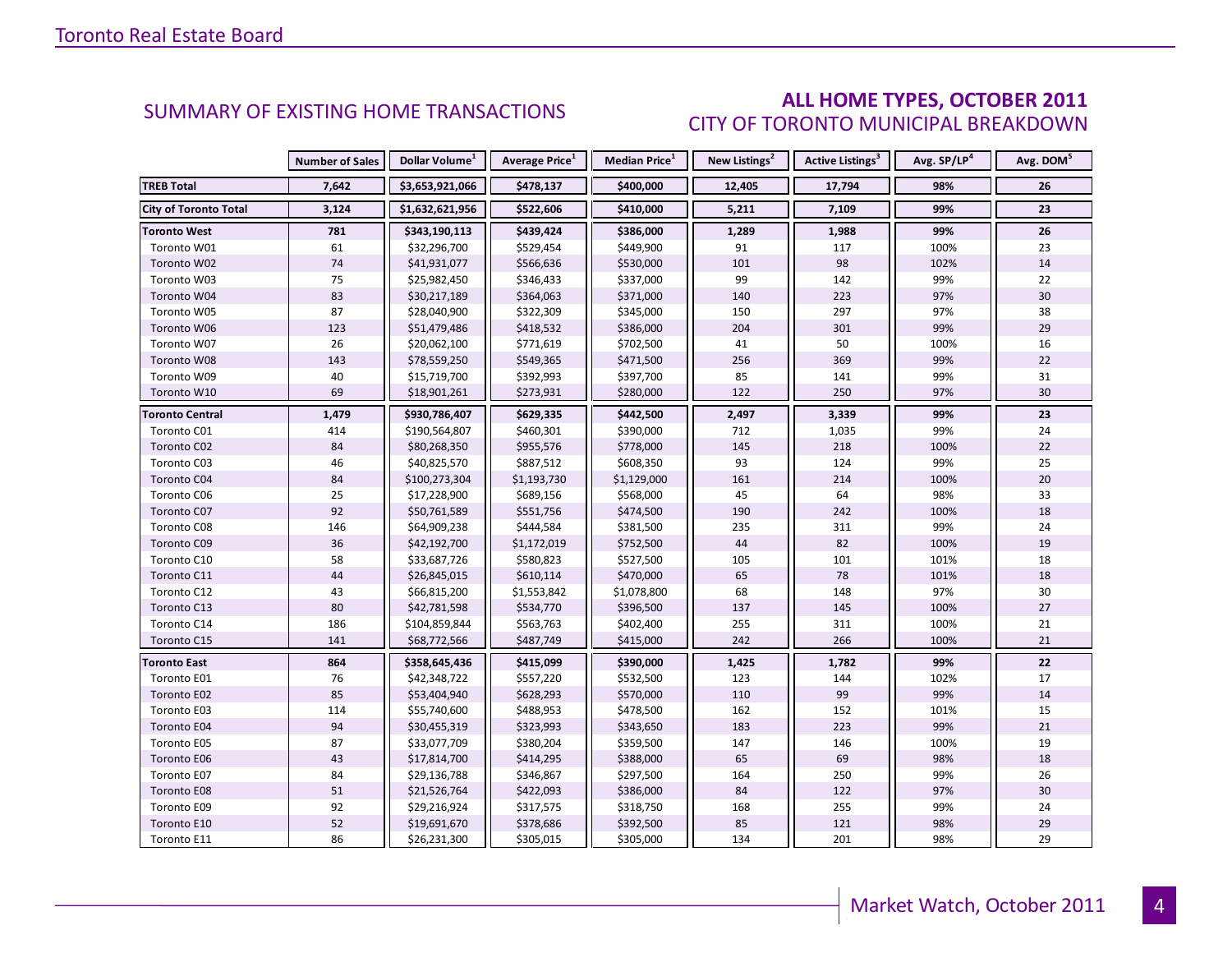### **ALL HOME TYPES, YEAR-TO-DATE 2011** ALL TREB AREAS

|                                  | <b>Number of Sales</b> | Dollar Volume <sup>1</sup> | Average Price <sup>1</sup> | Median Price <sup>1</sup> | New Listings <sup>2</sup> | Avg. SP/LP <sup>4</sup> | Avg. DOM <sup>5</sup> |
|----------------------------------|------------------------|----------------------------|----------------------------|---------------------------|---------------------------|-------------------------|-----------------------|
| <b>TREB Total</b>                | 78,012                 | \$36,298,500,740           | \$465,294                  | \$391,500                 | 132,785                   | 99%                     | 25                    |
| <b>Halton Region</b>             | 4,566                  | \$2,367,848,948            | \$518,583                  | \$440,000                 | 7,587                     | 98%                     | 26                    |
| Burlington                       | 547                    | \$237,406,444              | \$434,015                  | \$368,995                 | 859                       | 97%                     | 29                    |
| <b>Halton Hills</b>              | 818                    | \$358,662,841              | \$438,463                  | \$404,500                 | 1,279                     | 98%                     | 31                    |
| Milton                           | 1,405                  | \$601,785,713              | \$428,317                  | \$405,000                 | 2,258                     | 99%                     | 20                    |
| Oakville                         | 1,796                  | \$1,169,993,950            | \$651,444                  | \$549,900                 | 3,191                     | 97%                     | 29                    |
| <b>Peel Region</b>               | 16,564                 | \$6,759,115,614            | \$408,061                  | \$371,101                 | 28,017                    | 98%                     | 23                    |
| Brampton                         | 6,672                  | \$2,529,629,976            | \$379,141                  | \$360,000                 | 11,539                    | 98%                     | 23                    |
| Caledon                          | 714                    | \$368,097,419              | \$515,543                  | \$457,625                 | 1,318                     | 97%                     | 31                    |
| Mississauga                      | 9,178                  | \$3,861,388,219            | \$420,722                  | \$376,050                 | 15,160                    | 98%                     | 23                    |
| <b>City of Toronto</b>           | 31,177                 | \$15,653,070,617           | \$502,071                  | \$399,000                 | 53,882                    | 100%                    | 24                    |
| TURN PAGE FOR CITY OF TORONTO    |                        |                            |                            |                           |                           |                         |                       |
| <b>TABLES OR CLICK HERE:</b>     |                        |                            |                            |                           |                           |                         |                       |
| <b>York Region</b>               | 14,946                 | \$8,077,014,223            | \$540,413                  | \$481,950                 | 24,262                    | 98%                     | 24                    |
| Aurora                           | 865                    | \$456,431,312              | \$527,666                  | \$447,000                 | 1,290                     | 98%                     | 25                    |
| E. Gwillimbury                   | 247                    | \$110,617,828              | \$447,845                  | \$385,000                 | 444                       | 97%                     | 38                    |
| Georgina                         | 747                    | \$212,912,288              | \$285,023                  | \$270,000                 | 1,329                     | 97%                     | 42                    |
| King                             | 207                    | \$162,725,377              | \$786,113                  | \$675,000                 | 544                       | 94%                     | 52                    |
| Markham                          | 3,978                  | \$2,229,929,634            | \$560,566                  | \$506,000                 | 6,365                     | 100%                    | 19                    |
| Newmarket                        | 1,248                  | \$519,067,878              | \$415,920                  | \$385,000                 | 1,709                     | 98%                     | 24                    |
| Richmond Hill                    | 3,873                  | \$2,316,644,534            | \$598,152                  | \$545,000                 | 6,386                     | 99%                     | 21                    |
| Vaughan                          | 3,111                  | \$1,699,543,882            | \$546,301                  | \$495,000                 | 5,037                     | 98%                     | 23                    |
| Whitchurch-Stouffville           | 670                    | \$369,141,490              | \$550,957                  | \$460,000                 | 1,158                     | 97%                     | 34                    |
| Durham Region                    | 8,605                  | \$2,731,632,882            | \$317,447                  | \$292,900                 | 15,202                    | 98%                     | 30                    |
| Ajax                             | 1,550                  | \$537,639,028              | \$346,864                  | \$330,000                 | 2,654                     | 98%                     | 25                    |
| <b>Brock</b>                     | 158                    | \$38,452,357               | \$243,369                  | \$219,000                 | 431                       | 95%                     | 69                    |
| Clarington                       | 1,261                  | \$354,825,594              | \$281,384                  | \$261,500                 | 2,363                     | 98%                     | 33                    |
| Oshawa                           | 2,497                  | \$667,238,640              | \$267,216                  | \$246,000                 | 4,437                     | 98%                     | 31                    |
| Pickering                        | 1,155                  | \$436,459,976              | \$377,887                  | \$345,000                 | 1,884                     | 98%                     | 25                    |
| Scugog                           | 267                    | \$95,477,034               | \$357,592                  | \$320,775                 | 530                       | 97%                     | 53                    |
| Uxbridge                         | 300                    | \$136,904,610              | \$456,349                  | \$409,000                 | 581                       | 97%                     | 52                    |
| Whitby                           | 1,417                  | \$464,635,643              | \$327,901                  | \$313,900                 | 2,322                     | 98%                     | 23                    |
| <b>Dufferin County</b>           | 524                    | \$168,089,931              | \$320,782                  | \$297,250                 | 827                       | 98%                     | 35                    |
| Orangeville                      | 524                    | \$168,089,931              | \$320,782                  | \$297,250                 | 827                       | 98%                     | 35                    |
| <b>Simcoe County</b>             | 1,630                  | \$541,728,525              | \$332,349                  | \$300,000                 | 3,008                     | 97%                     | 51                    |
| Adjala-Tosorontio                | 128                    | \$54,061,750               | \$422,357                  | \$382,500                 | 302                       | 97%                     | 71                    |
| <b>Bradford West Gwillimbury</b> | 451                    | \$162,839,727              | \$361,064                  | \$341,000                 | 688                       | 98%                     | 36                    |
| Essa                             | 213                    | \$61,410,931               | \$288,314                  | \$251,000                 | 432                       | 97%                     | 57                    |
| Innisfil                         | 399                    | \$126,079,705              | \$315,989                  | \$277,000                 | 828                       | 96%                     | 58                    |
| New Tecumseth                    | 439                    | \$137,336,412              | \$312,839                  | \$285,100                 | 758                       | 97%                     | 50                    |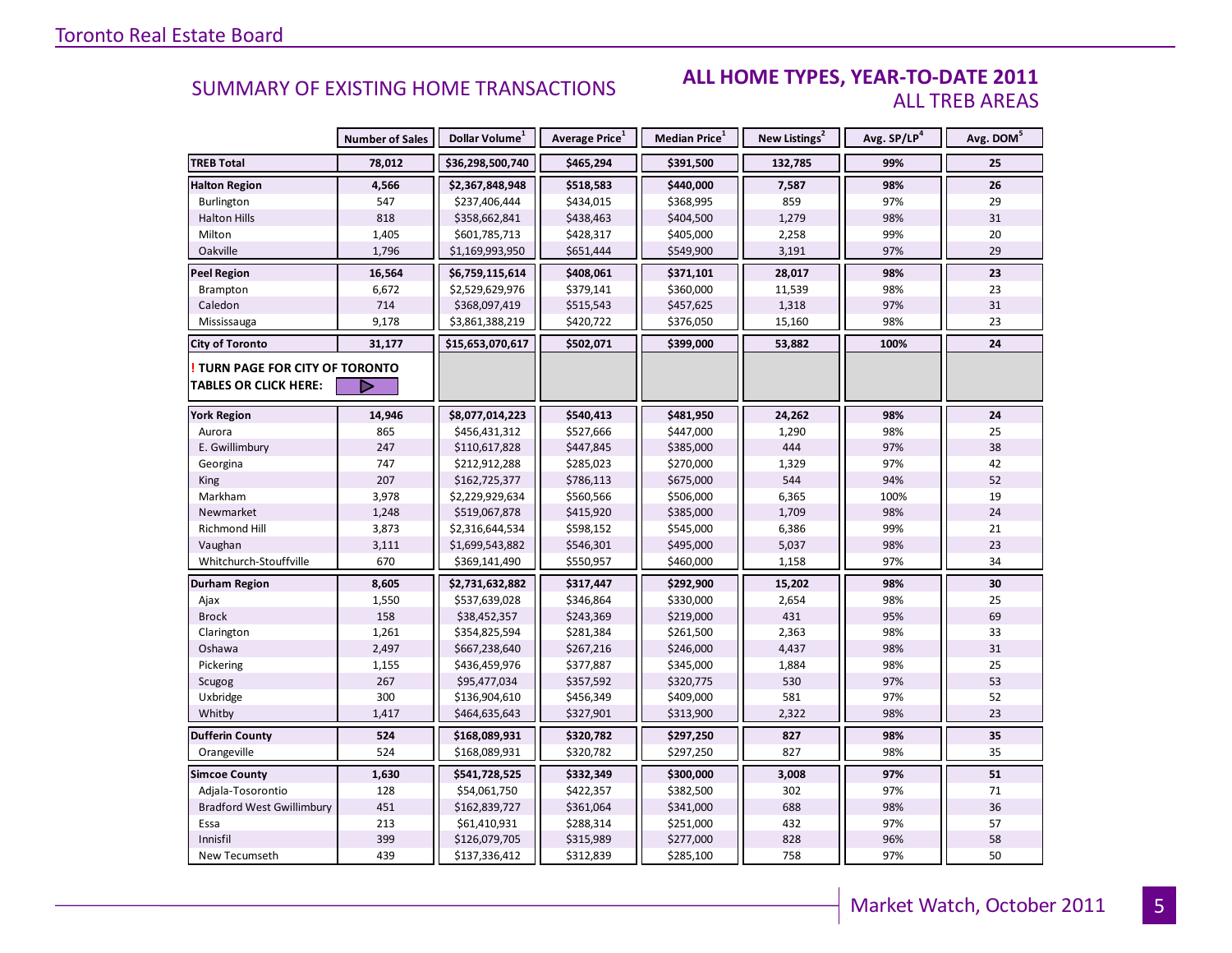### **ALL HOME TYPES, YEAR-TO-DATE 2011** CITY OF TORONTO MUNICIPAL BREAKDOWN SUMMARY OF EXISTING HOME TRANSACTIONS

|                              | <b>Number of Sales</b> | Dollar Volume <sup>1</sup> | Average Price <sup>1</sup> | Median Price <sup>1</sup> | New Listings <sup>2</sup> | Avg. SP/LP <sup>4</sup> | Avg. DOM <sup>5</sup> |
|------------------------------|------------------------|----------------------------|----------------------------|---------------------------|---------------------------|-------------------------|-----------------------|
| <b>TREB Total</b>            | 78,012                 | \$36,298,500,740           | \$465,294                  | \$391,500                 | 132,785                   | 99%                     | 25                    |
| <b>City of Toronto Total</b> | 31,177                 | \$15,653,070,617           | \$502,071                  | \$399,000                 | 53,882                    | 100%                    | 24                    |
| <b>Toronto West</b>          | 7,486                  | \$3,271,742,145            | \$437,048                  | \$380,000                 | 13,441                    | 99%                     | 27                    |
| Toronto W01                  | 625                    | \$333,593,440              | \$533,750                  | \$430,000                 | 1,087                     | 102%                    | 21                    |
| Toronto W02                  | 738                    | \$396,830,723              | \$537,711                  | \$487,500                 | 1,081                     | 102%                    | 17                    |
| Toronto W03                  | 656                    | \$228,703,672              | \$348,634                  | \$345,000                 | 1,140                     | 99%                     | 25                    |
| Toronto W04                  | 685                    | \$232,748,798              | \$339,779                  | \$330,000                 | 1,259                     | 98%                     | 32                    |
| Toronto W05                  | 935                    | \$314,242,936              | \$336,089                  | \$340,000                 | 1,830                     | 97%                     | 35                    |
| Toronto W06                  | 995                    | \$425,757,032              | \$427,897                  | \$399,000                 | 1,981                     | 99%                     | 28                    |
| Toronto W07                  | 476                    | \$269,704,100              | \$566,605                  | \$545,886                 | 678                       | 100%                    | 22                    |
| Toronto W08                  | 1,111                  | \$665,392,538              | \$598,913                  | \$510,000                 | 2,008                     | 99%                     | 24                    |
| Toronto W09                  | 445                    | \$174,656,191              | \$392,486                  | \$410,000                 | 867                       | 99%                     | 34                    |
| Toronto W10                  | 820                    | \$230,112,715              | \$280,625                  | \$290,500                 | 1,510                     | 97%                     | 31                    |
| <b>Toronto Central</b>       | 14,868                 | \$8,828,948,551            | \$593,822                  | \$427,000                 | 25,622                    | 99%                     | 24                    |
| Toronto C01                  | 4,151                  | \$1,802,510,366            | \$434,235                  | \$380,000                 | 7,797                     | 99%                     | 27                    |
| Toronto C02                  | 720                    | \$650,386,572              | \$903,315                  | \$680,000                 | 1,309                     | 100%                    | 25                    |
| Toronto C03                  | 490                    | \$416,758,206              | \$850,527                  | \$578,194                 | 866                       | 99%                     | 25                    |
| Toronto C04                  | 888                    | \$826,974,155              | \$931,277                  | \$830,000                 | 1,512                     | 100%                    | 20                    |
| Toronto C06                  | 316                    | \$174,078,275              | \$550,881                  | \$535,750                 | 532                       | 99%                     | 22                    |
| Toronto C07                  | 1,184                  | \$590,881,905              | \$499,056                  | \$404,600                 | 1,885                     | 99%                     | 22                    |
| Toronto C08                  | 1,478                  | \$631,675,297              | \$427,385                  | \$378,500                 | 2,471                     | 99%                     | 24                    |
| Toronto C09                  | 326                    | \$401,908,445              | \$1,232,848                | \$904,079                 | 522                       | 99%                     | 23                    |
| Toronto C10                  | 768                    | \$598,904,711              | \$779,824                  | \$576,250                 | 1,141                     | 100%                    | 21                    |
| Toronto C11                  | 379                    | \$226,647,263              | \$598,014                  | \$435,000                 | 613                       | 102%                    | 24                    |
| Toronto C12                  | 366                    | \$569,838,830              | \$1,556,937                | \$1,300,000               | 728                       | 97%                     | 30                    |
| Toronto C13                  | 660                    | \$319,181,949              | \$483,609                  | \$395,000                 | 1,092                     | 100%                    | 23                    |
| Toronto C14                  | 1,883                  | \$1,004,316,558            | \$533,360                  | \$402,000                 | 3,052                     | 100%                    | 21                    |
| Toronto C15                  | 1,259                  | \$614,886,019              | \$488,392                  | \$420,000                 | 2,102                     | 100%                    | 22                    |
| <b>Toronto East</b>          | 8,823                  | \$3,552,379,921            | \$402,627                  | \$376,100                 | 14,819                    | 100%                    | 21                    |
| Toronto E01                  | 778                    | \$424,941,737              | \$546,198                  | \$524,500                 | 1,317                     | 103%                    | 14                    |
| Toronto E02                  | 765                    | \$480,113,907              | \$627,600                  | \$545,000                 | 1,256                     | 101%                    | 14                    |
| Toronto E03                  | 1,033                  | \$465,460,200              | \$450,591                  | \$438,800                 | 1,704                     | 101%                    | 19                    |
| Toronto E04                  | 890                    | \$289,439,865              | \$325,213                  | \$347,250                 | 1,514                     | 100%                    | 22                    |
| Toronto E05                  | 972                    | \$359,450,697              | \$369,805                  | \$333,950                 | 1,438                     | 101%                    | 18                    |
| Toronto E06                  | 486                    | \$217,981,805              | \$448,522                  | \$401,000                 | 803                       | 99%                     | 21                    |
| Toronto E07                  | 853                    | \$316,069,583              | \$370,539                  | \$369,000                 | 1,522                     | 100%                    | 20                    |
| Toronto E08                  | 676                    | \$246,637,314              | \$364,848                  | \$349,000                 | 1,117                     | 98%                     | 29                    |
| Toronto E09                  | 1,054                  | \$308,494,898              | \$292,690                  | \$280,000                 | 1,865                     | 98%                     | 27                    |
| Toronto E10                  | 467                    | \$189,661,587              | \$406,128                  | \$403,000                 | 783                       | 99%                     | 22                    |
| Toronto E11                  | 849                    | \$254,128,328              | \$299,327                  | \$290,000                 | 1,500                     | 98%                     | 28                    |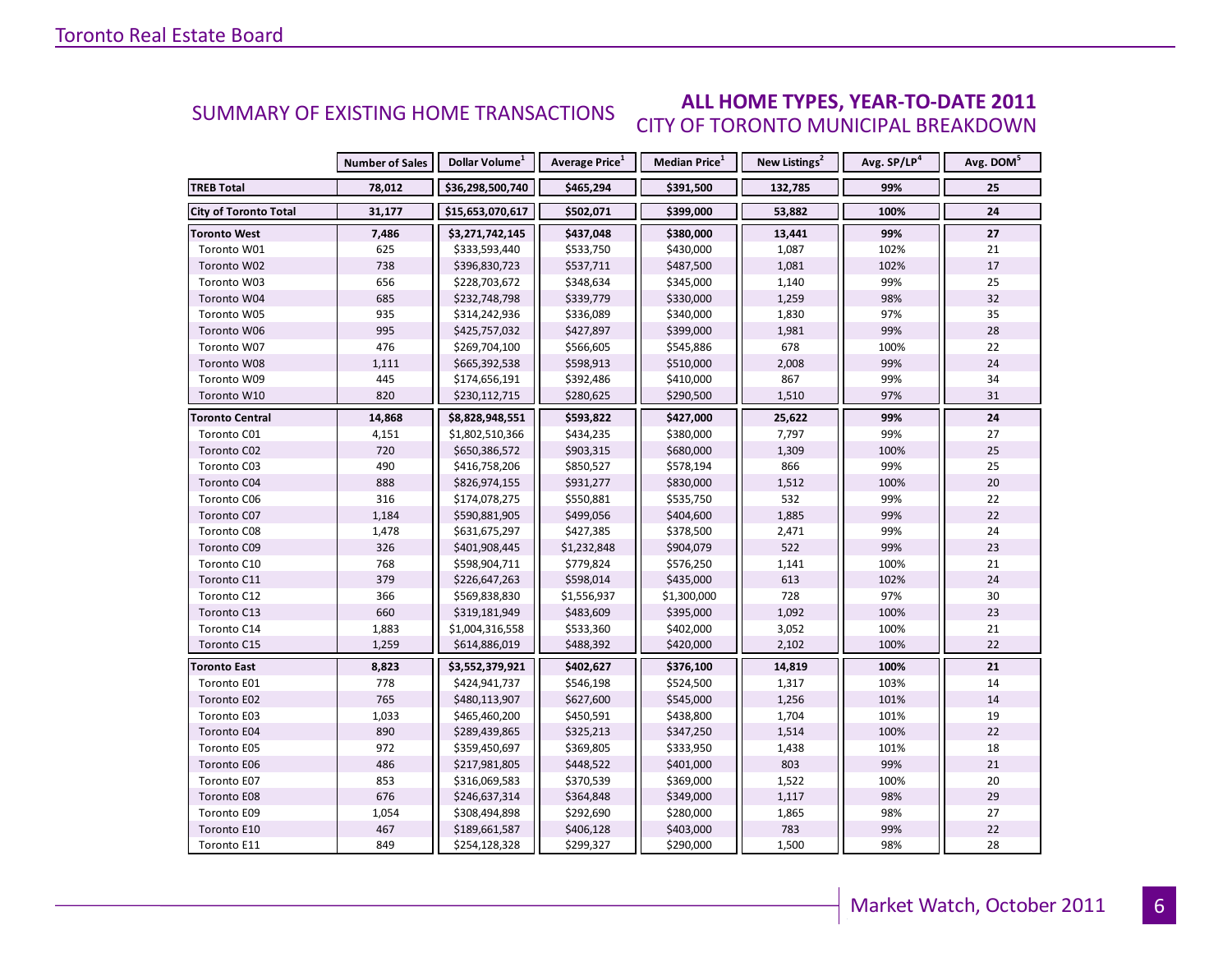### DETACHED HOUSES, OCTOBER 2011 ALL TREB AREAS

|                                  | Sales <sup>1</sup> | Dollar Volume <sup>1</sup> | Average Price <sup>1</sup> | Median Price <sup>1</sup> | New Listings <sup>2</sup> | Active Listings <sup>3</sup> | Avg. SP/LP <sup>4</sup> | Avg. DOM <sup>5</sup> |
|----------------------------------|--------------------|----------------------------|----------------------------|---------------------------|---------------------------|------------------------------|-------------------------|-----------------------|
| <b>TREB Total</b>                | 3,578              | \$2,137,188,715            | \$597,314                  | \$500,000                 | 6,078                     | 9,156                        | 98%                     | 26                    |
| <b>Halton Region</b>             | 273                | \$168,363,098              | \$616,715                  | \$545,000                 | 481                       | 872                          | 97%                     | 29                    |
| Burlington                       | 30                 | \$15,236,599               | \$507,887                  | \$481,500                 | 48                        | 106                          | 97%                     | 30                    |
| <b>Halton Hills</b>              | 61                 | \$34,404,500               | \$564,008                  | \$515,000                 | 95                        | 196                          | 96%                     | 38                    |
| Milton                           | 84                 | \$41,748,949               | \$497,011                  | \$463,750                 | 144                       | 179                          | 98%                     | 24                    |
| Oakville                         | 98                 | \$76,973,050               | \$785,439                  | \$711,250                 | 194                       | 391                          | 97%                     | 29                    |
| <b>Peel Region</b>               | 740                | \$396,280,628              | \$535,514                  | \$481,000                 | 1,338                     | 1,919                        | 97%                     | 24                    |
| <b>Brampton</b>                  | 368                | \$163,682,887              | \$444,790                  | \$425,500                 | 672                       | 913                          | 98%                     | 24                    |
| Caledon                          | 69                 | \$38,139,488               | \$552,746                  | \$520,000                 | 102                       | 260                          | 97%                     | 36                    |
| Mississauga                      | 303                | \$194,458,253              | \$641,776                  | \$560,000                 | 564                       | 746                          | 97%                     | 22                    |
| <b>City of Toronto</b>           | 1,038              | \$780,173,230              | \$751,612                  | \$578,000                 | 1,759                     | 2,034                        | 99%                     | 19                    |
| TURN PAGE FOR CITY OF TORONTO    |                    |                            |                            |                           |                           |                              |                         |                       |
| <b>TABLES OR CLICK HERE:</b>     |                    |                            |                            |                           |                           |                              |                         |                       |
| <b>York Region</b>               | 803                | \$534,654,266              | \$665,821                  | \$606,000                 | 1,275                     | 2,001                        | 98%                     | 29                    |
| Aurora                           | 51                 | \$34,318,722               | \$672,916                  | \$555,000                 | 83                        | 111                          | 97%                     | 33                    |
| E. Gwillimbury                   | 37                 | \$18,918,950               | \$511,323                  | \$395,000                 | 33                        | 80                           | 97%                     | 49                    |
| Georgina                         | 65                 | \$18,969,360               | \$291,836                  | \$280,000                 | 96                        | 235                          | 98%                     | 40                    |
| King                             | 22                 | \$18,441,400               | \$838,245                  | \$629,000                 | 53                        | 158                          | 95%                     | 40                    |
| Markham                          | 168                | \$122,348,238              | \$728,263                  | \$675,000                 | 251                       | 334                          | 99%                     | 22                    |
| Newmarket                        | 66                 | \$32,102,250               | \$486,398                  | \$465,000                 | 80                        | 103                          | 98%                     | 30                    |
| Richmond Hill                    | 208                | \$162,857,924              | \$782,971                  | \$681,750                 | 352                       | 422                          | 98%                     | 25                    |
| Vaughan                          | 135                | \$93,417,097               | \$691,978                  | \$620,000                 | 254                       | 380                          | 98%                     | 25                    |
| Whitchurch-Stouffville           | 51                 | \$33,280,325               | \$652,555                  | \$505,000                 | 73                        | 178                          | 95%                     | 41                    |
| <b>Durham Region</b>             | 572                | \$200,747,393              | \$350,957                  | \$335,000                 | 966                       | 1,631                        | 98%                     | 33                    |
| Ajax                             | 91                 | \$36,530,596               | \$401,435                  | \$385,000                 | 139                       | 175                          | 98%                     | 24                    |
| <b>Brock</b>                     | $\,8\,$            | \$1,508,400                | \$188,550                  | \$184,000                 | 38                        | 131                          | 92%                     | 53                    |
| Clarington                       | 90                 | \$28,405,642               | \$315,618                  | \$283,500                 | 159                       | 297                          | 97%                     | 43                    |
| Oshawa                           | 167                | \$48,360,697               | \$289,585                  | \$270,000                 | 279                       | 455                          | 98%                     | 32                    |
| Pickering                        | 78                 | \$34,324,738               | \$440,061                  | \$435,000                 | 125                       | 172                          | 98%                     | 27                    |
| Scugog                           | 33                 | \$11,582,000               | \$350,970                  | \$314,000                 | 46                        | 105                          | 96%                     | 53                    |
| Uxbridge                         | 24                 | \$10,912,400               | \$454,683                  | \$409,500                 | 36                        | 118                          | 96%                     | 49                    |
| Whitby                           | 81                 | \$29,122,920               | \$359,542                  | \$358,000                 | 144                       | 178                          | 98%                     | 25                    |
| <b>Dufferin County</b>           | 30                 | \$10,302,400               | \$343,413                  | \$317,250                 | 57                        | 106                          | 97%                     | 34                    |
| Orangeville                      | 30                 | \$10,302,400               | \$343,413                  | \$317,250                 | 57                        | 106                          | 97%                     | 34                    |
| <b>Simcoe County</b>             | 122                | \$46,667,700               | \$382,522                  | \$369,500                 | 202                       | 593                          | 96%                     | 51                    |
| Adjala-Tosorontio                | 15                 | \$5,974,150                | \$398,277                  | \$375,000                 | 28                        | 109                          | 96%                     | 73                    |
| <b>Bradford West Gwillimbury</b> | 40                 | \$16,550,050               | \$413,751                  | \$384,500                 | 42                        | 95                           | 97%                     | 39                    |
| Essa                             | 13                 | \$5,140,500                | \$395,423                  | \$395,000                 | 19                        | 79                           | 95%                     | 61                    |
| Innisfil                         | 25                 | \$7,633,300                | \$305,332                  | \$285,000                 | 67                        | 182                          | 96%                     | 58                    |
| New Tecumseth                    | 29                 | \$11,369,700               | \$392,059                  | \$375,000                 | 46                        | 128                          | 96%                     | 48                    |

**Page 3 July 2010**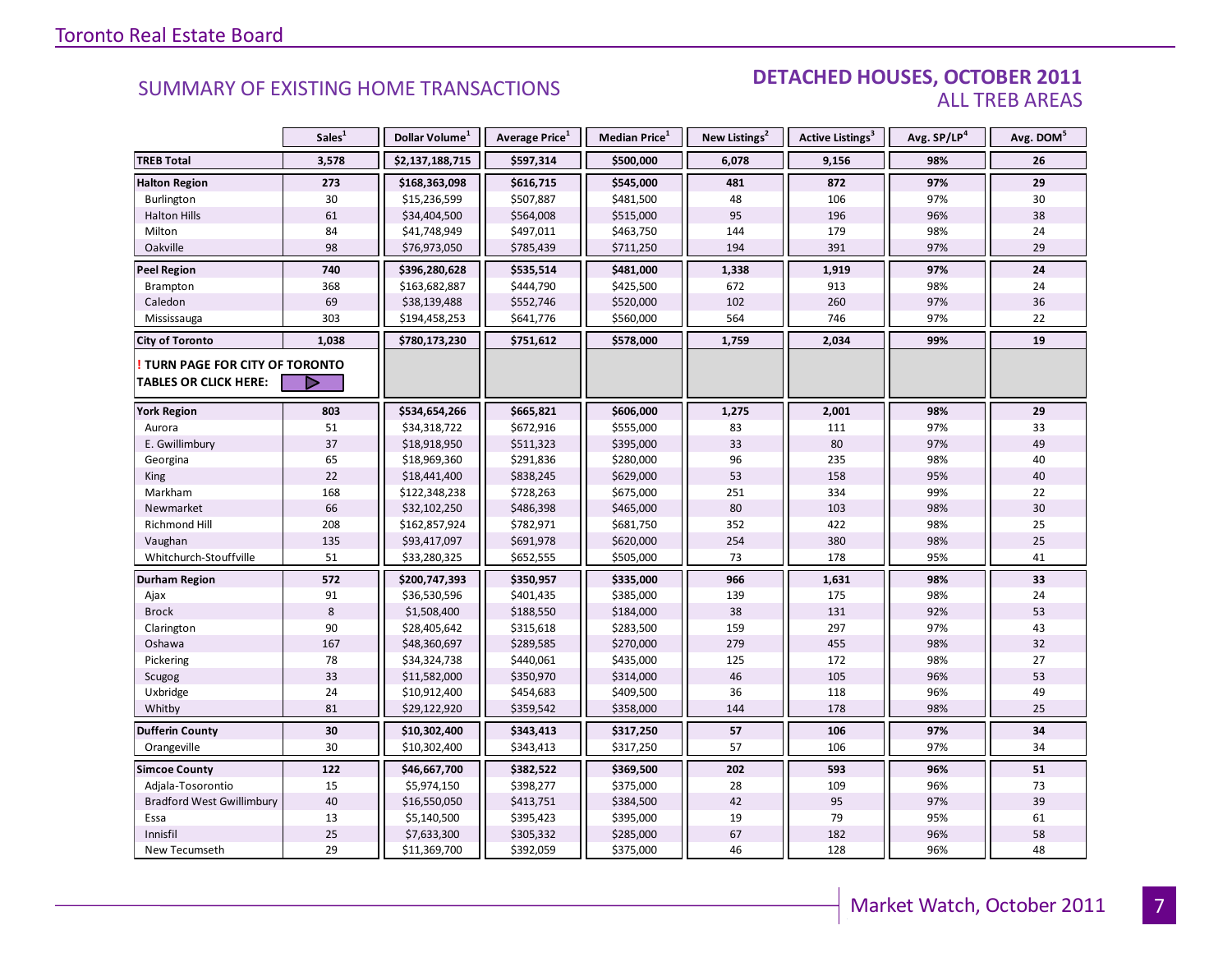### DETACHED HOUSES, OCTOBER 2011 CITY OF TORONTO MUNICIPAL BREAKDOWN

<span id="page-7-0"></span>

|                              | Sales <sup>1</sup> | Dollar Volume <sup>1</sup> | <b>Average Price</b> <sup>1</sup> | <b>Median Price</b> <sup>1</sup> | New Listings <sup>2</sup> | <b>Active Listings<sup>3</sup></b> | Avg. SP/LP <sup>4</sup> | Avg. DOM <sup>5</sup> |
|------------------------------|--------------------|----------------------------|-----------------------------------|----------------------------------|---------------------------|------------------------------------|-------------------------|-----------------------|
| <b>TREB Total</b>            | 3,578              | \$2,137,188,715            | \$597,314                         | \$500,000                        | 6,078                     | 9,156                              | 98%                     | 26                    |
| <b>City of Toronto Total</b> | 1,038              | \$780,173,230              | \$751,612                         | \$578,000                        | 1,759                     | 2,034                              | 99%                     | 19                    |
| <b>Toronto West</b>          | 329                | \$191,559,998              | \$582,249                         | \$500,000                        | 540                       | 697                                | 99%                     | 20                    |
| Toronto W01                  | 17                 | \$14,082,200               | \$828,365                         | \$775,000                        | 26                        | 29                                 | 101%                    | 17                    |
| Toronto W02                  | 27                 | \$19,865,101               | \$735,744                         | \$685,100                        | 40                        | 34                                 | 103%                    | 12                    |
| Toronto W03                  | 42                 | \$15,852,900               | \$377,450                         | \$362,500                        | 64                        | 81                                 | 98%                     | 23                    |
| Toronto W04                  | 41                 | \$19,489,800               | \$475,361                         | \$438,000                        | 74                        | 105                                | 97%                     | 27                    |
| Toronto W05                  | 25                 | \$12,023,000               | \$480,920                         | \$452,500                        | 32                        | 58                                 | 97%                     | 25                    |
| Toronto W06                  | 40                 | \$18,419,186               | \$460,480                         | \$428,050                        | 64                        | 66                                 | 100%                    | 19                    |
| Toronto W07                  | 18                 | \$14,973,100               | \$831,839                         | \$739,750                        | 31                        | 33                                 | 100%                    | 13                    |
| Toronto W08                  | 67                 | \$53,393,400               | \$796,916                         | \$630,000                        | 117                       | 158                                | 99%                     | 16                    |
| Toronto W09                  | 21                 | \$11,652,600               | \$554,886                         | \$560,000                        | 43                        | 59                                 | 100%                    | 22                    |
| Toronto W10                  | 31                 | \$11,808,711               | \$380,926                         | \$368,000                        | 49                        | 74                                 | 97%                     | 25                    |
| <b>Toronto Central</b>       | 342                | \$402,023,467              | \$1,175,507                       | \$976,500                        | 617                       | 706                                | 100%                    | 18                    |
| Toronto C01                  | 8                  | \$7,287,400                | \$910,925                         | \$833,000                        | 16                        | 9                                  | 101%                    | 12                    |
| Toronto C02                  | 17                 | \$22,860,000               | \$1,344,706                       | \$1,265,000                      | 24                        | 32                                 | 101%                    | 26                    |
| Toronto C03                  | 33                 | \$34,209,470               | \$1,036,651                       | \$852,969                        | 63                        | 73                                 | 98%                     | 22                    |
| Toronto C04                  | 67                 | \$89,351,104               | \$1,333,599                       | \$1,225,000                      | 129                       | 149                                | 99%                     | 18                    |
| Toronto C06                  | 16                 | \$14,248,900               | \$890,556                         | \$808,950                        | 27                        | 33                                 | 98%                     | 30                    |
| Toronto C07                  | 38                 | \$31,219,689               | \$821,571                         | \$743,750                        | 85                        | 93                                 | 100%                    | 15                    |
| Toronto C08                  | $\overline{2}$     | \$1,920,000                | \$960,000                         | \$960,000                        | $\overline{4}$            | 5                                  | 99%                     | 18                    |
| Toronto C09                  | 12                 | \$21,094,000               | \$1,757,833                       | \$1,581,000                      | 15                        | 36                                 | 101%                    | 19                    |
| Toronto C10                  | $\overline{7}$     | \$7,035,750                | \$1,005,107                       | \$958,750                        | 18                        | 18                                 | 103%                    | 18                    |
| Toronto C11                  | 13                 | \$16,576,928               | \$1,275,148                       | \$1,110,000                      | 27                        | 24                                 | 101%                    | $\overline{7}$        |
| Toronto C12                  | 25                 | \$54,196,300               | \$2,167,852                       | \$1,739,000                      | 46                        | 103                                | 96%                     | 31                    |
| Toronto C13                  | 27                 | \$26,304,318               | \$974,234                         | \$875,000                        | 48                        | 37                                 | 102%                    | 15                    |
| Toronto C14                  | 40                 | \$46,975,888               | \$1,174,397                       | \$1,058,000                      | 55                        | 47                                 | 101%                    | 14                    |
| Toronto C15                  | 37                 | \$28,743,720               | \$776,857                         | \$708,000                        | 60                        | 47                                 | 101%                    | 16                    |
| <b>Toronto East</b>          | 367                | \$186,589,765              | \$508,419                         | \$450,000                        | 602                       | 631                                | 99%                     | 17                    |
| Toronto E01                  | 17                 | \$10,822,617               | \$636,625                         | \$596,000                        | 31                        | 38                                 | 103%                    | 18                    |
| Toronto E02                  | 31                 | \$24,283,650               | \$783,344                         | \$743,000                        | 49                        | 40                                 | 98%                     | 14                    |
| Toronto E03                  | 63                 | \$32,977,300               | \$523,449                         | \$486,000                        | 93                        | 90                                 | 100%                    | 14                    |
| Toronto E04                  | 46                 | \$18,376,019               | \$399,479                         | \$395,500                        | 87                        | 81                                 | 100%                    | 13                    |
| Toronto E05                  | 25                 | \$13,751,421               | \$550,057                         | \$520,000                        | 49                        | 41                                 | 101%                    | 18                    |
| Toronto E06                  | 31                 | \$14,124,300               | \$455,623                         | \$420,500                        | 54                        | 56                                 | 98%                     | 15                    |
| Toronto E07                  | 24                 | \$12,636,100               | \$526,504                         | \$505,250                        | 32                        | 41                                 | 99%                     | 19                    |
| Toronto E08                  | 28                 | \$16,422,364               | \$586,513                         | \$439,500                        | 47                        | 56                                 | 97%                     | 24                    |
| Toronto E09                  | 45                 | \$17,602,724               | \$391,172                         | \$377,900                        | 64                        | 61                                 | 100%                    | 17                    |
| Toronto E10                  | 33                 | \$15,421,370               | \$467,314                         | \$460,000                        | 56                        | 72                                 | 98%                     | 20                    |
| Toronto E11                  | 24                 | \$10,171,900               | \$423,829                         | \$419,200                        | 40                        | 55                                 | 97%                     | 26                    |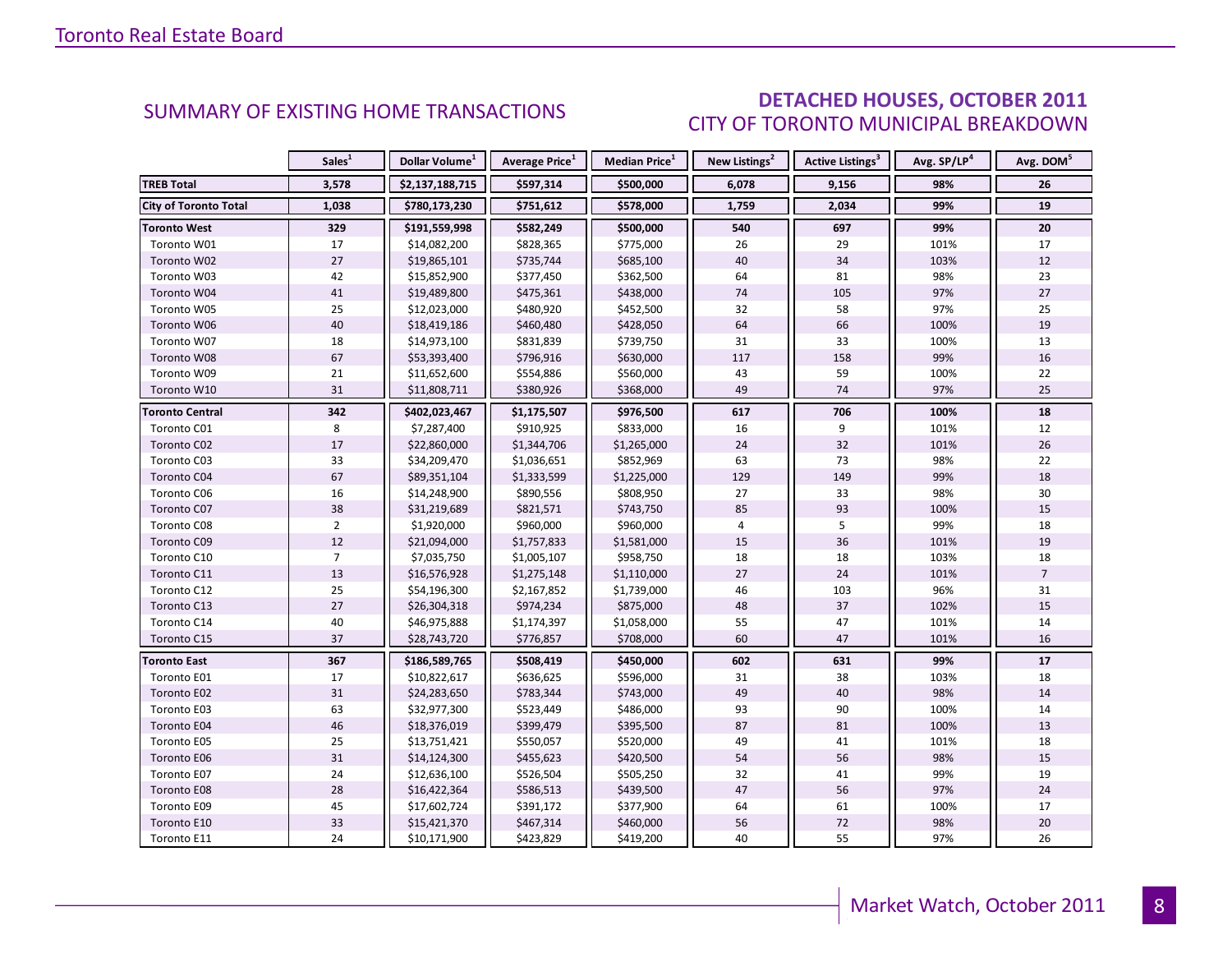### **Industrial Leasing SUMMARY OF EXISTING HOME TRANSACTIONS SEMI-DETACHED HOUSES, OCTOBER 2011** ALL TREB AREAS

|                                                               | Sales <sup>1</sup> | Dollar Volume <sup>1</sup> | Average Price <sup>1</sup> | Median Price <sup>1</sup> | New Listings <sup>2</sup> | Active Listings <sup>3</sup> | Avg. SP/LP <sup>4</sup> | Avg. DOM <sup>5</sup> |
|---------------------------------------------------------------|--------------------|----------------------------|----------------------------|---------------------------|---------------------------|------------------------------|-------------------------|-----------------------|
| <b>TREB Total</b>                                             | 881                | \$389,200,953              | \$441,772                  | \$404,500                 | 1,132                     | 1,066                        | 100%                    | 18                    |
| <b>Halton Region</b>                                          | 40                 | \$15,546,188               | \$388,655                  | \$389,850                 | 51                        | 47                           | 98%                     | 18                    |
| Burlington                                                    | $\overline{2}$     | \$674,500                  | \$337,250                  | \$337,250                 | $\overline{4}$            | 5                            | 96%                     | 18                    |
| <b>Halton Hills</b>                                           | $\overline{4}$     | \$1,286,400                | \$321,600                  | \$326,500                 | $\overline{3}$            | $\overline{2}$               | 99%                     | 25                    |
| Milton                                                        | 20                 | \$7,659,000                | \$382,950                  | \$387,000                 | 30                        | 26                           | 99%                     | 15                    |
| Oakville                                                      | 14                 | \$5,926,288                | \$423,306                  | \$440,500                 | 14                        | 14                           | 98%                     | 18                    |
| <b>Peel Region</b>                                            | 279                | \$105,084,759              | \$376,648                  | \$372,000                 | 406                       | 379                          | 98%                     | 18                    |
| Brampton                                                      | 125                | \$43,201,349               | \$345,611                  | \$348,000                 | 196                       | 202                          | 98%                     | 19                    |
| Caledon                                                       | $6\phantom{1}$     | \$2,202,500                | \$367,083                  | \$363,500                 | $\overline{7}$            | $\overline{3}$               | 99%                     | 21                    |
| Mississauga                                                   | 148                | \$59,680,910               | \$403,249                  | \$403,500                 | 203                       | 174                          | 98%                     | 17                    |
| <b>City of Toronto</b>                                        | 366                | \$197,609,692              | \$539,917                  | \$465,575                 | 451                       | 411                          | 102%                    | 16                    |
| TURN PAGE FOR CITY OF TORONTO<br><b>TABLES OR CLICK HERE:</b> | ▷                  |                            |                            |                           |                           |                              |                         |                       |
| <b>York Region</b>                                            | 127                | \$53,807,143               | \$423,678                  | \$430,000                 | 147                       | 127                          | 99%                     | 18                    |
| Aurora                                                        | 10                 | \$3,782,888                | \$378,289                  | \$387,250                 | $\overline{7}$            | 8                            | 99%                     | 12                    |
| E. Gwillimbury                                                |                    |                            |                            |                           |                           |                              |                         |                       |
| Georgina                                                      | $\overline{7}$     | \$1,466,400                | \$209,486                  | \$224,900                 | 3                         | 3                            | 96%                     | 21                    |
| King                                                          |                    |                            |                            |                           |                           |                              |                         |                       |
| Markham                                                       | 34                 | \$16,111,650               | \$473,872                  | \$458,000                 | 51                        | 49                           | 100%                    | 18                    |
| Newmarket                                                     | $17\,$             | \$5,417,900                | \$318,700                  | \$300,000                 | 17                        | 15                           | 99%                     | 30                    |
| Richmond Hill                                                 | 22                 | \$10,580,000               | \$480,909                  | \$475,500                 | 24                        | 16                           | 98%                     | 17                    |
| Vaughan                                                       | 29                 | \$13,342,805               | \$460,097                  | \$470,000                 | 35                        | 29                           | 99%                     | 15                    |
| Whitchurch-Stouffville                                        | 8                  | \$3,105,500                | \$388,188                  | \$382,500                 | 10                        | $\overline{7}$               | 101%                    | 18                    |
| <b>Durham Region</b>                                          | 57                 | \$14,236,721               | \$249,767                  | \$216,000                 | 65                        | 83                           | 98%                     | 29                    |
| Ajax                                                          | 10                 | \$3,053,500                | \$305,350                  | \$300,000                 | 12                        | 15                           | 98%                     | 30                    |
| <b>Brock</b>                                                  |                    |                            |                            |                           |                           | $\mathbf{1}$                 |                         |                       |
| Clarington                                                    | 4                  | \$724,400                  | \$181,100                  | \$194,000                 | $\overline{7}$            | 8                            | 97%                     | 29                    |
| Oshawa                                                        | 23                 | \$4,454,321                | \$193,666                  | \$195,000                 | 31                        | 44                           | 97%                     | 27                    |
| Pickering                                                     | 14                 | \$4,656,500                | \$332,607                  | \$325,500                 | 11                        | 9                            | 100%                    | 29                    |
| Scugog                                                        |                    |                            |                            |                           | $\mathbf{1}$              | $\overline{2}$               |                         |                       |
| Uxbridge                                                      |                    |                            |                            |                           |                           | $\overline{2}$               |                         |                       |
| Whitby                                                        | 6                  | \$1,348,000                | \$224,667                  | \$215,500                 | $\overline{3}$            | $\overline{2}$               | 96%                     | 33                    |
| <b>Dufferin County</b>                                        | ${\bf 10}$         | \$2,433,450                | \$243,345                  | \$235,750                 | 8                         | 9                            | 97%                     | 24                    |
| Orangeville                                                   | 10                 | \$2,433,450                | \$243,345                  | \$235,750                 | 8                         | 9                            | 97%                     | 24                    |
| <b>Simcoe County</b>                                          | $\overline{2}$     | \$483,000                  | \$241,500                  | \$241,500                 | $\overline{4}$            | 10                           | 98%                     | 14                    |
| Adjala-Tosorontio                                             |                    |                            |                            |                           |                           |                              |                         |                       |
| <b>Bradford West Gwillimbury</b>                              | $\overline{2}$     | \$483,000                  | \$241,500                  | \$241,500                 | 3                         | 5                            | 98%                     | 14                    |
| Essa                                                          |                    |                            |                            |                           |                           | $\mathbf{1}$                 |                         |                       |
| Innisfil                                                      |                    |                            |                            |                           |                           |                              |                         |                       |
| New Tecumseth                                                 |                    |                            |                            |                           | $\mathbf{1}$              | 4                            |                         |                       |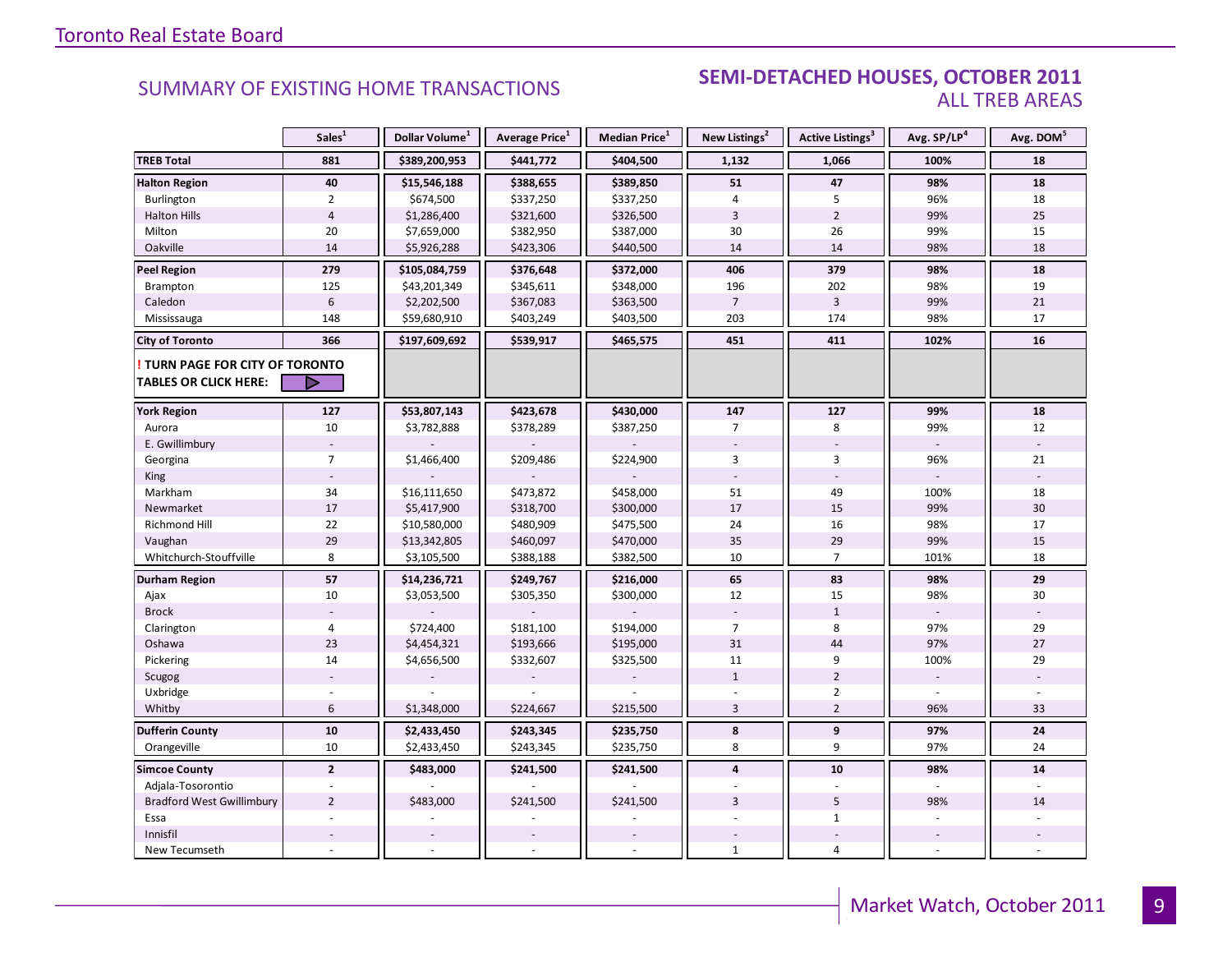### OCTORER 2011 CITY OF TORONTO MUNICIPAL BREAKDOWN SUMMARY OF EXISTING HOME TRANSACTIONS **SEMI-DETACHED HOUSES, OCTOBER 2011**

<span id="page-9-0"></span>

|                        | Sales <sup>1</sup> | Dollar Volume <sup>1</sup> | Average Price <sup>1</sup> | Median Price <sup>1</sup> | New Listings <sup>2</sup> | Active Listings <sup>3</sup> | Avg. SP/LP <sup>4</sup> | Avg. DOM <sup>5</sup> |
|------------------------|--------------------|----------------------------|----------------------------|---------------------------|---------------------------|------------------------------|-------------------------|-----------------------|
| <b>TREB Total</b>      | 881                | \$389,200,953              | \$441,772                  | \$404,500                 | 1,132                     | 1,066                        | 100%                    | 18                    |
| City of Toronto Total  | 366                | \$197,609,692              | \$539,917                  | \$465,575                 | 451                       | 411                          | 102%                    | 16                    |
| <b>Toronto West</b>    | 97                 | \$41,949,727               | \$432,471                  | \$398,989                 | 138                       | 166                          | 100%                    | 23                    |
| Toronto W01            | 9                  | \$5,665,800                | \$629,533                  | \$669,000                 | 8                         | $\overline{7}$               | 103%                    | 14                    |
| Toronto W02            | 25                 | \$12,934,188               | \$517,368                  | \$500,000                 | 32                        | 28                           | 101%                    | 12                    |
| Toronto W03            | 20                 | \$6,847,450                | \$342,373                  | \$340,000                 | 21                        | 39                           | 99%                     | 22                    |
| Toronto W04            | $\boldsymbol{6}$   | \$2,458,989                | \$409,832                  | \$402,995                 | $\,8\,$                   | 11                           | 97%                     | 57                    |
| Toronto W05            | 25                 | \$9,015,700                | \$360,628                  | \$369,900                 | 46                        | 56                           | 98%                     | 30                    |
| Toronto W06            | $\overline{4}$     | \$1,706,100                | \$426,525                  | \$421,500                 | 9                         | 10                           | 99%                     | 9                     |
| Toronto W07            |                    |                            |                            |                           | $\mathbf{1}$              | $\mathbf{1}$                 |                         |                       |
| Toronto W08            | 5                  | \$2,238,000                | \$447,600                  | \$450,000                 | $6\,$                     | $\overline{4}$               | 97%                     | 27                    |
| Toronto W09            | $\mathbf{1}$       | \$372,000                  | \$372,000                  | \$372,000                 | $\overline{2}$            | 4                            | 98%                     | 35                    |
| Toronto W10            | $\overline{2}$     | \$711,500                  | \$355,750                  | \$355,750                 | 5                         | 6                            | 98%                     | 22                    |
| <b>Toronto Central</b> | 114                | \$78,464,087               | \$688,281                  | \$633,500                 | 152                       | 117                          | 103%                    | 14                    |
| Toronto C01            | 21                 | \$16,206,500               | \$771,738                  | \$765,000                 | 29                        | 22                           | 104%                    | 16                    |
| Toronto C02            | 23                 | \$20,455,750               | \$889,380                  | \$715,050                 | 20                        | 17                           | 102%                    | 14                    |
| Toronto C03            | 8                  | \$3,856,300                | \$482,038                  | \$407,000                 | 14                        | 18                           | 101%                    | 21                    |
| Toronto C04            | $\overline{3}$     | \$2,177,500                | \$725,833                  | \$730,000                 | 5                         | $\overline{4}$               | 107%                    | 6                     |
| Toronto C06            |                    |                            |                            |                           |                           |                              |                         |                       |
| Toronto C07            | $\overline{2}$     | \$951,000                  | \$475,500                  | \$475,500                 | $\overline{2}$            | $\overline{3}$               | 99%                     | 28                    |
| Toronto C08            | 10                 | \$7,432,000                | \$743,200                  | \$752,500                 | 14                        | 14                           | 101%                    | 15                    |
| Toronto C09            | $\overline{2}$     | \$2,273,000                | \$1,136,500                | \$1,136,500               | 6                         | $\overline{7}$               | 113%                    | 30                    |
| Toronto C10            | 10                 | \$6,908,500                | \$690,850                  | \$720,500                 | 13                        | 6                            | 105%                    | 9                     |
| Toronto C11            | $\overline{9}$     | \$5,726,337                | \$636,260                  | \$630,000                 | $\overline{7}$            |                              | 104%                    | 8                     |
| Toronto C12            | $\mathbf 1$        | \$900,000                  | \$900,000                  | \$900,000                 | $\overline{3}$            | 3                            | 97%                     | 11                    |
| Toronto C13            | 8                  | \$3,380,000                | \$422,500                  | \$415,000                 | 14                        | $\overline{7}$               | 103%                    | 14                    |
| Toronto C14            |                    |                            |                            |                           | $\mathbf{1}$              | $\mathbf{1}$                 |                         |                       |
| Toronto C15            | 17                 | \$8,197,200                | \$482,188                  | \$460,000                 | 24                        | 15                           | 102%                    | 14                    |
| <b>Toronto East</b>    | 155                | \$77,195,878               | \$498,038                  | \$448,000                 | 161                       | 128                          | 101%                    | 14                    |
| Toronto E01            | 35                 | \$20,296,800               | \$579,909                  | \$580,000                 | 47                        | 46                           | 103%                    | 14                    |
| Toronto E02            | 36                 | \$20,280,290               | \$563,341                  | \$460,000                 | 36                        | 25                           | 100%                    | 12                    |
| Toronto E03            | 33                 | \$17,753,800               | \$537,994                  | \$521,000                 | 34                        | 19                           | 103%                    | 8                     |
| Toronto E04            | $10\,$             | \$3,084,800                | \$308,480                  | \$307,500                 | 8                         | $\overline{4}$               | 96%                     | 20                    |
| Toronto E05            | 8                  | \$3,525,788                | \$440,724                  | \$425,150                 | 11                        | $\overline{7}$               | 101%                    | 15                    |
| Toronto E06            | $\overline{3}$     | \$1,350,000                | \$450,000                  | \$390,000                 | $\overline{2}$            | $\overline{2}$               | 97%                     | 25                    |
| Toronto E07            | $\overline{7}$     | \$2,843,500                | \$406,214                  | \$404,000                 | $\overline{3}$            | 3                            | 99%                     | 11                    |
| Toronto E08            |                    |                            |                            |                           | $\overline{2}$            | $\overline{2}$               |                         |                       |
| Toronto E09            | 4                  | \$1,331,000                | \$332,750                  | \$333,000                 | $\overline{4}$            | $\mathbf{1}$                 | 98%                     | 22                    |
| Toronto E10            | 5                  | \$1,767,400                | \$353,480                  | \$399,900                 | 5                         | 6                            | 96%                     | 21                    |
| Toronto E11            | 14                 | \$4,962,500                | \$354,464                  | \$359,000                 | 9                         | 13                           | 99%                     | 19                    |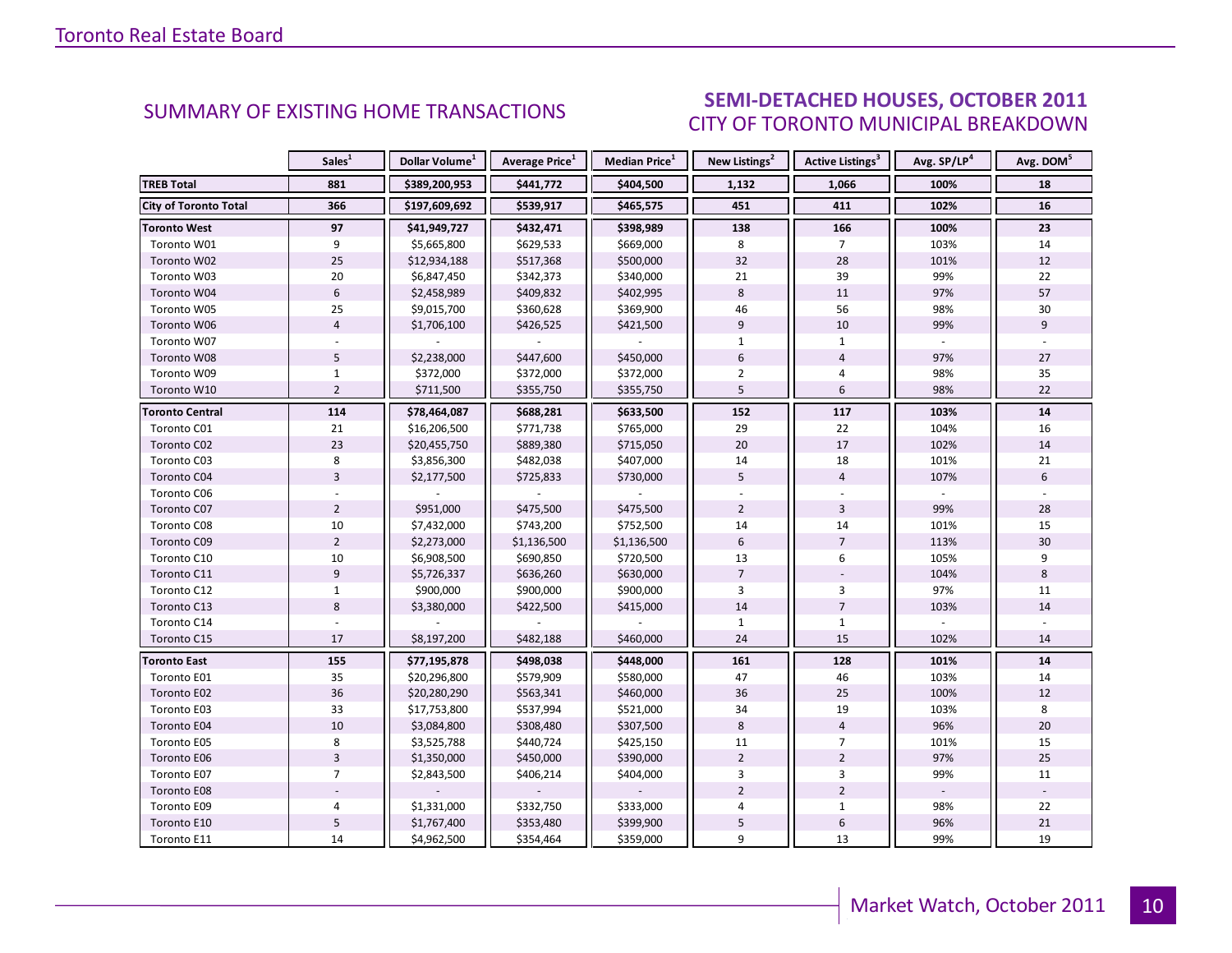### SUMMARY OF EXISTING HOME TRANSACTIONS **CONDOMINIUM TOWNHOUSES, OCTOBER 2011** ALL TREB AREAS

|                                        | Sales <sup>1</sup>      | Dollar Volume <sup>1</sup> | Average Price <sup>1</sup> | Median Price <sup>1</sup> | New Listings <sup>2</sup> | Active Listings <sup>3</sup> | Avg. SP/LP <sup>4</sup> | Avg. DOM <sup>5</sup> |
|----------------------------------------|-------------------------|----------------------------|----------------------------|---------------------------|---------------------------|------------------------------|-------------------------|-----------------------|
| <b>TREB Total</b>                      | 592                     | \$198,627,087              | \$335,519                  | \$311,200                 | 909                       | 1,184                        | 98%                     | 27                    |
| <b>Halton Region</b>                   | 26                      | \$8,331,316                | \$320,435                  | \$278,875                 | 35                        | 51                           | 98%                     | 29                    |
| Burlington                             | $\overline{7}$          | \$1,965,400                | \$280,771                  | \$275,000                 | 14                        | 21                           | 99%                     | 27                    |
| <b>Halton Hills</b>                    | $\overline{4}$          | \$951,750                  | \$237,938                  | \$239,500                 | 5                         | $\overline{7}$               | 97%                     | 33                    |
| Milton                                 | $\overline{7}$          | \$1,921,500                | \$274,500                  | \$244,000                 | 5                         | 4                            | 99%                     | 18                    |
| Oakville                               | 8                       | \$3,492,666                | \$436,583                  | \$348,250                 | 11                        | 19                           | 97%                     | 39                    |
| <b>Peel Region</b>                     | 205                     | \$63,525,059               | \$309,878                  | \$300,000                 | 304                       | 382                          | 98%                     | 26                    |
| Brampton                               | 43                      | \$10,866,800               | \$252,716                  | \$244,000                 | 82                        | 109                          | 98%                     | 24                    |
| Caledon                                |                         |                            |                            |                           | $\overline{3}$            | $\overline{3}$               |                         |                       |
| Mississauga                            | 162                     | \$52,658,259               | \$325,051                  | \$315,750                 | 219                       | 270                          | 98%                     | 26                    |
| <b>City of Toronto</b>                 | 216                     | \$81,714,894               | \$378,310                  | \$335,000                 | 381                       | 483                          | 99%                     | 26                    |
| <b>! TURN PAGE FOR CITY OF TORONTO</b> |                         |                            |                            |                           |                           |                              |                         |                       |
| <b>TABLES OR CLICK HERE:</b>           | ▷                       |                            |                            |                           |                           |                              |                         |                       |
| <b>York Region</b>                     | 90                      | \$34,071,568               | \$378,573                  | \$365,500                 | 101                       | 124                          | 99%                     | 25                    |
| Aurora                                 | 12                      | \$5,334,400                | \$444,533                  | \$384,250                 | 5                         | 10                           | 98%                     | 33                    |
| E. Gwillimbury                         |                         |                            |                            |                           |                           |                              |                         |                       |
| Georgina                               |                         |                            |                            |                           | 3                         | 4                            |                         |                       |
| King                                   |                         |                            |                            |                           |                           | $\overline{2}$               |                         |                       |
| Markham                                | 41                      | \$15,167,368               | \$369,936                  | \$357,450                 | 42                        | 57                           | 99%                     | 27                    |
| Newmarket                              | 8                       | \$2,207,000                | \$275,875                  | \$271,250                 | 8                         | 9                            | 98%                     | 17                    |
| Richmond Hill                          | 14                      | \$5,581,000                | \$398,643                  | \$399,000                 | 21                        | 20                           | 99%                     | 25                    |
| Vaughan                                | 15                      | \$5,781,800                | \$385,453                  | \$377,000                 | 22                        | 20                           | 99%                     | 17                    |
| Whitchurch-Stouffville                 |                         |                            |                            |                           |                           | $\overline{2}$               |                         |                       |
| <b>Durham Region</b>                   | 51                      | \$10,189,750               | \$199,799                  | \$200,000                 | 81                        | 132                          | 97%                     | 38                    |
| Ajax                                   | 10                      | \$2,303,000                | \$230,300                  | \$233,000                 | 25                        | 29                           | 98%                     | 41                    |
| <b>Brock</b>                           |                         |                            |                            |                           |                           | $6\,$                        |                         |                       |
| Clarington                             | 4                       | \$861,500                  | \$215,375                  | \$224,250                 | 6                         | 17                           | 98%                     | 29                    |
| Oshawa                                 | 15                      | \$2,122,500                | \$141,500                  | \$135,000                 | 17                        | 30                           | 98%                     | 37                    |
| Pickering                              | 14                      | \$3,354,750                | \$239,625                  | \$220,000                 | 20                        | 28                           | 97%                     | 40                    |
| Scugog                                 |                         |                            |                            |                           |                           |                              |                         |                       |
| Uxbridge                               | 3                       | \$554,000                  | \$184,667                  | \$159,000                 | 3                         | 5                            | 96%                     | 27                    |
| Whitby                                 | 5                       | \$994,000                  | \$198,800                  | \$193,000                 | 10                        | 17                           | 97%                     | 40                    |
| <b>Dufferin County</b>                 | $\mathbf{1}$            | \$165,000                  | \$165,000                  | \$165,000                 | $\mathbf{2}$              | $\overline{\phantom{a}}$     | 95%                     | 51                    |
| Orangeville                            | $\mathbf{1}$            | \$165,000                  | \$165,000                  | \$165,000                 | $\overline{2}$            | $\overline{7}$               | 95%                     | 51                    |
| <b>Simcoe County</b>                   | $\overline{\mathbf{3}}$ | \$629,500                  | \$209,833                  | \$208,000                 | 5                         | 5                            | 97%                     | 39                    |
| Adjala-Tosorontio                      |                         |                            |                            |                           |                           |                              |                         |                       |
| <b>Bradford West Gwillimbury</b>       | $\overline{3}$          | \$629,500                  | \$209,833                  | \$208,000                 | $\mathbf{1}$              |                              | 97%                     | 39                    |
| Essa                                   |                         |                            |                            |                           |                           |                              |                         |                       |
| Innisfil                               |                         |                            |                            |                           |                           |                              |                         |                       |
| New Tecumseth                          |                         |                            |                            |                           | $\overline{4}$            | 5                            |                         |                       |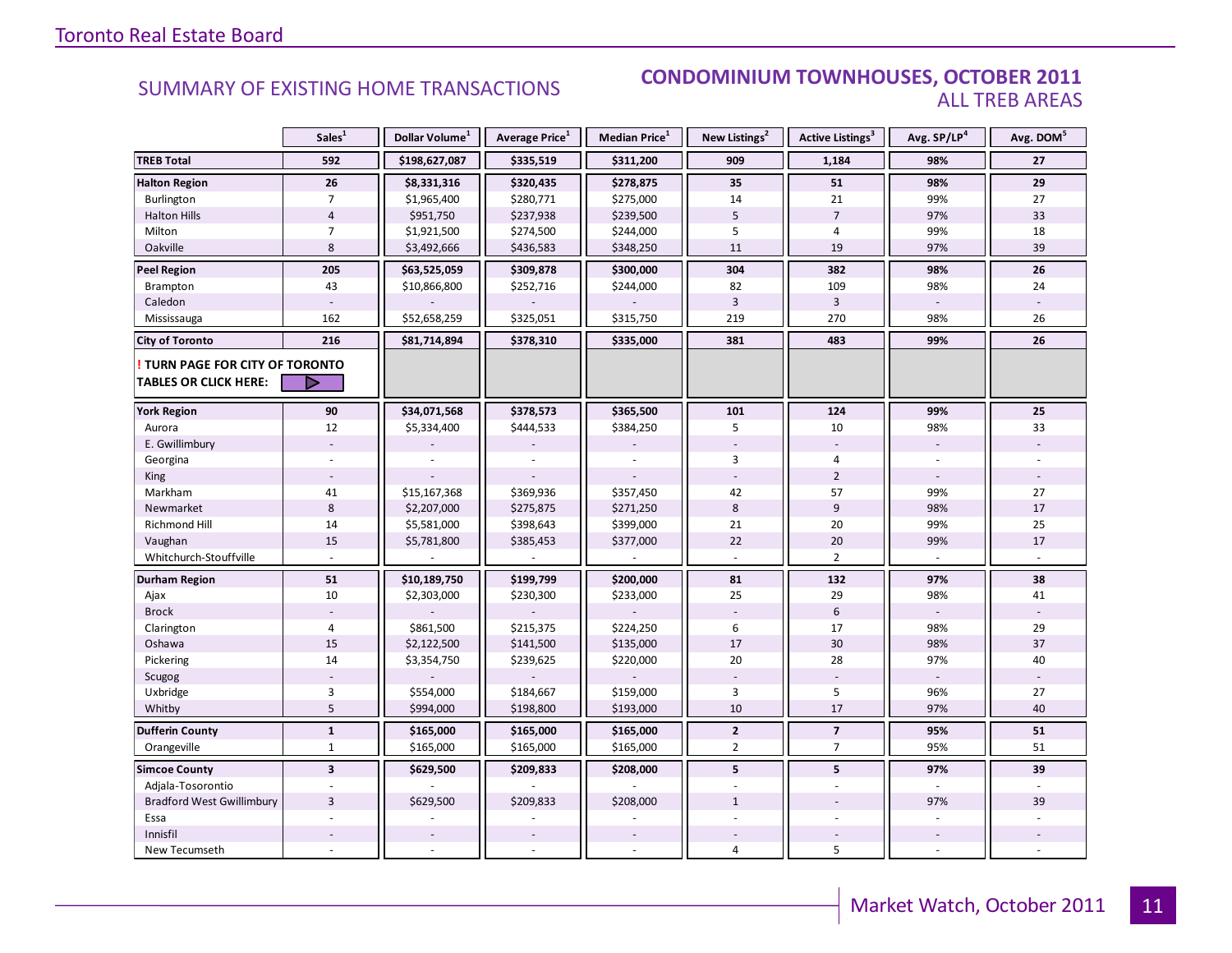### OCTORER 2011 CITY OF TORONTO MUNICIPAL BREAKDOWN SUMMARY OF EXISTING HOME TRANSACTIONS **CONDOMINIUM TOWNHOUSES, OCTOBER 2011**

<span id="page-11-0"></span>

|                              | Sales <sup>1</sup> | Dollar Volume <sup>1</sup> | <b>Average Price</b> <sup>1</sup> | Median Price <sup>1</sup> | New Listings <sup>2</sup> | Active Listings <sup>3</sup> | Avg. SP/LP <sup>4</sup> | Avg. DOM <sup>5</sup> |
|------------------------------|--------------------|----------------------------|-----------------------------------|---------------------------|---------------------------|------------------------------|-------------------------|-----------------------|
| <b>TREB Total</b>            | 592                | \$198,627,087              | \$335,519                         | \$311,200                 | 909                       | 1,184                        | 98%                     | 27                    |
| <b>City of Toronto Total</b> | 216                | \$81,714,894               | \$378,310                         | \$335,000                 | 381                       | 483                          | 99%                     | 26                    |
| <b>Toronto West</b>          | 56                 | \$17,446,450               | \$311,544                         | \$301,750                 | 99                        | 153                          | 98%                     | 30                    |
| Toronto W01                  | 4                  | \$1,653,900                | \$413,475                         | \$387,500                 | 12                        | 11                           | 99%                     | 8                     |
| Toronto W02                  | $\overline{7}$     | \$2,360,400                | \$337,200                         | \$325,000                 | 10                        | $\overline{7}$               | 100%                    | 23                    |
| Toronto W03                  | $\mathbf{1}$       | \$301,500                  | \$301,500                         | \$301,500                 | $\overline{2}$            | 5                            | 99%                     | 46                    |
| Toronto W04                  | $10\,$             | \$2,736,000                | \$273,600                         | \$259,500                 | 11                        | 24                           | 99%                     | 25                    |
| Toronto W05                  | 13                 | \$2,719,000                | \$209,154                         | \$215,000                 | 28                        | 55                           | 96%                     | 48                    |
| Toronto W06                  | 6                  | \$3,343,800                | \$557,300                         | \$472,500                 | 9                         | 10                           | 98%                     | 22                    |
| Toronto W07                  | $\mathbf{1}$       | \$595,000                  | \$595,000                         | \$595,000                 |                           | $\mathbf{1}$                 | 99%                     | 57                    |
| Toronto W08                  | $\boldsymbol{6}$   | \$2,004,500                | \$334,083                         | \$350,500                 | 10                        | 10                           | 98%                     | 26                    |
| Toronto W09                  | $\overline{2}$     | \$636,600                  | \$318,300                         | \$318,300                 | $\overline{7}$            | $\overline{7}$               | 98%                     | 23                    |
| Toronto W10                  | 6                  | \$1,095,750                | \$182,625                         | \$168,000                 | 10                        | 23                           | 94%                     | 32                    |
| <b>Toronto Central</b>       | 90                 | \$44,052,076               | \$489,468                         | \$376,250                 | 140                       | 148                          | 99%                     | 19                    |
| Toronto C01                  | 25                 | \$13,761,200               | \$550,448                         | \$368,000                 | 38                        | 42                           | 99%                     | 21                    |
| Toronto C02                  | $\mathbf{1}$       | \$737,500                  | \$737,500                         | \$737,500                 | 6                         | 6                            | 98%                     | 25                    |
| Toronto C03                  |                    |                            |                                   |                           |                           |                              |                         |                       |
| Toronto C04                  |                    |                            |                                   |                           |                           | $\mathbf{1}$                 |                         |                       |
| Toronto C06                  | $\mathbf{1}$       | \$370,000                  | \$370,000                         | \$370,000                 |                           |                              | 98%                     | 51                    |
| Toronto C07                  | 9                  | \$3,643,400                | \$404,822                         | \$363,000                 | 9                         | 11                           | 99%                     | 14                    |
| Toronto C08                  | 10                 | \$4,190,500                | \$419,050                         | \$371,250                 | 14                        | 11                           | 99%                     | 17                    |
| Toronto C09                  | $\overline{3}$     | \$2,450,000                | \$816,667                         | \$765,000                 | $\mathbf{1}$              | $\overline{2}$               | 98%                     | 15                    |
| Toronto C10                  | $\overline{4}$     | \$2,068,400                | \$517,100                         | \$407,200                 | $\overline{4}$            | $\overline{3}$               | 97%                     | 27                    |
| Toronto C11                  | $\overline{2}$     | \$628,000                  | \$314,000                         | \$314,000                 | 6                         | 5                            | 102%                    | 32                    |
| Toronto C12                  | $\overline{7}$     | \$5,368,500                | \$766,929                         | \$661,500                 | $\overline{7}$            | 8                            | 99%                     | 23                    |
| Toronto C13                  | $1\,$              | \$250,000                  | \$250,000                         | \$250,000                 | $\overline{4}$            | $\overline{3}$               | 94%                     | 16                    |
| Toronto C14                  | 9                  | \$4,624,488                | \$513,832                         | \$406,400                 | 15                        | 18                           | 99%                     | 17                    |
| Toronto C15                  | 18                 | \$5,960,088                | \$331,116                         | \$355,250                 | 36                        | 38                           | 100%                    | 17                    |
| <b>Toronto East</b>          | 70                 | \$20,216,368               | \$288,805                         | \$287,500                 | 142                       | 182                          | 98%                     | 32                    |
| Toronto E01                  | 5                  | \$1,902,380                | \$380,476                         | \$338,000                 | 10                        | 12                           | 97%                     | 31                    |
| Toronto E02                  | $\overline{2}$     | \$1,050,000                | \$525,000                         | \$525,000                 | $\overline{7}$            | 8                            | 96%                     | 12                    |
| Toronto E03                  | $\mathbf{1}$       | \$245,000                  | \$245,000                         | \$245,000                 | $\overline{2}$            | $\overline{2}$               | 96%                     | 70                    |
| Toronto E04                  | $\overline{9}$     | \$2,737,000                | \$304,111                         | \$307,000                 | 16                        | 29                           | 99%                     | 47                    |
| Toronto E05                  | 17                 | \$5,335,500                | \$313,853                         | \$303,000                 | 27                        | 26                           | 99%                     | 20                    |
| Toronto E06                  |                    |                            |                                   |                           |                           |                              |                         |                       |
| Toronto E07                  | 6                  | \$1,906,688                | \$317,781                         | \$310,000                 | 21                        | 18                           | 99%                     | 33                    |
| Toronto E08                  | $\overline{7}$     | \$1,972,900                | \$281,843                         | \$304,000                 | $\bf 8$                   | 14                           | 97%                     | 42                    |
| Toronto E09                  | 5                  | \$1,066,900                | \$213,380                         | \$198,000                 | 11                        | 20                           | 96%                     | 21                    |
| Toronto E10                  | $\overline{4}$     | \$799,000                  | \$199,750                         | \$212,500                 | $\bf 8$                   | 17                           | 98%                     | 39                    |
| Toronto E11                  | 14                 | \$3,201,000                | \$228,643                         | \$218,500                 | 32                        | 36                           | 98%                     | 33                    |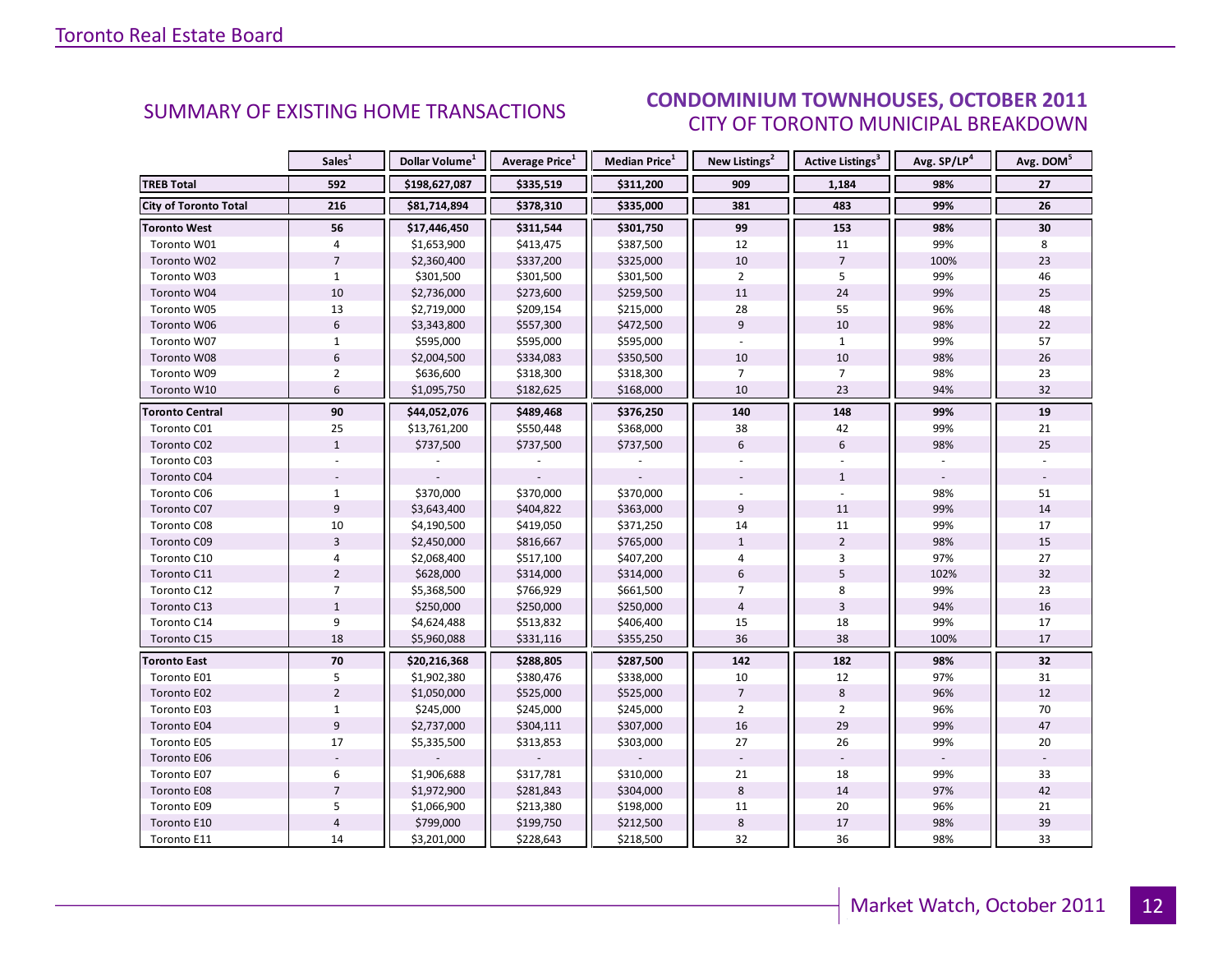### SUMMARY OF EXISTING HOME TRANSACTIONS **CONDOMINIUM APARTMENT, OCTOBER 2011** ALL TREB AREAS

|                                                                        | Sales <sup>1</sup>      | Dollar Volume <sup>1</sup> | Average Price <sup>1</sup> | Median Price <sup>1</sup> | New Listings <sup>2</sup> | Active Listings <sup>3</sup> | Avg. SP/LP <sup>4</sup> | Avg. DOM <sup>5</sup> |
|------------------------------------------------------------------------|-------------------------|----------------------------|----------------------------|---------------------------|---------------------------|------------------------------|-------------------------|-----------------------|
| <b>TREB Total</b>                                                      | 1,902                   | \$649,668,394              | \$341,571                  | \$310,000                 | 3,287                     | 5,362                        | 98%                     | 29                    |
| <b>Halton Region</b>                                                   | 33                      | \$11,124,800               | \$337,115                  | \$283,000                 | 35                        | 87                           | 98%                     | 34                    |
| Burlington                                                             | 9                       | \$3,413,300                | \$379,256                  | \$329,900                 | 8                         | 14                           | 98%                     | 23                    |
| <b>Halton Hills</b>                                                    | $\overline{2}$          | \$565,000                  | \$282,500                  | \$282,500                 | $\overline{2}$            | $\overline{7}$               | 97%                     | 49                    |
| Milton                                                                 | 4                       | \$1,202,500                | \$300,625                  | \$294,750                 | $\overline{2}$            | 4                            | 99%                     | 22                    |
| Oakville                                                               | 18                      | \$5,944,000                | \$330,222                  | \$272,500                 | 23                        | 62                           | 98%                     | 41                    |
| <b>Peel Region</b>                                                     | 306                     | \$76,753,078               | \$250,827                  | \$236,250                 | 469                       | 705                          | 97%                     | 31                    |
| <b>Brampton</b>                                                        | 52                      | \$10,901,290               | \$209,640                  | \$205,000                 | 79                        | 132                          | 97%                     | 31                    |
| Caledon                                                                | $\mathbf{1}$            | \$472,500                  | \$472,500                  | \$472,500                 | $\overline{2}$            | $\overline{4}$               | 98%                     | 16                    |
| Mississauga                                                            | 253                     | \$65,379,288               | \$258,416                  | \$243,000                 | 388                       | 569                          | 97%                     | 31                    |
| <b>City of Toronto</b>                                                 | 1,358                   | \$499,356,692              | \$367,715                  | \$333,000                 | 2,397                     | 3,913                        | 98%                     | 28                    |
| <b>! TURN PAGE FOR CITY OF TORONTO</b><br><b>TABLES OR CLICK HERE:</b> | ▷                       |                            |                            |                           |                           |                              |                         |                       |
| <b>York Region</b>                                                     | 172                     | \$55,346,800               | \$321,784                  | \$297,250                 | 312                       | 499                          | 98%                     | 26                    |
| Aurora                                                                 | $\overline{2}$          | \$478,900                  | \$239,450                  | \$239,450                 | 10                        | 19                           | 98%                     | 30                    |
| E. Gwillimbury                                                         | $\mathbf{1}$            | \$194,000                  | \$194,000                  | \$194,000                 |                           |                              | 100%                    | 24                    |
| Georgina                                                               |                         |                            |                            |                           |                           |                              |                         |                       |
| King                                                                   |                         |                            |                            |                           |                           | 10                           |                         |                       |
| Markham                                                                | 40                      | \$15,306,700               | \$382,668                  | \$321,500                 | 101                       | 174                          | 97%                     | 32                    |
| Newmarket                                                              | $\overline{4}$          | \$964,000                  | \$241,000                  | \$233,000                 | 10                        | 15                           | 99%                     | 13                    |
| <b>Richmond Hill</b>                                                   | 65                      | \$19,120,900               | \$294,168                  | \$284,000                 | 105                       | 134                          | 97%                     | 23                    |
| Vaughan                                                                | 60                      | \$19,282,300               | \$321,372                  | \$312,000                 | 86                        | 147                          | 98%                     | 27                    |
| Whitchurch-Stouffville                                                 |                         |                            |                            |                           |                           |                              |                         |                       |
| Durham Region                                                          | 28                      | \$5,992,024                | \$214,001                  | \$199,700                 | 67                        | 124                          | 97%                     | 44                    |
| Ajax                                                                   | 8                       | \$1,844,725                | \$230,591                  | \$207,450                 | 17                        | 25                           | 97%                     | 40                    |
| <b>Brock</b>                                                           |                         |                            |                            |                           |                           |                              |                         |                       |
| Clarington                                                             | $\overline{7}$          | \$1,179,000                | \$168,429                  | \$160,000                 | 12                        | 25                           | 98%                     | 57                    |
| Oshawa                                                                 | $\overline{2}$          | \$301,900                  | \$150,950                  | \$150,950                 | 13                        | $27\,$                       | 99%                     | 38                    |
| Pickering                                                              | 5                       | \$1,171,499                | \$234,300                  | \$199,999                 | 13                        | 17                           | 97%                     | 17                    |
| Scugog                                                                 |                         |                            |                            |                           |                           |                              |                         |                       |
| Uxbridge                                                               | $\overline{2}$          | \$460,000                  | \$230,000                  | \$230,000                 | $\overline{2}$            | $\overline{7}$               | 94%                     | 86                    |
| Whitby                                                                 | $\overline{4}$          | \$1,034,900                | \$258,725                  | \$270,000                 | 10                        | 23                           | 98%                     | 45                    |
| <b>Dufferin County</b>                                                 | $\overline{\mathbf{4}}$ | \$897,500                  | \$224,375                  | \$196,250                 | $5\phantom{.0}$           | 24                           | 96%                     | 64                    |
| Orangeville                                                            | $\overline{4}$          | \$897,500                  | \$224,375                  | \$196,250                 | 5                         | 24                           | 96%                     | 64                    |
| <b>Simcoe County</b>                                                   | $\mathbf{1}$            | \$197,500                  | \$197,500                  | \$197,500                 | $\overline{2}$            | 10                           | 100%                    | 92                    |
| Adjala-Tosorontio                                                      |                         |                            |                            |                           |                           |                              |                         |                       |
| <b>Bradford West Gwillimbury</b>                                       | $\mathbf{1}$            | \$197,500                  | \$197,500                  | \$197,500                 |                           |                              | 100%                    | 92                    |
| Essa                                                                   |                         |                            |                            |                           |                           |                              |                         |                       |
| Innisfil                                                               |                         |                            |                            |                           |                           |                              |                         |                       |
| New Tecumseth                                                          |                         |                            |                            |                           | $\overline{2}$            | 10                           |                         |                       |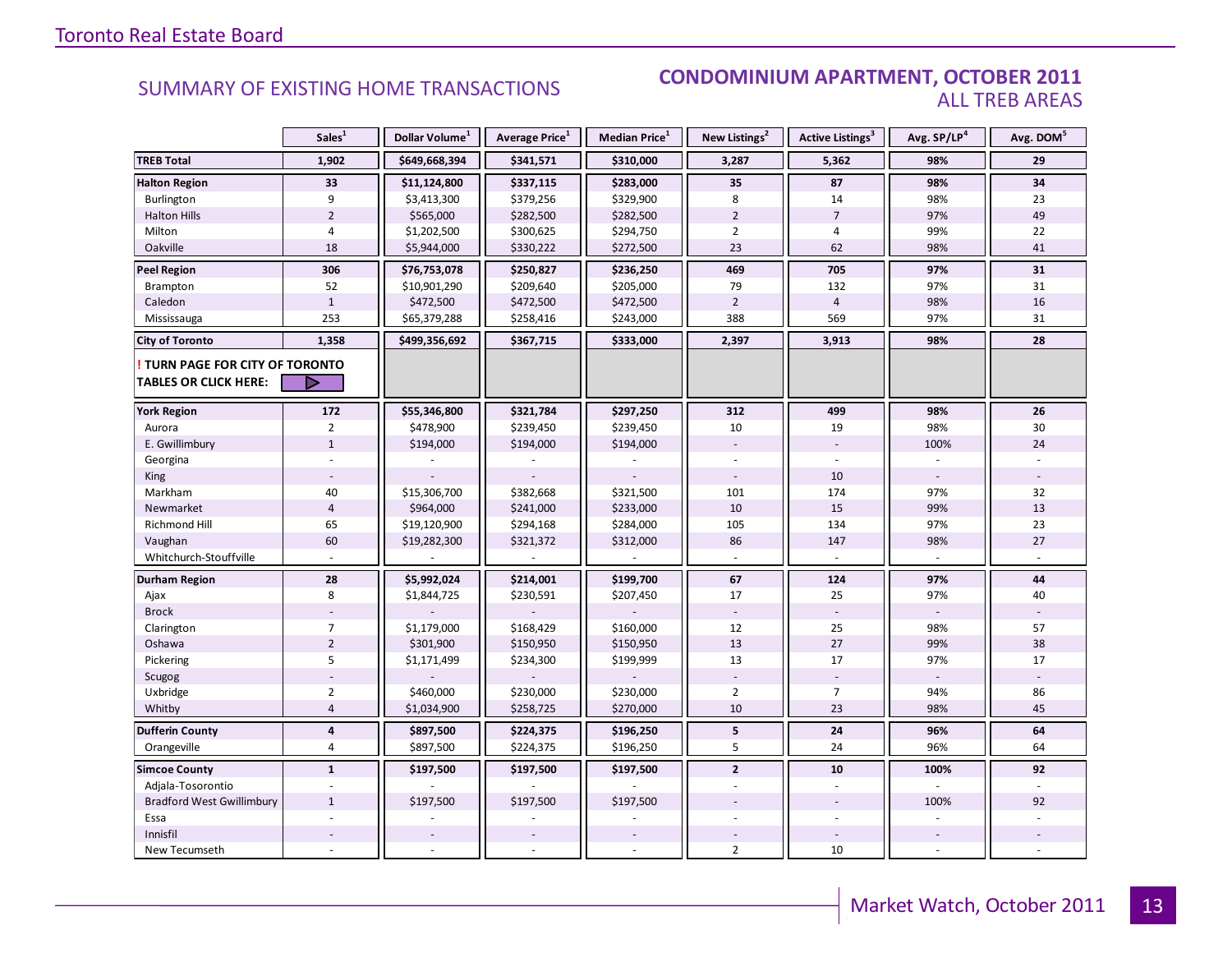### OCTORER 2011 CITY OF TORONTO MUNICIPAL BREAKDOWN **CONDOMINIUM APARTMENT, OCTOBER 2011**<br>CITY OF TOPONTO MILINICIPAL PREAKDOMAL

<span id="page-13-0"></span>

|                              | Sales <sup>1</sup> | Dollar Volume <sup>1</sup> | <b>Average Price</b> <sup>1</sup> | <b>Median Price</b> <sup>1</sup> | New Listings <sup>2</sup> | <b>Active Listings<sup>3</sup></b> | Avg. SP/LP <sup>4</sup> | Avg. DOM <sup>5</sup> |
|------------------------------|--------------------|----------------------------|-----------------------------------|----------------------------------|---------------------------|------------------------------------|-------------------------|-----------------------|
| <b>TREB Total</b>            | 1,902              | \$649,668,394              | \$341,571                         | \$310,000                        | 3,287                     | 5,362                              | 98%                     | 29                    |
| <b>City of Toronto Total</b> | 1,358              | \$499,356,692              | \$367,715                         | \$333,000                        | 2,397                     | 3,913                              | 98%                     | 28                    |
| <b>Toronto West</b>          | 259                | \$73,483,038               | \$283,718                         | \$278,000                        | 469                       | 908                                | 98%                     | 34                    |
| Toronto W01                  | 29                 | \$10,502,800               | \$362,166                         | \$346,500                        | 43                        | 64                                 | 99%                     | 29                    |
| Toronto W02                  | $\,8\,$            | \$2,955,788                | \$369,474                         | \$347,500                        | 14                        | 24                                 | 99%                     | 16                    |
| Toronto W03                  | $\overline{7}$     | \$1,538,500                | \$219,786                         | \$200,000                        | $\overline{7}$            | 13                                 | 98%                     | 26                    |
| Toronto W04                  | 24                 | \$4,722,500                | \$196,771                         | \$187,500                        | 43                        | 78                                 | 96%                     | 34                    |
| Toronto W05                  | 22                 | \$3,508,200                | \$159,464                         | \$138,000                        | 40                        | 117                                | 96%                     | 55                    |
| Toronto W06                  | 63                 | \$21,944,400               | \$348,324                         | \$310,000                        | 112                       | 207                                | 97%                     | 38                    |
| Toronto W07                  | 3                  | \$2,351,000                | \$783,667                         | \$425,000                        | 6                         | 11                                 | 99%                     | 10                    |
| Toronto W08                  | 59                 | \$18,097,350               | \$306,735                         | \$279,500                        | 115                       | 179                                | 99%                     | 27                    |
| Toronto W09                  | 16                 | \$3,058,500                | \$191,156                         | \$161,000                        | 33                        | 70                                 | 96%                     | 44                    |
| Toronto W10                  | 28                 | \$4,804,000                | \$171,571                         | \$165,750                        | 56                        | 145                                | 97%                     | 36                    |
| <b>Toronto Central</b>       | 881                | \$375,192,229              | \$425,871                         | \$369,900                        | 1,487                     | 2,244                              | 98%                     | 26                    |
| Toronto C01                  | 343                | \$143,492,089              | \$418,344                         | \$376,000                        | 596                       | 936                                | 99%                     | 25                    |
| Toronto C02                  | 32                 | \$26,932,600               | \$841,644                         | \$687,500                        | 81                        | 146                                | 97%                     | 28                    |
| Toronto C03                  | 3                  | \$1,797,000                | \$599,000                         | \$625,000                        | 13                        | 28                                 | 97%                     | 74                    |
| Toronto C04                  | 11                 | \$8,067,300                | \$733,391                         | \$440,000                        | 22                        | 44                                 | 100%                    | 21                    |
| Toronto C06                  | 8                  | \$2,610,000                | \$326,250                         | \$338,750                        | 18                        | 31                                 | 98%                     | 37                    |
| Toronto C07                  | 41                 | \$13,749,500               | \$335,354                         | \$315,700                        | 83                        | 124                                | 99%                     | 23                    |
| Toronto C08                  | 118                | \$47,940,638               | \$406,277                         | \$365,000                        | 189                       | 267                                | 99%                     | 26                    |
| Toronto C09                  | 17                 | \$15,615,700               | \$918,571                         | \$519,000                        | 21                        | 28                                 | 98%                     | 16                    |
| Toronto C10                  | 35                 | \$16,130,076               | \$460,859                         | \$426,688                        | 66                        | 69                                 | 99%                     | 20                    |
| Toronto C11                  | 20                 | \$3,913,750                | \$195,688                         | \$189,500                        | 23                        | 47                                 | 97%                     | 29                    |
| Toronto C12                  | $10\,$             | \$6,350,400                | \$635,040                         | \$527,000                        | 12                        | 33                                 | 99%                     | 37                    |
| Toronto C13                  | 42                 | \$12,427,650               | \$295,896                         | \$265,000                        | 64                        | 92                                 | 97%                     | 34                    |
| Toronto C14                  | 135                | \$51,766,468               | \$383,455                         | \$371,000                        | 178                       | 236                                | 99%                     | 23                    |
| Toronto C15                  | 66                 | \$24,399,058               | \$369,683                         | \$341,000                        | 121                       | 163                                | 98%                     | 28                    |
| <b>Toronto East</b>          | 218                | \$50,681,425               | \$232,484                         | \$219,250                        | 441                       | 761                                | 98%                     | 31                    |
| Toronto E01                  | 10                 | \$4,291,425                | \$429,143                         | \$410,613                        | 20                        | 35                                 | 100%                    | 21                    |
| Toronto E02                  | 11                 | \$4,790,700                | \$435,518                         | \$420,000                        | 12                        | 19                                 | 100%                    | 18                    |
| Toronto E03                  | 14                 | \$2,565,000                | \$183,214                         | \$139,250                        | 29                        | 37                                 | 97%                     | 34                    |
| Toronto E04                  | 27                 | \$5,292,500                | \$196,019                         | \$190,000                        | 66                        | 102                                | 97%                     | 27                    |
| Toronto E05                  | 29                 | \$7,115,200                | \$245,352                         | \$243,000                        | 51                        | 66                                 | 97%                     | 21                    |
| Toronto E06                  | $\,8\,$            | \$2,010,400                | \$251,300                         | \$239,250                        | 8                         | 8                                  | 99%                     | 27                    |
| Toronto E07                  | 41                 | \$9,415,700                | \$229,651                         | \$234,500                        | 96                        | 174                                | 98%                     | 35                    |
| Toronto E08                  | 14                 | \$2,281,500                | \$162,964                         | \$150,250                        | 22                        | 45                                 | 97%                     | 40                    |
| Toronto E09                  | 38                 | \$9,216,300                | \$242,534                         | \$238,500                        | 87                        | 170                                | 97%                     | 34                    |
| Toronto E10                  | $\overline{7}$     | \$961,000                  | \$137,286                         | \$143,000                        | 11                        | 21                                 | 96%                     | 37                    |
| Toronto E11                  | 19                 | \$2,741,700                | \$144,300                         | \$135,900                        | 39                        | 84                                 | 98%                     | 38                    |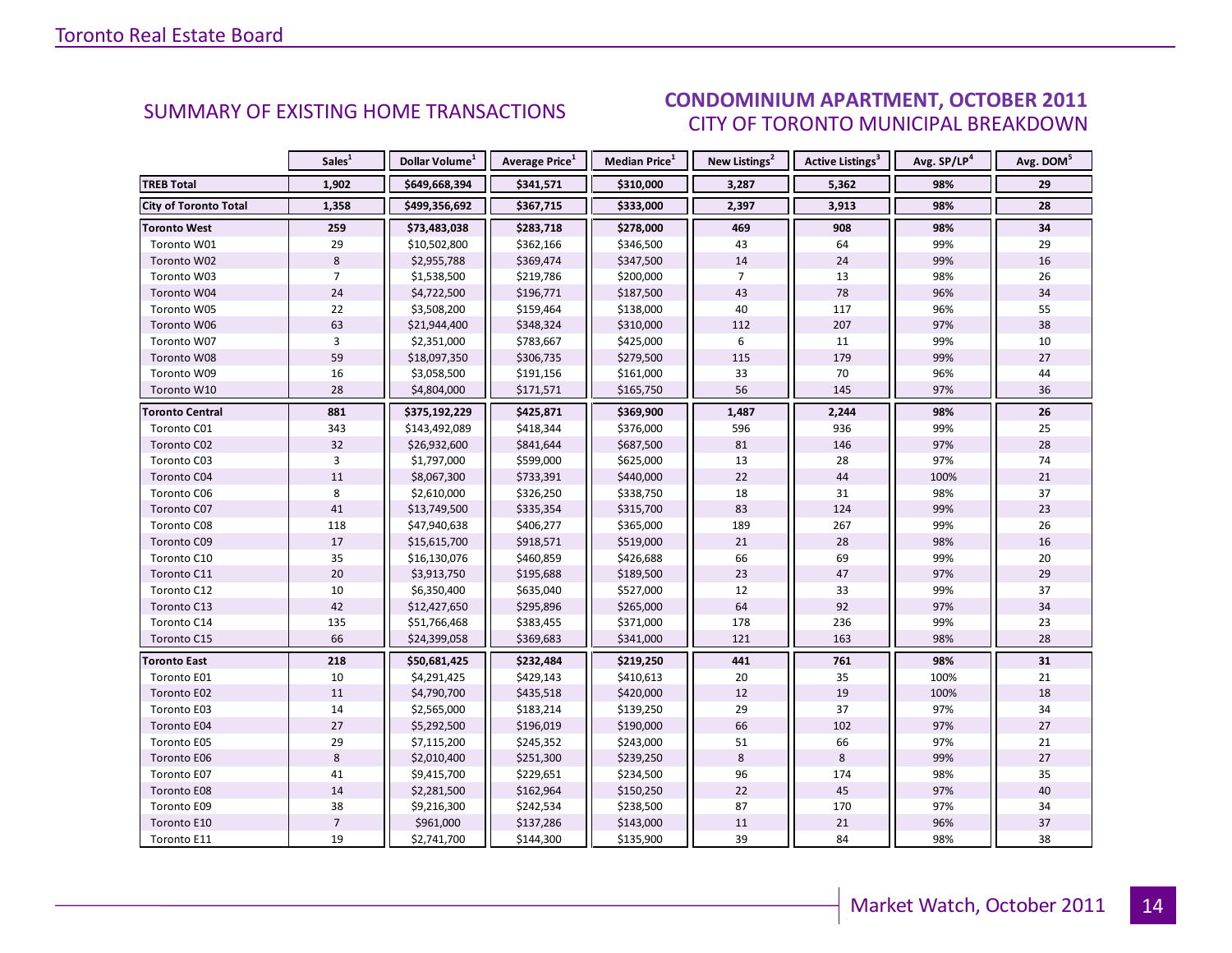### LINK, OCTOBER 2011 ALL TREB AREAS

|                                                                        | Sales <sup>1</sup>      | Dollar Volume <sup>1</sup> | Average Price <sup>1</sup> | Median Price <sup>1</sup> | New Listings <sup>2</sup> | <b>Active Listings</b> <sup>3</sup> | Avg. SP/LP <sup>4</sup> | Avg. DOM <sup>5</sup> |
|------------------------------------------------------------------------|-------------------------|----------------------------|----------------------------|---------------------------|---------------------------|-------------------------------------|-------------------------|-----------------------|
| <b>TREB Total</b>                                                      | 117                     | \$48,779,990               | \$416,923                  | \$433,000                 | 177                       | 173                                 | 99%                     | 20                    |
| <b>Halton Region</b>                                                   | $\overline{\mathbf{3}}$ | \$1,099,275                | \$366,425                  | \$343,275                 | 13                        | 12                                  | 97%                     | 16                    |
| Burlington                                                             | $\omega$                |                            |                            |                           | 3                         | $\overline{3}$                      | $\overline{a}$          |                       |
| <b>Halton Hills</b>                                                    | $\mathbf{1}$            | \$343,275                  | \$343,275                  | \$343,275                 | $\mathbf{1}$              |                                     | 96%                     | 10                    |
| Milton                                                                 | $\mathbf{1}$            | \$341,000                  | \$341,000                  | \$341,000                 | 4                         | 4                                   | 97%                     | 30                    |
| Oakville                                                               | $\mathbf{1}$            | \$415,000                  | \$415,000                  | \$415,000                 | 5                         | 5                                   | 99%                     | 8                     |
| <b>Peel Region</b>                                                     | 10                      | \$4,216,490                | \$421,649                  | \$430,000                 | 8                         | 15                                  | 99%                     | $24$                  |
| Brampton                                                               | $\overline{4}$          | \$1,576,500                | \$394,125                  | \$417,750                 | 3                         | 5                                   | 98%                     | 24                    |
| Caledon                                                                | $\mathbf 1$             | \$544,990                  | \$544,990                  | \$544,990                 |                           | $\mathbf{1}$                        | 100%                    | 96                    |
| Mississauga                                                            | 5                       | \$2,095,000                | \$419,000                  | \$430,000                 | 5                         | 9                                   | 100%                    | 9                     |
| <b>City of Toronto</b>                                                 | 14                      | \$6,120,100                | \$437,150                  | \$447,500                 | 16                        | 16                                  | 101%                    | 20                    |
| <b>! TURN PAGE FOR CITY OF TORONTO</b><br><b>TABLES OR CLICK HERE:</b> | ▷                       |                            |                            |                           |                           |                                     |                         |                       |
| <b>York Region</b>                                                     | 61                      | \$29,401,725               | \$481,995                  | \$478,000                 | 84                        | 75                                  | 99%                     | ${\bf 19}$            |
| Aurora                                                                 | $\overline{2}$          | \$777,000                  | \$388,500                  | \$388,500                 | $\overline{2}$            | $\overline{2}$                      | 97%                     | 24                    |
| E. Gwillimbury                                                         |                         |                            |                            |                           |                           |                                     |                         |                       |
| Georgina                                                               |                         |                            |                            |                           |                           | $\mathbf{1}$                        |                         |                       |
| King                                                                   |                         |                            |                            |                           |                           |                                     |                         |                       |
| Markham                                                                | 42                      | \$20,256,625               | \$482,301                  | \$470,000                 | 66                        | 57                                  | 99%                     | 18                    |
| Newmarket                                                              | $\mathbf 1$             | \$366,100                  | \$366,100                  | \$366,100                 | $1\,$                     | $\mathbf{1}$                        | 99%                     | 52                    |
| Richmond Hill                                                          | 12                      | \$6,205,000                | \$517,083                  | \$513,500                 | $\overline{7}$            | 5                                   | 99%                     | 18                    |
| Vaughan                                                                | $\overline{4}$          | \$1,797,000                | \$449,250                  | \$431,500                 | 8                         | $\overline{9}$                      | 98%                     | 12                    |
| Whitchurch-Stouffville                                                 |                         |                            |                            |                           |                           |                                     |                         |                       |
| <b>Durham Region</b>                                                   | 24                      | \$6,663,400                | \$277,642                  | \$270,500                 | 50                        | 47                                  | 99%                     | ${\bf 19}$            |
| Ajax                                                                   | $\overline{4}$          | \$1,006,000                | \$251,500                  | \$251,000                 | 5                         | $\overline{4}$                      | 98%                     | 23                    |
| <b>Brock</b>                                                           |                         |                            |                            |                           |                           |                                     |                         |                       |
| Clarington                                                             | 5                       | \$1,247,000                | \$249,400                  | \$257,000                 | 10                        | 17                                  | 98%                     | 21                    |
| Oshawa                                                                 | $\overline{4}$          | \$983,000                  | \$245,750                  | \$246,000                 | 16                        | 11                                  | 98%                     | 28                    |
| Pickering                                                              | $\overline{4}$          | \$1,322,900                | \$330,725                  | \$332,950                 | $\overline{2}$            | $\overline{2}$                      | 98%                     | 18                    |
| Scugog                                                                 |                         |                            |                            |                           |                           | ÷                                   |                         |                       |
| Uxbridge                                                               | $\overline{3}$          | \$922,500                  | \$307,500                  | \$297,500                 | $\overline{2}$            | $\mathbf{1}$                        | 101%                    | 6                     |
| Whitby                                                                 | $\overline{4}$          | \$1,182,000                | \$295,500                  | \$300,500                 | 15                        | 12                                  | 98%                     | 13                    |
| <b>Dufferin County</b>                                                 | $\overline{a}$          |                            |                            |                           | $\sim$                    | $\overline{a}$                      |                         |                       |
| Orangeville                                                            | ÷.                      |                            |                            |                           |                           | $\overline{a}$                      |                         |                       |
| <b>Simcoe County</b>                                                   | 5                       | \$1,279,000                | \$255,800                  | \$267,500                 | 6                         | 8                                   | 98%                     | 37                    |
| Adjala-Tosorontio                                                      |                         |                            |                            |                           |                           |                                     |                         |                       |
| <b>Bradford West Gwillimbury</b>                                       | $\overline{3}$          | \$829,500                  | \$276,500                  | \$280,000                 | $\overline{2}$            | $\overline{3}$                      | 97%                     | 57                    |
| Essa                                                                   | $\mathbf{1}$            | \$221,000                  | \$221,000                  | \$221,000                 | $\mathbf{1}$              | 3                                   | 98%                     | 4                     |
| Innisfil                                                               |                         |                            |                            |                           | $1\,$                     | $\mathbf{1}$                        |                         |                       |
| New Tecumseth                                                          | $\mathbf{1}$            | \$228,500                  | \$228,500                  | \$228,500                 | $\overline{2}$            | $\mathbf{1}$                        | 99%                     | 13                    |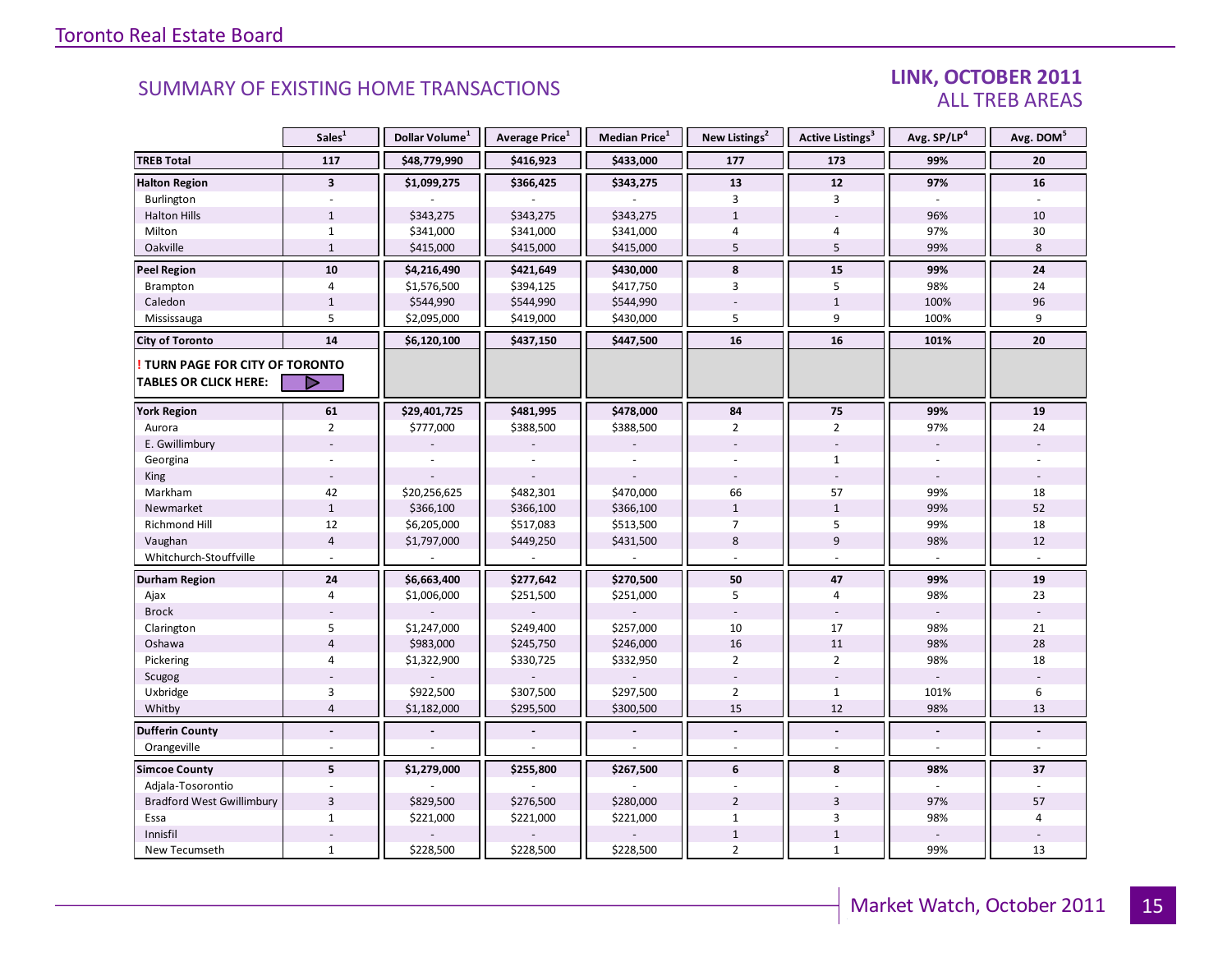### LINK, OCTOBER 2011 CITY OF TORONTO MUNICIPAL BREAKDOWN

<span id="page-15-0"></span>

|                              | Sales <sup>1</sup>       | Dollar Volume <sup>1</sup> | <b>Average Price</b> <sup>1</sup> | Median Price <sup>1</sup> | New Listings <sup>2</sup> | <b>Active Listings<sup>3</sup></b> | Avg. SP/LP <sup>4</sup> | Avg. DOM <sup>5</sup> |
|------------------------------|--------------------------|----------------------------|-----------------------------------|---------------------------|---------------------------|------------------------------------|-------------------------|-----------------------|
| <b>TREB Total</b>            | 117                      | \$48,779,990               | \$416,923                         | \$433,000                 | 177                       | 173                                | 99%                     | ${\bf 20}$            |
| <b>City of Toronto Total</b> | 14                       | \$6,120,100                | \$437,150                         | \$447,500                 | 16                        | 16                                 | 101%                    | $\overline{20}$       |
| <b>Toronto West</b>          | $\overline{\phantom{a}}$ |                            |                                   |                           | $\overline{\phantom{a}}$  | $\overline{2}$                     |                         |                       |
| Toronto W01                  |                          |                            |                                   |                           |                           |                                    |                         |                       |
| Toronto W02                  |                          |                            |                                   |                           |                           |                                    |                         |                       |
| Toronto W03                  |                          |                            |                                   |                           |                           |                                    |                         |                       |
| Toronto W04                  |                          |                            |                                   |                           |                           |                                    |                         |                       |
| Toronto W05                  |                          |                            |                                   |                           |                           | $\mathbf{1}$                       |                         |                       |
| Toronto W06                  |                          |                            |                                   |                           |                           |                                    |                         |                       |
| Toronto W07                  |                          |                            |                                   |                           |                           |                                    |                         |                       |
| Toronto W08                  |                          |                            |                                   |                           |                           |                                    |                         |                       |
| Toronto W09                  |                          |                            |                                   |                           |                           |                                    |                         |                       |
| Toronto W10                  |                          |                            |                                   | $\overline{a}$            |                           | $\mathbf{1}$                       |                         |                       |
| <b>Toronto Central</b>       | $\overline{\mathbf{3}}$  | \$1,472,500                | \$490,833                         | \$487,000                 | $\overline{2}$            | $\overline{\mathbf{3}}$            | 102%                    | 18                    |
| Toronto C01                  |                          |                            |                                   |                           |                           |                                    |                         |                       |
| Toronto C02                  |                          |                            |                                   |                           |                           |                                    |                         |                       |
| Toronto C03                  |                          |                            |                                   |                           |                           |                                    |                         |                       |
| Toronto C04                  |                          |                            |                                   |                           |                           |                                    |                         |                       |
| Toronto C06                  |                          |                            |                                   |                           |                           |                                    |                         |                       |
| Toronto C07                  |                          |                            |                                   |                           |                           |                                    |                         |                       |
| Toronto C08                  |                          |                            |                                   |                           |                           |                                    |                         |                       |
| Toronto C09                  |                          |                            |                                   |                           |                           |                                    |                         |                       |
| Toronto C10                  |                          |                            |                                   |                           |                           |                                    |                         |                       |
| Toronto C11                  |                          |                            |                                   |                           |                           |                                    |                         |                       |
| Toronto C12                  |                          |                            |                                   |                           |                           |                                    |                         |                       |
| Toronto C13                  |                          |                            |                                   |                           |                           |                                    |                         |                       |
| Toronto C14                  |                          |                            |                                   |                           | $\mathbf 1$               | $\mathbf{1}$                       |                         |                       |
| Toronto C15                  | $\overline{3}$           | \$1,472,500                | \$490,833                         | \$487,000                 | $\mathbf{1}$              | $\overline{2}$                     | 102%                    | 18                    |
| <b>Toronto East</b>          | 11                       | \$4,647,600                | \$422,509                         | \$445,000                 | 14                        | 11                                 | 101%                    | 20                    |
| Toronto E01                  |                          |                            |                                   |                           |                           |                                    |                         |                       |
| Toronto E02                  |                          |                            |                                   |                           |                           |                                    |                         |                       |
| Toronto E03                  |                          |                            |                                   |                           |                           |                                    |                         |                       |
| Toronto E04                  |                          |                            |                                   |                           |                           |                                    |                         |                       |
| Toronto E05                  | 5                        | \$2,138,800                | \$427,760                         | \$445,000                 | 5                         | 3                                  | 102%                    | 24                    |
| Toronto E06                  |                          |                            |                                   |                           |                           |                                    |                         |                       |
| Toronto E07                  | $\overline{2}$           | \$906,000                  | \$453,000                         | \$453,000                 | 6                         | $\overline{7}$                     | 101%                    | 18                    |
| Toronto E08                  |                          |                            |                                   |                           |                           |                                    |                         |                       |
| Toronto E09                  |                          |                            |                                   |                           |                           |                                    | $\sim$                  |                       |
| Toronto E10                  |                          |                            |                                   |                           |                           |                                    |                         |                       |
| Toronto E11                  | 4                        | \$1,602,800                | \$400,700                         | \$385,900                 | 3                         | $\mathbf{1}$                       | 99%                     | 17                    |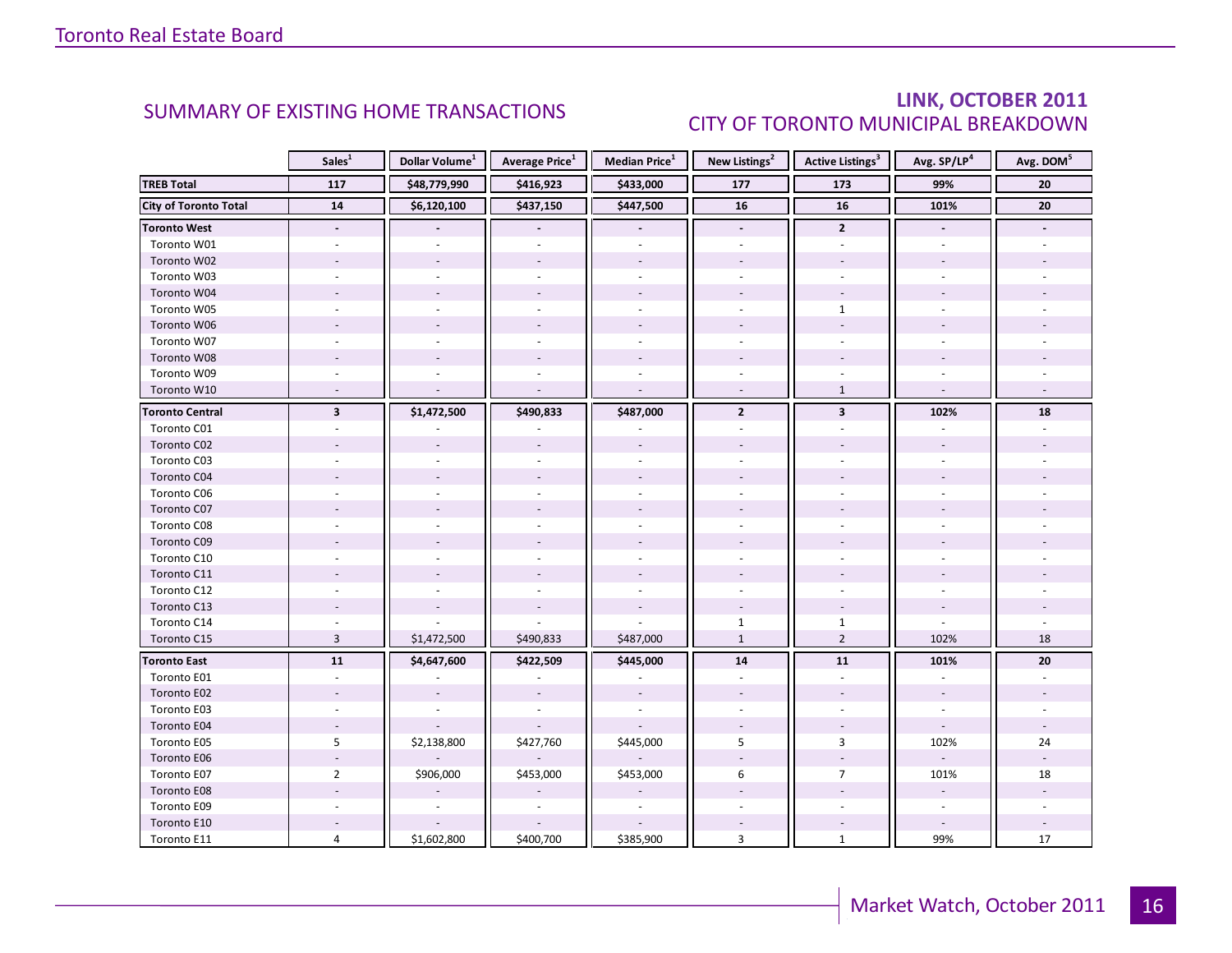### Industrial Leasing SUMMARY OF EXISTING HOME TRANSACTIONS **ATTACHED/ROW/TOWNHOUSE, OCTOBER 2011** ALL TREB AREAS

|                                  | Sales <sup>1</sup> | Dollar Volume <sup>1</sup> | Average Price <sup>1</sup> | <b>Median Price</b> <sup>1</sup> | New Listings <sup>2</sup> | Active Listings <sup>3</sup> | Avg. SP/LP <sup>4</sup> | Avg. DOM <sup>5</sup> |
|----------------------------------|--------------------|----------------------------|----------------------------|----------------------------------|---------------------------|------------------------------|-------------------------|-----------------------|
| <b>TREB Total</b>                | 539                | \$220,700,347              | \$409,463                  | \$380,000                        | 780                       | 758                          | 100%                    | 20                    |
| <b>Halton Region</b>             | 90                 | \$34,466,725               | \$382,964                  | \$367,250                        | 105                       | 92                           | 99%                     | 22                    |
| Burlington                       | $7\overline{ }$    | \$2,365,550                | \$337,936                  | \$324,300                        | 5                         | 8                            | 99%                     | 42                    |
| <b>Halton Hills</b>              | 11                 | \$3,976,300                | \$361,482                  | \$343,000                        | 5                         | $\overline{4}$               | 99%                     | 26                    |
| Milton                           | 40                 | \$13,873,400               | \$346,835                  | \$345,500                        | 50                        | 32                           | 99%                     | 17                    |
| Oakville                         | 32                 | \$14,251,475               | \$445,359                  | \$420,500                        | 45                        | 48                           | 99%                     | 23                    |
| <b>Peel Region</b>               | 92                 | \$32,542,951               | \$353,728                  | \$352,000                        | 131                       | 128                          | 98%                     | 24                    |
| Brampton                         | 47                 | \$14,056,700               | \$299,079                  | \$300,500                        | 77                        | 75                           | 98%                     | 30                    |
| Caledon                          | $\overline{3}$     | \$1,042,500                | \$347,500                  | \$349,000                        | $\overline{7}$            | $\overline{4}$               | 99%                     | $\overline{4}$        |
| Mississauga                      | 42                 | \$17,443,751               | \$415,327                  | \$406,500                        | 47                        | 49                           | 98%                     | 19                    |
| <b>City of Toronto</b>           | 114                | \$63,553,418               | \$557,486                  | \$525,000                        | 181                       | 187                          | 102%                    | 18                    |
| TURN PAGE FOR CITY OF TORONTO    |                    |                            |                            |                                  |                           |                              |                         |                       |
| <b>TABLES OR CLICK HERE:</b>     | D                  |                            |                            |                                  |                           |                              |                         |                       |
| <b>York Region</b>               | 160                | \$68,388,353               | \$427,427                  | \$425,500                        | 218                       | 173                          | 99%                     | 17                    |
| Aurora                           | 10                 | \$3,955,800                | \$395,580                  | \$398,400                        | 11                        | $\overline{7}$               | 101%                    | 11                    |
| E. Gwillimbury                   | $\overline{4}$     | \$1,312,000                | \$328,000                  | \$336,500                        | 5                         | 3                            | 98%                     | 11                    |
| Georgina                         | $\overline{7}$     | \$1,748,000                | \$249,714                  | \$244,000                        | $\overline{2}$            |                              | 98%                     | 20                    |
| King                             |                    |                            |                            |                                  | $\mathbf{1}$              | $\mathbf{1}$                 |                         |                       |
| Markham                          | 35                 | \$15,854,900               | \$452,997                  | \$435,000                        | 59                        | 49                           | 99%                     | 18                    |
| Newmarket                        | 18                 | \$6,172,813                | \$342,934                  | \$341,500                        | 19                        | 9                            | 99%                     | 23                    |
| Richmond Hill                    | 52                 | \$25,597,650               | \$492,263                  | \$489,400                        | 80                        | 63                           | 99%                     | 17                    |
| Vaughan                          | 24                 | \$10,292,290               | \$428,845                  | \$431,500                        | 35                        | 38                           | 99%                     | 16                    |
| Whitchurch-Stouffville           | 10                 | \$3,454,900                | \$345,490                  | \$336,000                        | 6                         | $\overline{3}$               | 100%                    | 19                    |
| Durham Region                    | 67                 | \$17,837,500               | \$266,231                  | \$272,000                        | 123                       | 149                          | 99%                     | 19                    |
| Ajax                             | 20                 | \$5,875,200                | \$293,760                  | \$294,950                        | 38                        | 47                           | 99%                     | 24                    |
| <b>Brock</b>                     |                    |                            |                            |                                  |                           | $\overline{2}$               |                         |                       |
| Clarington                       | 10                 | \$2,148,500                | \$214,850                  | \$222,250                        | 19                        | 24                           | 99%                     | 12                    |
| Oshawa                           | 11                 | \$2,650,500                | \$240,955                  | \$233,500                        | 26                        | 32                           | 99%                     | 22                    |
| Pickering                        | 5                  | \$1,440,400                | \$288,080                  | \$283,500                        | 14                        | 20                           | 97%                     | 25                    |
| Scugog                           |                    |                            |                            |                                  |                           |                              |                         |                       |
| Uxbridge                         | $\mathbf{1}$       | \$294,000                  | \$294,000                  | \$294,000                        | $\mathbf{1}$              | $\mathbf{1}$                 | 98%                     | 19                    |
| Whitby                           | 20                 | \$5,428,900                | \$271,445                  | \$272,000                        | 25                        | 23                           | 98%                     | 15                    |
| <b>Dufferin County</b>           | $\mathbf{1}$       | \$277,000                  | \$277,000                  | \$277,000                        | $\mathbf{3}$              | $\mathbf{1}$                 | 99%                     | 4                     |
| Orangeville                      | $\mathbf{1}$       | \$277,000                  | \$277,000                  | \$277,000                        | 3                         | $\mathbf{1}$                 | 99%                     | $\overline{4}$        |
| <b>Simcoe County</b>             | 15                 | \$3,634,400                | \$242,293                  | \$238,500                        | 19                        | 28                           | 98%                     | 35                    |
| Adjala-Tosorontio                |                    |                            |                            |                                  |                           |                              |                         |                       |
| <b>Bradford West Gwillimbury</b> | $\overline{2}$     | \$547,400                  | \$273,700                  | \$273,700                        | $\mathbf{1}$              | $\overline{2}$               | 96%                     | 15                    |
| Essa                             |                    |                            |                            |                                  | 7                         | 9                            |                         |                       |
| Innisfil                         | 5                  | \$1,168,500                | \$233,700                  | \$233,000                        | $\sqrt{4}$                | $\boldsymbol{6}$             | 98%                     | 49                    |
| New Tecumseth                    | 8                  | \$1,918,500                | \$239,813                  | \$240,750                        | $\overline{7}$            | 11                           | 98%                     | 30                    |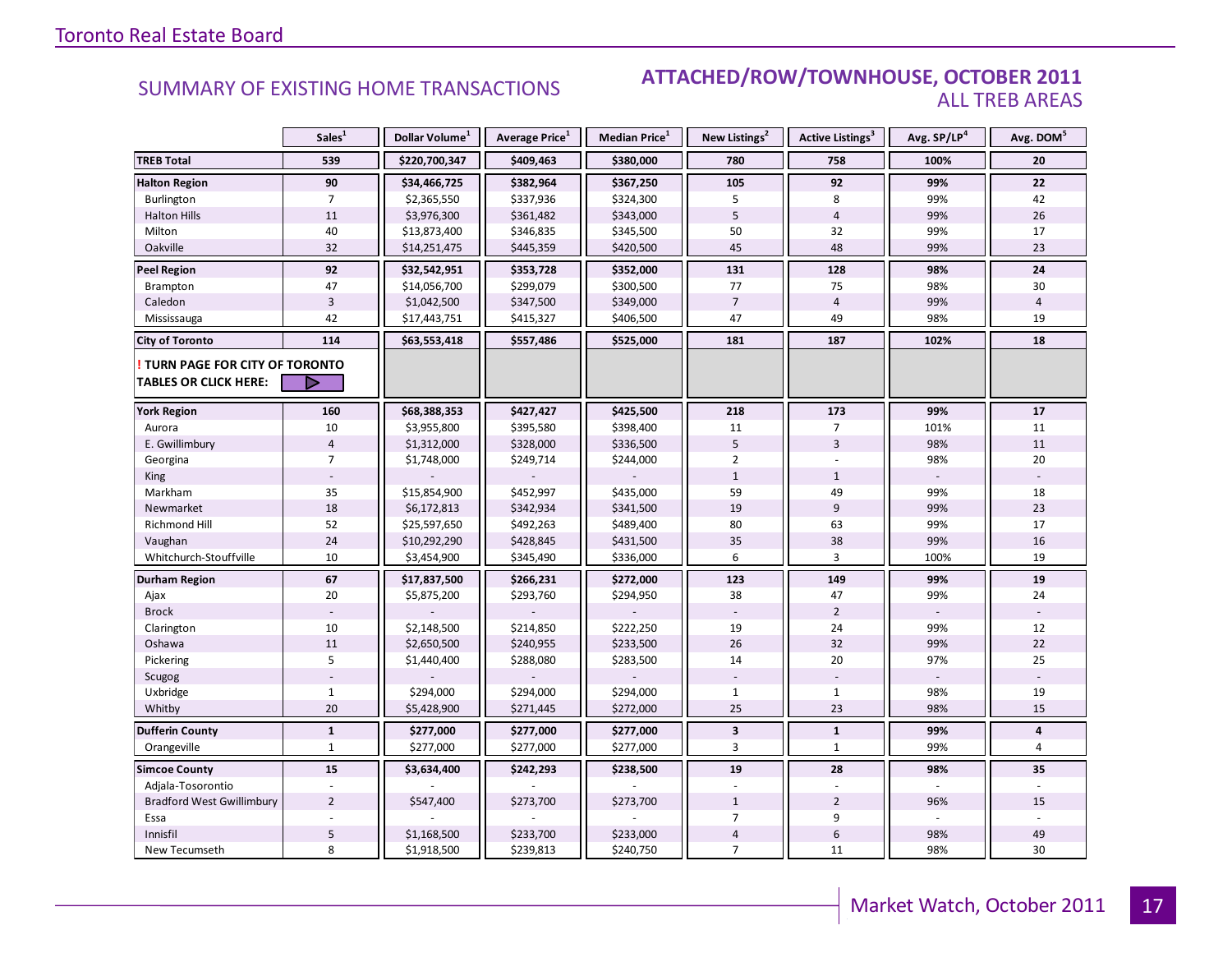### OCTORER 2011 CITY OF TORONTO MUNICIPAL BREAKDOWN SUMMARY OF EXISTING HOME TRANSACTIONS **ATTACHED/ROW/TOWNHOUSE, OCTOBER 2011**

<span id="page-17-0"></span>

|                              | Sales <sup>1</sup> | Dollar Volume <sup>1</sup> | <b>Average Price</b> <sup>1</sup> | Median Price <sup>1</sup> | New Listings <sup>2</sup> | Active Listings <sup>3</sup> | Avg. SP/LP <sup>4</sup> | Avg. DOM <sup>5</sup> |
|------------------------------|--------------------|----------------------------|-----------------------------------|---------------------------|---------------------------|------------------------------|-------------------------|-----------------------|
| <b>TREB Total</b>            | 539                | \$220,700,347              | \$409,463                         | \$380,000                 | 780                       | 758                          | 100%                    | 20                    |
| <b>City of Toronto Total</b> | 114                | \$63,553,418               | \$557,486                         | \$525,000                 | 181                       | 187                          | 102%                    | 18                    |
| <b>Toronto West</b>          | 34                 | \$17,766,600               | \$522,547                         | \$512,000                 | 39                        | 46                           | 101%                    | 17                    |
| Toronto W01                  |                    |                            |                                   |                           | $\overline{2}$            | 4                            |                         |                       |
| Toronto W02                  | $\overline{7}$     | \$3,815,600                | \$545,086                         | \$550,000                 | 5                         | 5                            | 109%                    | 11                    |
| Toronto W03                  | 5                  | \$1,442,100                | \$288,420                         | \$277,000                 | 5                         | 4                            | 102%                    | 11                    |
| Toronto W04                  | $\overline{2}$     | \$809,900                  | \$404,950                         | \$404,950                 | $\overline{4}$            | 5                            | 99%                     | 8                     |
| Toronto W05                  | $\overline{2}$     | \$775,000                  | \$387,500                         | \$387,500                 | $\overline{2}$            | 6                            | 99%                     | 28                    |
| Toronto W06                  | 9                  | \$5,911,000                | \$656,778                         | \$581,000                 | 10                        | 6                            | 99%                     | 15                    |
| Toronto W07                  | 4                  | \$2,143,000                | \$535,750                         | \$499,000                 | 3                         | 3                            | 99%                     | 22                    |
| Toronto W08                  | $\overline{4}$     | \$2,504,000                | \$626,000                         | \$572,000                 | $\overline{7}$            | 13                           | 100%                    | 29                    |
| Toronto W09                  |                    |                            |                                   |                           |                           |                              |                         |                       |
| Toronto W10                  | $\mathbf{1}$       | \$366,000                  | \$366,000                         | \$366,000                 | $\mathbf{1}$              | $\omega$                     | 96%                     | 25                    |
| <b>Toronto Central</b>       | 39                 | \$26,950,418               | \$691,036                         | \$615,000                 | 79                        | 77                           | 103%                    | 15                    |
| Toronto C01                  | 17                 | \$9,817,618                | \$577,507                         | \$578,000                 | 33                        | 25                           | 106%                    | 13                    |
| Toronto C02                  | 10                 | \$8,939,500                | \$893,950                         | \$787,500                 | 9                         | 11                           | 103%                    | 18                    |
| Toronto C03                  | $\mathbf{1}$       | \$718,800                  | \$718,800                         | \$718,800                 |                           |                              | 104%                    | 10                    |
| Toronto C04                  |                    |                            |                                   |                           | $\mathbf{1}$              | $\overline{4}$               |                         |                       |
| Toronto C06                  |                    |                            |                                   |                           |                           |                              |                         |                       |
| Toronto C07                  | $\overline{2}$     | \$1,198,000                | \$599,000                         | \$599,000                 | 11                        | 10                           | 99%                     | 12                    |
| Toronto C08                  | 5                  | \$3,238,500                | \$647,700                         | \$723,500                 | 14                        | 14                           | 99%                     | 21                    |
| Toronto C09                  |                    |                            |                                   |                           |                           |                              |                         |                       |
| Toronto C10                  | $\overline{2}$     | \$1,545,000                | \$772,500                         | \$772,500                 | 4                         | 4                            | 102%                    | 17                    |
| Toronto C11                  |                    |                            |                                   |                           | $\mathbf{1}$              | $\mathbf{1}$                 |                         |                       |
| Toronto C12                  |                    |                            |                                   |                           |                           |                              |                         |                       |
| Toronto C13                  |                    |                            |                                   |                           | $\overline{4}$            | $\overline{3}$               |                         |                       |
| Toronto C14                  | $\overline{2}$     | \$1,493,000                | \$746,500                         | \$746,500                 | $\overline{2}$            | 4                            | 100%                    | 8                     |
| Toronto C15                  |                    |                            |                                   |                           |                           | $\mathbf{1}$                 |                         |                       |
| <b>Toronto East</b>          | 41                 | \$18,836,400               | \$459,424                         | \$417,000                 | 63                        | 64                           | 101%                    | 23                    |
| Toronto E01                  | 9                  | \$5,035,500                | \$559,500                         | \$522,000                 | 15                        | 13                           | 102%                    | 15                    |
| Toronto E02                  | 5                  | \$3,000,300                | \$600,060                         | \$667,800                 | $6\,$                     | $\overline{7}$               | 99%                     | 18                    |
| Toronto E03                  | 3                  | \$2,199,500                | \$733,167                         | \$710,000                 | 4                         | 4                            | 109%                    | 12                    |
| Toronto E04                  | $\overline{2}$     | \$965,000                  | \$482,500                         | \$482,500                 | $6\overline{6}$           | $\overline{7}$               | 100%                    | 8                     |
| Toronto E05                  | $\overline{3}$     | \$1,211,000                | \$403,667                         | \$408,000                 | 4                         | 3                            | 100%                    | 13                    |
| Toronto E06                  |                    |                            |                                   |                           | $\mathbf{1}$              | $\overline{2}$               |                         |                       |
| Toronto E07                  | 4                  | \$1,428,800                | \$357,200                         | \$369,900                 | 5                         | 6                            | 101%                    | 11                    |
| <b>Toronto E08</b>           | $\overline{2}$     | \$850,000                  | \$425,000                         | \$425,000                 | 5                         | $\overline{4}$               | 98%                     | $\overline{7}$        |
| Toronto E09                  |                    |                            |                                   |                           | $\overline{2}$            | 3                            |                         |                       |
| Toronto E10                  | $\overline{2}$     | \$594,900                  | \$297,450                         | \$297,450                 | $\overline{4}$            | $\overline{3}$               | 99%                     | 110                   |
| Toronto E11                  | 11                 | \$3,551,400                | \$322,855                         | \$331,000                 | 11                        | 12                           | 98%                     | 30                    |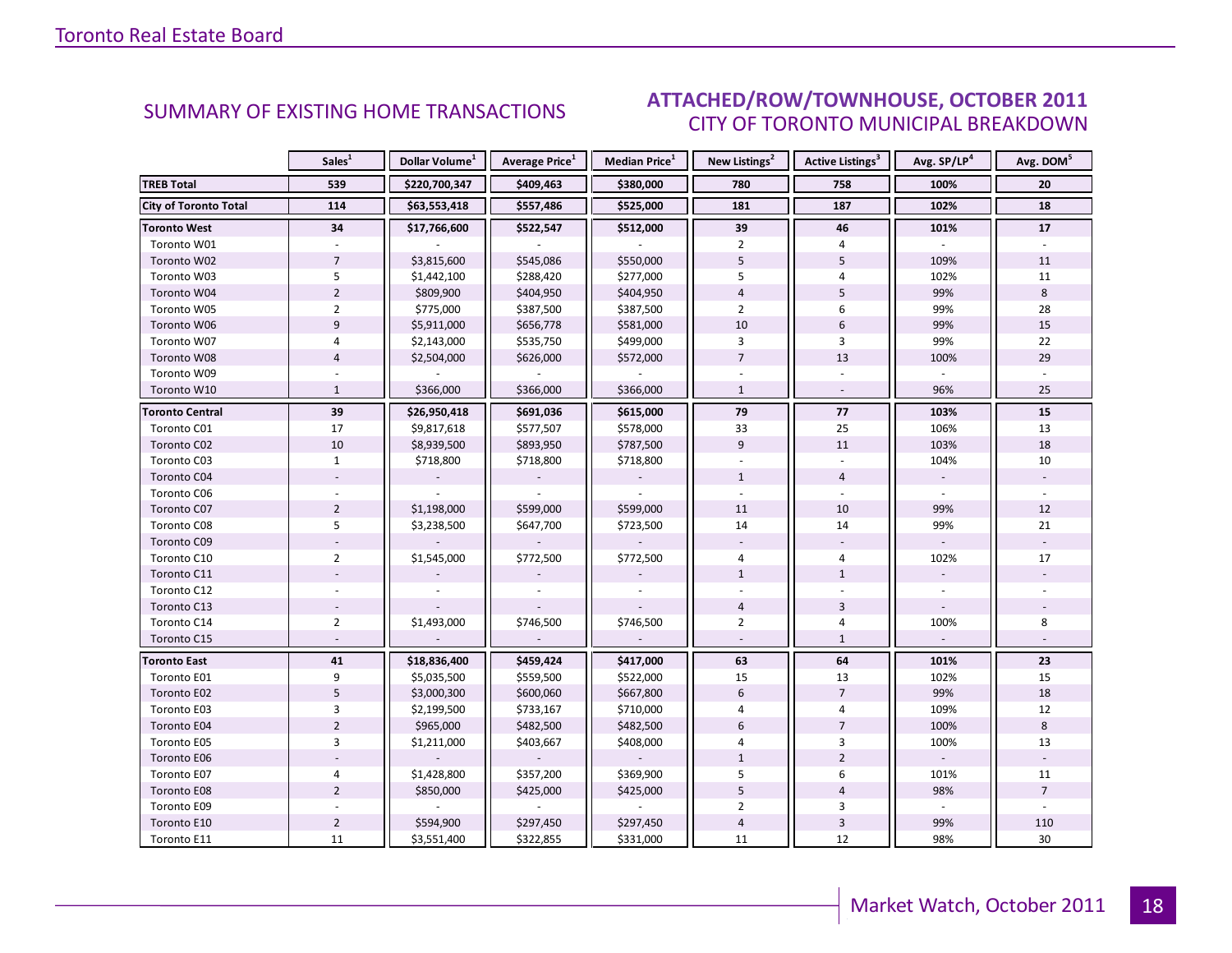### SUMMARY OF EXISTING HOME TRANSACTIONS **CO-OP APARTMENT, OCTOBER 2011** ALL TREB AREAS

|                                        | Sales <sup>1</sup>       | Dollar Volume $^1$       | Average Price <sup>1</sup> | Median Price <sup>1</sup> | New Listings <sup>2</sup> | <b>Active Listings<sup>3</sup></b> | Avg. SP/LP <sup>4</sup> | Avg. DOM <sup>5</sup> |
|----------------------------------------|--------------------------|--------------------------|----------------------------|---------------------------|---------------------------|------------------------------------|-------------------------|-----------------------|
| <b>TREB Total</b>                      | 10                       | \$2,628,000              | \$262,800                  | \$274,000                 | 13                        | 33                                 | 97%                     | 36                    |
| <b>Halton Region</b>                   | $\overline{\phantom{a}}$ |                          |                            |                           | $\sim$                    | $\overline{a}$                     | $\blacksquare$          |                       |
| Burlington                             |                          |                          |                            |                           |                           | ÷.                                 | ÷.                      |                       |
| <b>Halton Hills</b>                    |                          |                          |                            | $\overline{a}$            |                           |                                    |                         |                       |
| Milton                                 | ÷.                       | $\sim$                   |                            | ÷,                        | $\omega$                  | $\sim$                             | $\sim$                  |                       |
| Oakville                               | $\sim$                   | $\sim$                   | $\sim$                     | ÷.                        | $\sim$                    | $\sim$                             | $\sim$                  | $\sim$                |
| <b>Peel Region</b>                     | $\mathbf{1}$             | \$218,000                | \$218,000                  | \$218,000                 | $\mathbf{2}$              | $\overline{2}$                     | 97%                     | 39                    |
| Brampton                               | $\omega$                 |                          |                            |                           | $\omega$                  | $\omega$                           | $\sim$                  | $\sim$                |
| Caledon                                |                          |                          |                            |                           |                           |                                    | $\sim$                  |                       |
| Mississauga                            | $\mathbf{1}$             | \$218,000                | \$218,000                  | \$218,000                 | $\overline{2}$            | $\overline{2}$                     | 97%                     | 39                    |
| <b>City of Toronto</b>                 | 8                        | \$2,058,000              | \$257,250                  | \$256,500                 | 11                        | 31                                 | 97%                     | 40                    |
| <b>! TURN PAGE FOR CITY OF TORONTO</b> |                          |                          |                            |                           |                           |                                    |                         |                       |
| <b>TABLES OR CLICK HERE:</b>           | ▷                        |                          |                            |                           |                           |                                    |                         |                       |
| <b>York Region</b>                     | $\mathbf{1}$             | \$352,000                | \$352,000                  | \$352,000                 | $\blacksquare$            | $\blacksquare$                     | 99%                     | 5                     |
| Aurora                                 |                          |                          |                            |                           |                           |                                    | $\overline{a}$          |                       |
| E. Gwillimbury                         |                          | $\sim$                   |                            |                           |                           |                                    |                         |                       |
| Georgina                               |                          |                          |                            |                           |                           |                                    |                         |                       |
| King                                   | $\overline{a}$           | $\overline{a}$           |                            |                           |                           |                                    | $\sim$                  |                       |
| Markham                                | $\mathbf{1}$             | \$352,000                | \$352,000                  | \$352,000                 | $\overline{\phantom{a}}$  | ÷.                                 | 99%                     | 5                     |
| Newmarket                              |                          |                          |                            |                           |                           |                                    | $\overline{a}$          |                       |
| Richmond Hill                          |                          |                          |                            |                           |                           |                                    |                         |                       |
| Vaughan                                |                          | $\overline{\phantom{a}}$ | $\overline{\phantom{a}}$   | $\overline{a}$            |                           |                                    |                         |                       |
| Whitchurch-Stouffville                 | ÷.                       | $\sim$                   | $\omega$                   | $\overline{a}$            | $\omega$                  | ÷.                                 | $\mathcal{L}$           | $\sim$                |
| <b>Durham Region</b>                   | $\overline{a}$           | $\overline{a}$           | $\blacksquare$             | $\blacksquare$            | $\sim$                    | $\blacksquare$                     | $\blacksquare$          |                       |
| Ajax                                   |                          |                          |                            | ÷,                        | $\sim$                    | ÷.                                 | $\bar{a}$               |                       |
| <b>Brock</b>                           |                          |                          |                            |                           |                           |                                    |                         |                       |
| Clarington                             |                          |                          |                            |                           |                           |                                    |                         |                       |
| Oshawa                                 |                          |                          |                            |                           |                           |                                    |                         |                       |
| Pickering                              | $\sim$                   |                          |                            | ä,                        | ÷.                        | ÷.                                 | $\overline{a}$          |                       |
| Scugog                                 |                          |                          |                            |                           |                           |                                    |                         |                       |
| Uxbridge                               | $\overline{a}$           | ÷.                       | $\overline{a}$             | ÷.                        | $\sim$                    | $\sim$                             | $\sim$                  |                       |
| Whitby                                 | $\overline{\phantom{a}}$ | $\overline{\phantom{a}}$ | $\overline{a}$             | $\overline{a}$            |                           | $\overline{\phantom{a}}$           | $\overline{a}$          |                       |
| <b>Dufferin County</b>                 | $\Box$                   | $\overline{a}$           | $\Box$                     | $\overline{a}$            | $\blacksquare$            | $\overline{a}$                     | $\blacksquare$          | $\overline{a}$        |
| Orangeville                            | $\sim$                   | $\sim$                   | $\sim$                     | ä,                        | $\sim$                    | ÷.                                 | $\sim$                  | $\sim$                |
| <b>Simcoe County</b>                   | $\blacksquare$           | $\overline{\phantom{a}}$ | $\blacksquare$             | $\overline{a}$            | $\blacksquare$            | $\overline{\phantom{a}}$           |                         |                       |
| Adjala-Tosorontio                      | $\overline{a}$           |                          |                            | ÷.                        |                           | ÷                                  |                         |                       |
| <b>Bradford West Gwillimbury</b>       |                          |                          |                            |                           |                           |                                    |                         |                       |
| Essa                                   | $\sim$                   |                          |                            | ÷.                        | $\overline{a}$            | ÷                                  | ÷.                      |                       |
| Innisfil                               |                          |                          |                            |                           |                           |                                    |                         |                       |
| New Tecumseth                          | $\sim$                   | ÷.                       |                            | ä,                        |                           | $\overline{a}$                     | $\sim$                  |                       |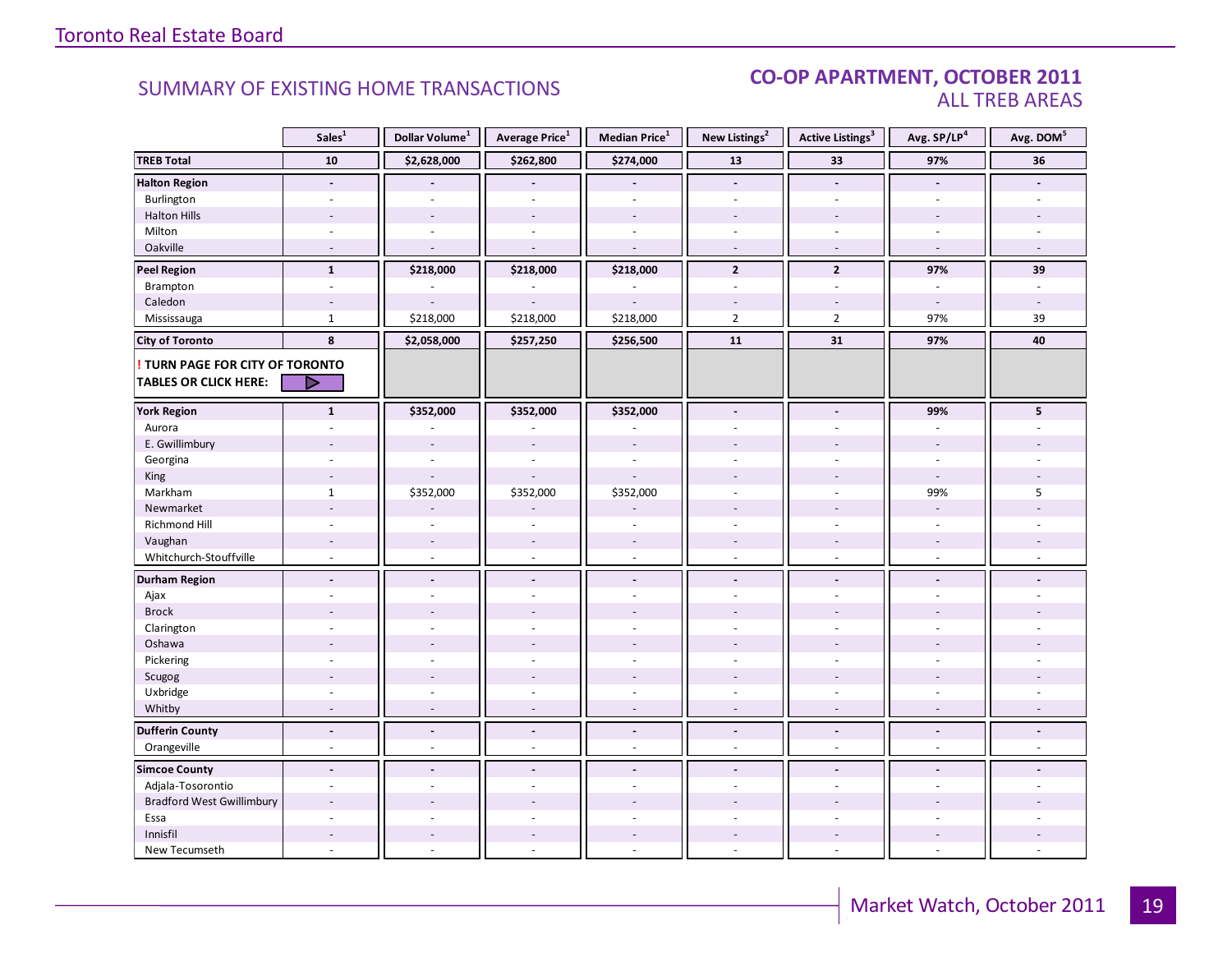### CO-OP APARTMENT, OCTOBER 2011 CITY OF TORONTO MUNICIPAL BREAKDOWN

<span id="page-19-0"></span>

|                              | Sales <sup>1</sup>       | Dollar Volume <sup>1</sup> | <b>Average Price</b> <sup>1</sup> | <b>Median Price</b> <sup>1</sup> | New Listings <sup>2</sup> | Active Listings <sup>3</sup> | Avg. SP/LP <sup>4</sup>  | Avg. DOM <sup>5</sup> |
|------------------------------|--------------------------|----------------------------|-----------------------------------|----------------------------------|---------------------------|------------------------------|--------------------------|-----------------------|
| <b>TREB Total</b>            | 10                       | \$2,628,000                | \$262,800                         | \$274,000                        | 13                        | 33                           | 97%                      | 36                    |
| <b>City of Toronto Total</b> | 8                        | \$2,058,000                | \$257,250                         | \$256,500                        | 11                        | 31                           | 97%                      | 40                    |
| Toronto West                 | $\overline{\mathbf{3}}$  | \$477,000                  | \$159,000                         | \$155,000                        | $\overline{2}$            | 9                            | 98%                      | 25                    |
| Toronto W01                  |                          |                            |                                   |                                  |                           |                              |                          |                       |
| Toronto W02                  |                          |                            |                                   |                                  |                           |                              |                          |                       |
| Toronto W03                  | $\sim$                   |                            | $\omega$                          | $\mathcal{L}$                    |                           | $\overline{a}$               | ÷.                       |                       |
| Toronto W04                  |                          |                            | $\blacksquare$                    |                                  |                           |                              | $\overline{\phantom{a}}$ |                       |
| Toronto W05                  |                          |                            |                                   |                                  | $\mathbf{1}$              | $\mathbf{1}$                 |                          |                       |
| Toronto W06                  | $\mathbf{1}$             | \$155,000                  | \$155,000                         | \$155,000                        |                           | $\mathbf{1}$                 | 97%                      | 50                    |
| Toronto W07                  | $\sim$                   |                            | $\overline{\phantom{a}}$          | ÷.                               |                           | $\mathbf{1}$                 | $\omega$                 |                       |
| Toronto W08                  | $\overline{2}$           | \$322,000                  | \$161,000                         | \$161,000                        | $\mathbf{1}$              | $\overline{4}$               | 98%                      | 13                    |
| Toronto W09                  |                          |                            |                                   |                                  |                           | $\mathbf{1}$                 |                          |                       |
| Toronto W10                  | $\sim$                   | $\mathbb{L}$               | $\mathcal{L}$                     | $\mathcal{L}$                    | $\sim$                    | $\mathbf{1}$                 | $\omega$                 | $\sim$                |
| <b>Toronto Central</b>       | $\overline{\mathbf{3}}$  | \$1,103,000                | \$367,667                         | \$370,000                        | $\overline{7}$            | 18                           | 97%                      | 36                    |
| Toronto C01                  |                          |                            |                                   |                                  |                           |                              |                          |                       |
| Toronto C02                  | $\mathbf{1}$             | \$343,000                  | \$343,000                         | \$343,000                        | $\overline{4}$            | $\overline{4}$               | 98%                      | 15                    |
| Toronto C03                  | $\sim$                   |                            |                                   |                                  |                           |                              |                          |                       |
| Toronto C04                  |                          |                            |                                   |                                  | $\mathbf{1}$              | 5                            |                          |                       |
| Toronto C06                  |                          |                            |                                   |                                  |                           |                              |                          |                       |
| Toronto C07                  |                          |                            |                                   |                                  |                           |                              |                          |                       |
| Toronto C08                  |                          |                            |                                   |                                  |                           |                              |                          |                       |
| Toronto C09                  | $\overline{2}$           | \$760,000                  | \$380,000                         | \$380,000                        | $\mathbf{1}$              | 8                            | 96%                      | 47                    |
| Toronto C10                  |                          |                            |                                   |                                  |                           |                              |                          |                       |
| Toronto C11                  |                          |                            |                                   |                                  | $\mathbf{1}$              | $\mathbf{1}$                 |                          |                       |
| Toronto C12                  |                          |                            |                                   |                                  |                           |                              |                          |                       |
| Toronto C13                  |                          |                            |                                   |                                  |                           |                              |                          |                       |
| Toronto C14                  |                          |                            |                                   |                                  |                           |                              |                          |                       |
| Toronto C15                  | $\overline{\phantom{a}}$ |                            | $\overline{\phantom{a}}$          |                                  |                           |                              | $\overline{\phantom{a}}$ |                       |
| <b>Toronto East</b>          | $\overline{2}$           | \$478,000                  | \$239,000                         | \$239,000                        | $\overline{2}$            | $\overline{4}$               | 97%                      | 67                    |
| Toronto E01                  |                          |                            |                                   |                                  |                           |                              |                          |                       |
| Toronto E02                  |                          |                            |                                   |                                  |                           |                              |                          |                       |
| Toronto E03                  |                          |                            |                                   |                                  |                           |                              |                          |                       |
| Toronto E04                  |                          |                            | $\overline{\phantom{a}}$          |                                  |                           |                              | $\overline{\phantom{a}}$ |                       |
| Toronto E05                  | $\overline{a}$           |                            |                                   |                                  |                           |                              | $\mathbf{r}$             |                       |
| Toronto E06                  | $\mathbf{1}$             | \$330,000                  | \$330,000                         | \$330,000                        |                           | $\mathbf{1}$                 | 97%                      | 38                    |
| Toronto E07                  |                          |                            |                                   |                                  | $\mathbf{1}$              | $\mathbf{1}$                 |                          |                       |
| Toronto E08                  |                          |                            |                                   |                                  |                           |                              |                          |                       |
| Toronto E09                  |                          |                            |                                   |                                  |                           |                              | ÷.                       |                       |
| Toronto E10                  | $\mathbf{1}$             | \$148,000                  | \$148,000                         | \$148,000                        | $\mathbf{1}$              | $\overline{2}$               | 95%                      | 96                    |
| Toronto E11                  |                          |                            |                                   |                                  |                           |                              |                          |                       |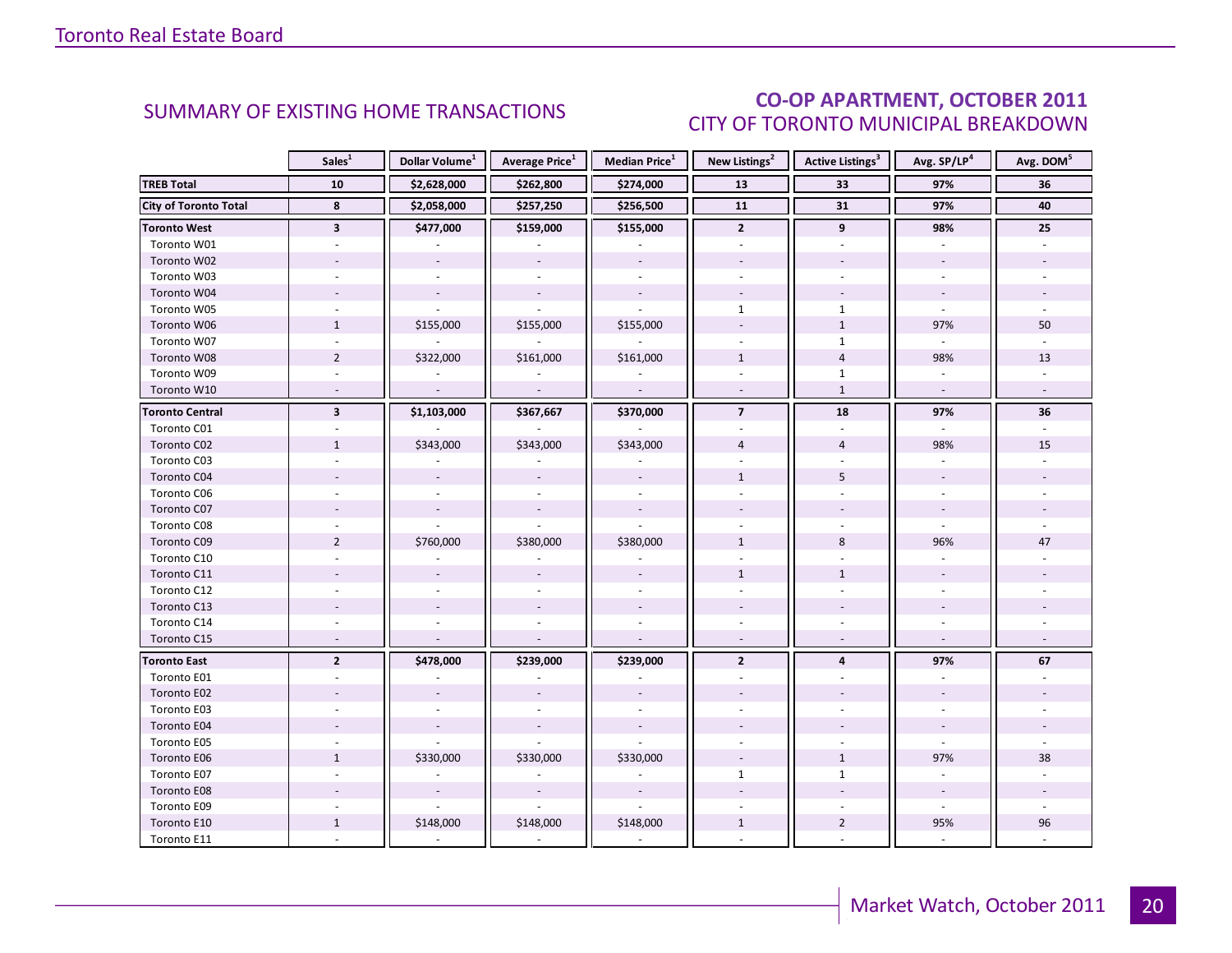### SUMMARY OF EXISTING HOME TRANSACTIONS **DETACHED CONDOMINIUM, OCTOBER 2011** ALL TREB AREAS

|                                        | Sales <sup>1</sup>       | Dollar Volume <sup>1</sup> | Average Price <sup>1</sup> | Median Price <sup>1</sup> | New Listings <sup>2</sup> | <b>Active Listings<sup>3</sup></b> | Avg. SP/LP <sup>4</sup>  | Avg. DOM <sup>5</sup> |
|----------------------------------------|--------------------------|----------------------------|----------------------------|---------------------------|---------------------------|------------------------------------|--------------------------|-----------------------|
| <b>TREB Total</b>                      | 14                       | \$5,206,950                | \$371,925                  | \$365,000                 | 14                        | 30                                 | 97%                      | 53                    |
| <b>Halton Region</b>                   | $\overline{\phantom{a}}$ |                            |                            |                           | $\mathbf{1}$              | $\overline{2}$                     |                          |                       |
| Burlington                             | ä,                       | $\overline{a}$             |                            | ä,                        | $\mathbf{1}$              | $\mathbf{1}$                       | $\sim$                   |                       |
| <b>Halton Hills</b>                    |                          |                            |                            |                           |                           |                                    |                          |                       |
| Milton                                 | ä,                       | ÷.                         |                            | ÷.                        |                           |                                    | $\sim$                   |                       |
| Oakville                               | $\sim$                   | $\overline{a}$             |                            |                           |                           | $\mathbf{1}$                       | $\overline{\phantom{a}}$ |                       |
| <b>Peel Region</b>                     | $\overline{4}$           | \$1,986,750                | \$496,688                  | \$462,875                 | 4                         | $5\phantom{.0}$                    | 98%                      | 35                    |
| Brampton                               | $\overline{2}$           | \$925,750                  | \$462,875                  | \$462,875                 | $\overline{2}$            | $\mathbf{1}$                       | 99%                      | 43                    |
| Caledon                                |                          |                            |                            |                           |                           |                                    | $\sim$                   |                       |
| Mississauga                            | $\overline{2}$           | \$1,061,000                | \$530,500                  | \$530,500                 | $\overline{2}$            | $\overline{4}$                     | 97%                      | $27\,$                |
| <b>City of Toronto</b>                 | $\mathbf{1}$             | \$115,300                  | \$115,300                  | \$115,300                 | $\mathbf{1}$              | $\overline{\mathbf{3}}$            | 96%                      | 10                    |
| <b>! TURN PAGE FOR CITY OF TORONTO</b> |                          |                            |                            |                           |                           |                                    |                          |                       |
| <b>TABLES OR CLICK HERE:</b>           | ▷                        |                            |                            |                           |                           |                                    |                          |                       |
| <b>York Region</b>                     |                          |                            |                            | $\overline{a}$            |                           | $\mathbf{1}$                       |                          |                       |
| Aurora                                 |                          |                            |                            |                           |                           |                                    |                          |                       |
| E. Gwillimbury                         |                          |                            |                            |                           |                           |                                    |                          |                       |
| Georgina                               |                          |                            |                            |                           |                           |                                    |                          |                       |
| King                                   |                          |                            |                            |                           |                           |                                    |                          |                       |
| Markham                                | ä,                       | $\overline{a}$             |                            | $\sim$                    |                           | 1                                  | $\overline{a}$           |                       |
| Newmarket                              |                          |                            |                            |                           |                           |                                    |                          |                       |
| Richmond Hill                          |                          |                            |                            |                           |                           |                                    |                          |                       |
| Vaughan                                | $\overline{a}$           | $\overline{a}$             | $\overline{a}$             | $\overline{a}$            | $\sim$                    | $\overline{a}$                     | $\overline{a}$           |                       |
| Whitchurch-Stouffville                 | $\sim$                   |                            |                            |                           | $\sim$                    | $\overline{\phantom{a}}$           | $\sim$                   |                       |
| <b>Durham Region</b>                   | $\mathbf{1}$             | \$179,000                  | \$179,000                  | \$179,000                 |                           | $\mathbf{1}$                       | 94%                      | 32                    |
| Ajax                                   | $\mathbf{1}$             | \$179,000                  | \$179,000                  | \$179,000                 | $\sim$                    | $\mathbf{1}$                       | 94%                      | 32                    |
| <b>Brock</b>                           |                          |                            |                            |                           |                           |                                    | $\overline{\phantom{a}}$ |                       |
| Clarington                             |                          |                            |                            |                           |                           |                                    |                          |                       |
| Oshawa                                 |                          | $\overline{\phantom{a}}$   |                            |                           |                           |                                    |                          |                       |
| Pickering                              | ÷.                       | ÷.                         | $\sim$                     | $\overline{\phantom{a}}$  | $\sim$                    | ÷.                                 | $\sim$                   |                       |
| Scugog                                 |                          |                            |                            |                           |                           |                                    |                          |                       |
| Uxbridge                               |                          |                            |                            |                           |                           |                                    |                          |                       |
| Whitby                                 |                          |                            |                            |                           |                           |                                    |                          |                       |
| <b>Dufferin County</b>                 | $\overline{\phantom{a}}$ | $\overline{\phantom{a}}$   | $\blacksquare$             | $\overline{a}$            | $\blacksquare$            | $\blacksquare$                     | $\frac{1}{2}$            |                       |
| Orangeville                            | L.                       |                            |                            |                           | $\overline{a}$            | ÷,                                 | ÷,                       | $\overline{a}$        |
| <b>Simcoe County</b>                   | 8                        | \$2,925,900                | \$365,738                  | \$365,000                 | 8                         | 18                                 | 97%                      | 70                    |
| Adjala-Tosorontio                      |                          |                            |                            |                           |                           | ä,                                 |                          |                       |
| <b>Bradford West Gwillimbury</b>       | ÷                        |                            |                            |                           |                           |                                    | $\sim$                   |                       |
| Essa                                   | ÷.                       | L.                         |                            | L.                        |                           | $\sim$                             | $\sim$                   |                       |
| Innisfil                               |                          |                            |                            |                           |                           | $\sim$                             | $\overline{a}$           |                       |
| New Tecumseth                          | 8                        | \$2,925,900                | \$365,738                  | \$365,000                 | 8                         | 18                                 | 97%                      | $70\,$                |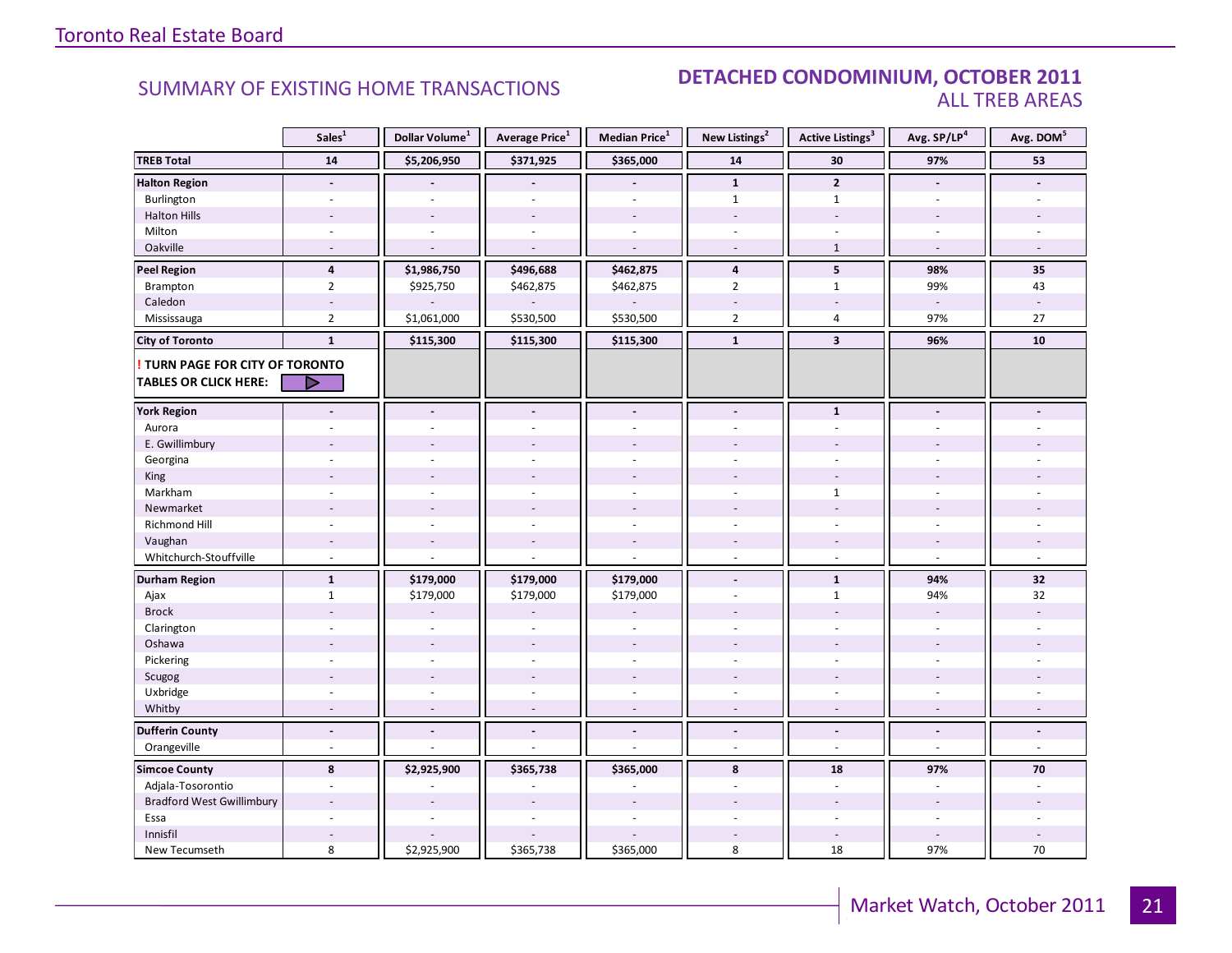### OCTORER 2011 CITY OF TORONTO MUNICIPAL BREAKDOWN SUMMARY OF EXISTING HOME TRANSACTIONS **DETACHED CONDOMINIUM, OCTOBER 2011**

<span id="page-21-0"></span>

|                              | Sales <sup>1</sup>       | Dollar Volume <sup>1</sup> | <b>Average Price</b> <sup>1</sup> | <b>Median Price</b> <sup>1</sup> | New Listings <sup>2</sup> | <b>Active Listings</b> <sup>3</sup> | Avg. SP/LP <sup>4</sup> | Avg. DOM <sup>5</sup> |
|------------------------------|--------------------------|----------------------------|-----------------------------------|----------------------------------|---------------------------|-------------------------------------|-------------------------|-----------------------|
| <b>TREB Total</b>            | 14                       | \$5,206,950                | \$371,925                         | \$365,000                        | 14                        | 30                                  | 97%                     | 53                    |
| <b>City of Toronto Total</b> | $\mathbf{1}$             | \$115,300                  | \$115,300                         | \$115,300                        | $\overline{1}$            | $\mathbf{3}$                        | 96%                     | ${\bf 10}$            |
| <b>Toronto West</b>          | $\mathbf{1}$             | \$115,300                  | \$115,300                         | \$115,300                        | $\mathbf{1}$              | $\mathbf{1}$                        | 96%                     | 10                    |
| Toronto W01                  |                          |                            |                                   |                                  |                           |                                     |                         |                       |
| Toronto W02                  |                          |                            |                                   |                                  |                           |                                     |                         |                       |
| Toronto W03                  | $\sim$                   | $\sim$                     | ÷.                                | $\omega$                         | ÷.                        | $\mathbf{r}$                        | $\overline{a}$          |                       |
| Toronto W04                  |                          |                            |                                   |                                  |                           |                                     |                         |                       |
| Toronto W05                  |                          |                            |                                   |                                  |                           |                                     |                         |                       |
| Toronto W06                  |                          |                            |                                   |                                  |                           |                                     |                         |                       |
| Toronto W07                  |                          |                            |                                   |                                  |                           |                                     |                         |                       |
| Toronto W08                  |                          |                            |                                   |                                  |                           | $\mathbf{1}$                        |                         |                       |
| Toronto W09                  |                          |                            |                                   |                                  |                           |                                     |                         |                       |
| Toronto W10                  | $\mathbf{1}$             | \$115,300                  | \$115,300                         | \$115,300                        | $\mathbf{1}$              | $\omega$                            | 96%                     | 10                    |
| <b>Toronto Central</b>       |                          |                            |                                   |                                  | $\blacksquare$            | $\mathbf{1}$                        |                         |                       |
| Toronto C01                  |                          |                            |                                   |                                  |                           |                                     |                         |                       |
| Toronto C02                  |                          |                            |                                   |                                  |                           |                                     |                         |                       |
| Toronto C03                  |                          |                            |                                   |                                  |                           |                                     |                         |                       |
| Toronto C04                  |                          |                            |                                   |                                  |                           |                                     |                         |                       |
| Toronto C06                  |                          |                            |                                   |                                  |                           |                                     |                         |                       |
| Toronto C07                  |                          |                            |                                   |                                  |                           |                                     |                         |                       |
| Toronto C08                  |                          |                            |                                   |                                  |                           |                                     |                         |                       |
| Toronto C09                  |                          |                            |                                   |                                  |                           |                                     |                         |                       |
| Toronto C10                  |                          |                            |                                   |                                  |                           |                                     |                         |                       |
| Toronto C11                  |                          |                            |                                   |                                  |                           |                                     |                         |                       |
| Toronto C12                  |                          |                            |                                   |                                  |                           | $\mathbf{1}$                        |                         |                       |
| Toronto C13                  |                          |                            |                                   |                                  |                           |                                     |                         |                       |
| Toronto C14                  |                          |                            |                                   |                                  |                           |                                     |                         |                       |
| Toronto C15                  | $\overline{\phantom{a}}$ |                            | $\sim$                            | $\sim$                           | $\overline{\phantom{a}}$  | $\sim$                              |                         |                       |
| <b>Toronto East</b>          |                          |                            |                                   |                                  |                           | $\mathbf{1}$                        |                         |                       |
| Toronto E01                  |                          |                            |                                   |                                  |                           |                                     |                         |                       |
| Toronto E02                  |                          |                            |                                   |                                  |                           |                                     |                         |                       |
| Toronto E03                  |                          |                            |                                   |                                  |                           |                                     |                         |                       |
| Toronto E04                  |                          |                            |                                   |                                  |                           |                                     |                         |                       |
| Toronto E05                  |                          |                            |                                   |                                  |                           |                                     |                         |                       |
| Toronto E06                  |                          |                            |                                   |                                  |                           |                                     |                         |                       |
| Toronto E07                  |                          |                            |                                   |                                  |                           |                                     |                         |                       |
| Toronto E08                  |                          |                            |                                   |                                  |                           | $\mathbf{1}$                        |                         |                       |
| Toronto E09                  |                          |                            |                                   |                                  |                           |                                     |                         |                       |
| Toronto E10                  |                          |                            |                                   |                                  |                           |                                     |                         |                       |
| Toronto E11                  |                          |                            |                                   |                                  |                           |                                     |                         |                       |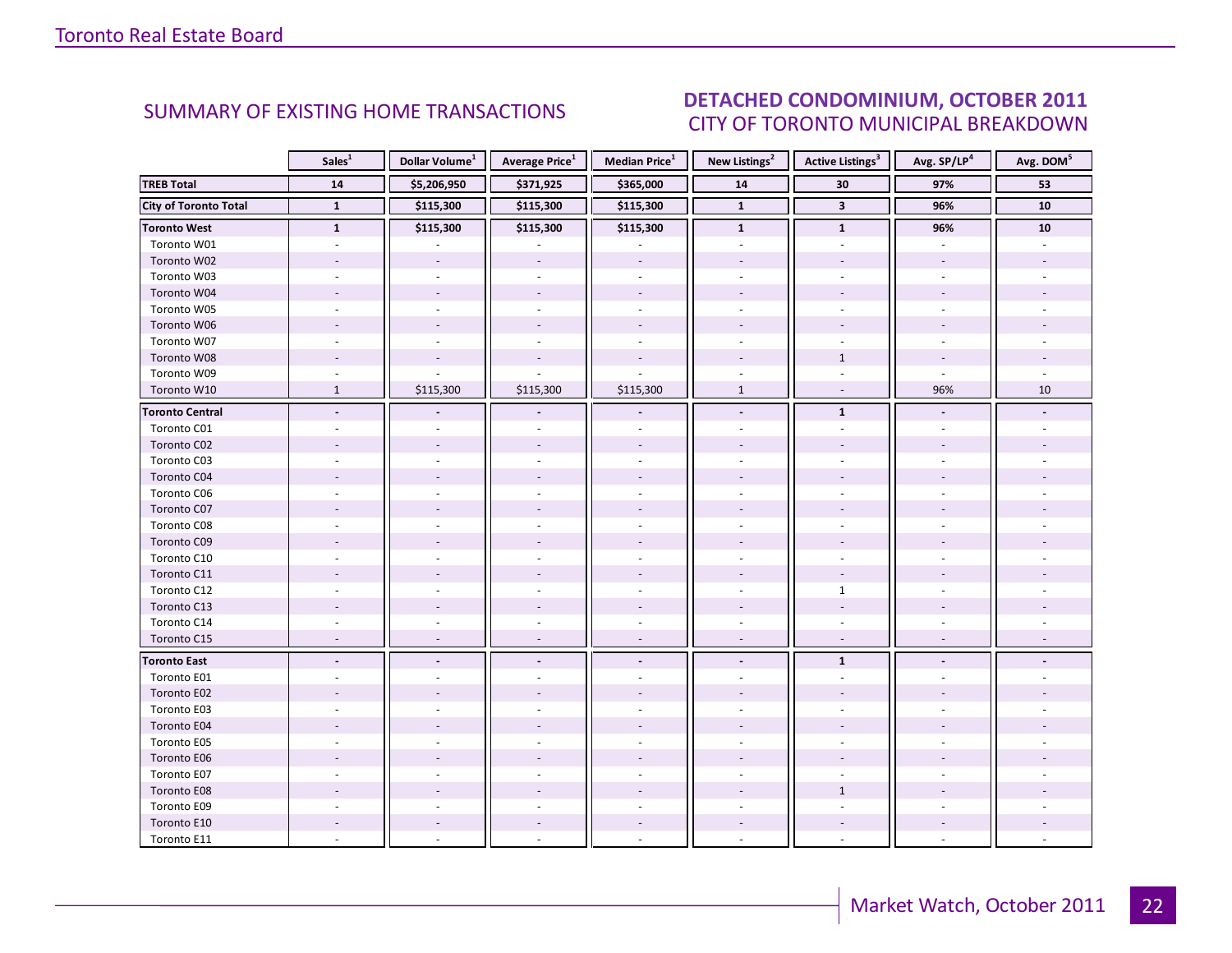### SUMMARY OF EXISTING HOME TRANSACTIONS **CO-OWNERSHIP APARTMENT, OCTOBER 2011** ALL TREB AREAS

|                                  | Sales <sup>1</sup>       | Dollar Volume <sup>1</sup> | Average Price <sup>1</sup> | Median Price <sup>1</sup> | New Listings <sup>2</sup> | <b>Active Listings<sup>3</sup></b> | Avg. SP/LP <sup>4</sup>  | Avg. DOM <sup>5</sup> |
|----------------------------------|--------------------------|----------------------------|----------------------------|---------------------------|---------------------------|------------------------------------|--------------------------|-----------------------|
| <b>TREB Total</b>                | $\overline{9}$           | \$1,920,630                | \$213,403                  | \$212,500                 | 15                        | 32                                 | 98%                      | 53                    |
| <b>Halton Region</b>             | $\blacksquare$           |                            |                            |                           | $\mathbf{1}$              | $\mathbf{1}$                       | $\blacksquare$           |                       |
| Burlington                       | $\blacksquare$           | $\sim$                     | $\sim$                     | ä,                        | $\omega$                  | $\omega$                           | $\sim$                   |                       |
| <b>Halton Hills</b>              |                          |                            |                            | $\overline{a}$            |                           |                                    |                          |                       |
| Milton                           |                          |                            |                            |                           |                           |                                    |                          |                       |
| Oakville                         |                          |                            |                            | $\overline{a}$            | $1\,$                     | $\mathbf{1}$                       |                          |                       |
| <b>Peel Region</b>               | $\overline{a}$           | $\blacksquare$             | $\overline{a}$             | $\overline{a}$            | $\overline{a}$            | $\overline{a}$                     | $\overline{a}$           |                       |
| Brampton                         | ÷                        | $\sim$                     | $\overline{a}$             | ÷.                        | $\sim$                    | $\sim$                             | $\overline{a}$           |                       |
| Caledon                          | $\overline{\phantom{a}}$ |                            |                            |                           |                           |                                    |                          |                       |
| Mississauga                      | ÷.                       |                            |                            |                           | $\overline{a}$            | $\sim$                             | $\overline{a}$           |                       |
| <b>City of Toronto</b>           | 9                        | \$1,920,630                | \$213,403                  | \$212,500                 | ${\bf 14}$                | 31                                 | 98%                      | 53                    |
| ! TURN PAGE FOR CITY OF TORONTO  |                          |                            |                            |                           |                           |                                    |                          |                       |
| <b>TABLES OR CLICK HERE:</b>     | ▶                        |                            |                            |                           |                           |                                    |                          |                       |
| <b>York Region</b>               |                          | $\overline{a}$             |                            | $\overline{\phantom{a}}$  |                           |                                    |                          |                       |
| Aurora                           |                          |                            |                            |                           |                           |                                    |                          |                       |
| E. Gwillimbury                   |                          |                            |                            |                           |                           |                                    |                          |                       |
| Georgina                         |                          |                            |                            |                           |                           |                                    |                          |                       |
| King                             |                          |                            |                            |                           |                           |                                    |                          |                       |
| Markham                          | ä,                       |                            |                            | ä,                        | ÷.                        | $\overline{a}$                     |                          |                       |
| Newmarket                        |                          |                            |                            |                           |                           |                                    |                          |                       |
| Richmond Hill                    | ÷                        |                            |                            |                           |                           |                                    |                          |                       |
| Vaughan                          | $\overline{\phantom{a}}$ | $\sim$                     | $\sim$                     | $\overline{a}$            | $\sim$                    | $\sim$                             | $\overline{\phantom{a}}$ |                       |
| Whitchurch-Stouffville           | $\overline{\phantom{a}}$ | $\sim$                     | $\sim$                     | ÷,                        | $\sim$                    | ÷.                                 | $\sim$                   |                       |
| <b>Durham Region</b>             | $\overline{a}$           |                            |                            | $\overline{a}$            |                           | $\overline{a}$                     |                          |                       |
| Ajax                             | ٠                        |                            |                            | ÷.                        | $\overline{a}$            | ÷                                  | $\sim$                   |                       |
| <b>Brock</b>                     |                          |                            |                            |                           |                           |                                    |                          |                       |
| Clarington                       |                          |                            |                            |                           |                           |                                    |                          |                       |
| Oshawa                           |                          |                            |                            |                           |                           |                                    |                          |                       |
| Pickering                        | $\overline{\phantom{a}}$ |                            |                            | ä,                        | ÷                         | $\sim$                             |                          |                       |
| Scugog                           |                          |                            |                            |                           |                           |                                    |                          |                       |
| Uxbridge                         |                          |                            |                            |                           |                           |                                    |                          |                       |
| Whitby                           |                          |                            |                            |                           |                           |                                    |                          |                       |
| <b>Dufferin County</b>           | $\blacksquare$           | $\blacksquare$             | $\overline{\phantom{a}}$   | $\frac{1}{2}$             | $\blacksquare$            | $\tilde{\phantom{a}}$              | $\overline{a}$           |                       |
| Orangeville                      | ÷,                       | $\overline{a}$             | $\bar{a}$                  | ä,                        | $\sim$                    | $\sim$                             | $\overline{a}$           |                       |
| <b>Simcoe County</b>             | $\blacksquare$           | $\sim$                     | $\overline{a}$             | $\overline{a}$            | $\sim$                    | $\overline{\phantom{a}}$           | $\blacksquare$           |                       |
| Adjala-Tosorontio                |                          |                            |                            |                           |                           |                                    |                          |                       |
| <b>Bradford West Gwillimbury</b> | $\overline{a}$           |                            |                            |                           |                           |                                    |                          |                       |
| Essa                             | $\overline{\phantom{a}}$ |                            |                            | ä,                        |                           | ÷.                                 | ÷                        |                       |
| Innisfil                         |                          |                            |                            | $\overline{a}$            |                           |                                    |                          |                       |
| New Tecumseth                    |                          |                            |                            |                           |                           |                                    |                          |                       |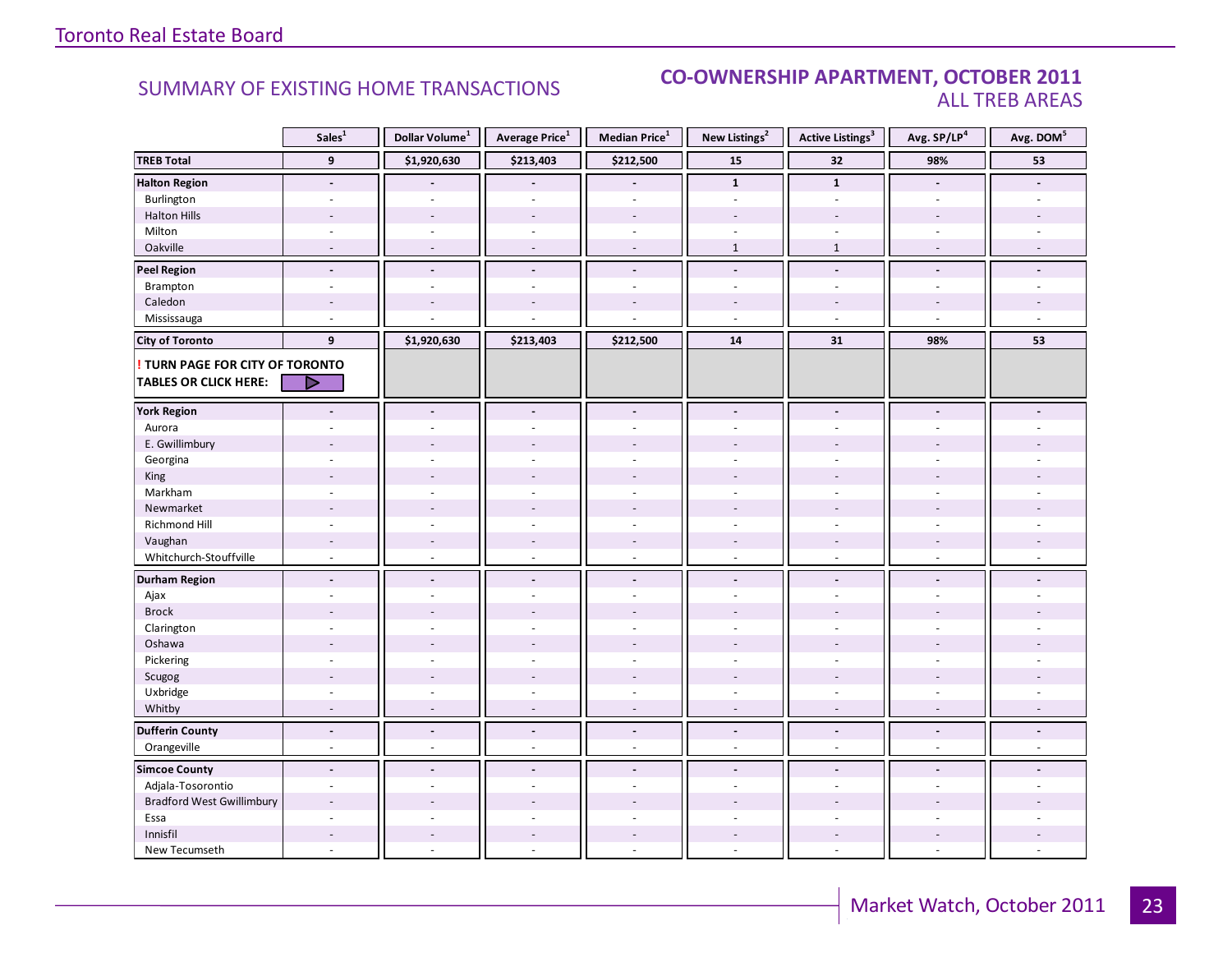### OCTORER 2011 CITY OF TORONTO MUNICIPAL BREAKDOWN SUMMARY OF EXISTING HOME TRANSACTIONS<br>CITY OF TOPONTO MUNICIPAL PREAKDOMAL

<span id="page-23-0"></span>

|                              | Sales <sup>1</sup>       | Dollar Volume <sup>1</sup> | <b>Average Price</b> <sup>1</sup> | <b>Median Price</b> <sup>1</sup> | New Listings <sup>2</sup> | <b>Active Listings<sup>3</sup></b> | Avg. SP/LP4              | Avg. DOM <sup>5</sup> |
|------------------------------|--------------------------|----------------------------|-----------------------------------|----------------------------------|---------------------------|------------------------------------|--------------------------|-----------------------|
| <b>TREB Total</b>            | 9                        | \$1,920,630                | \$213,403                         | \$212,500                        | 15                        | 32                                 | 98%                      | 53                    |
| <b>City of Toronto Total</b> | $\overline{9}$           | \$1,920,630                | \$213,403                         | \$212,500                        | ${\bf 14}$                | 31                                 | 98%                      | 53                    |
| <b>Toronto West</b>          | $\overline{2}$           | \$392,000                  | \$196,000                         | \$196,000                        | $\mathbf{1}$              | 6                                  | 94%                      | 51                    |
| Toronto W01                  | $\overline{2}$           | \$392,000                  | \$196,000                         | \$196,000                        |                           | $\overline{2}$                     | 94%                      | 51                    |
| Toronto W02                  | $\overline{\phantom{a}}$ |                            |                                   |                                  |                           | $\overline{\phantom{a}}$           | $\overline{\phantom{a}}$ |                       |
| Toronto W03                  | $\omega$                 | $\sim$                     | $\omega$                          | $\omega$                         |                           | $\sim$                             | $\omega$                 |                       |
| Toronto W04                  |                          |                            |                                   |                                  |                           |                                    |                          |                       |
| Toronto W05                  |                          |                            |                                   |                                  | $\mathbf{1}$              | 3                                  |                          |                       |
| Toronto W06                  |                          | $\sim$                     | $\sim$                            | $\sim$                           |                           | $\mathbf{1}$                       |                          |                       |
| Toronto W07                  | ÷.                       |                            |                                   |                                  | ÷.                        | ÷.                                 |                          |                       |
| Toronto W08                  |                          |                            |                                   |                                  |                           |                                    |                          |                       |
| Toronto W09                  |                          |                            |                                   |                                  |                           |                                    |                          |                       |
| Toronto W10                  | $\sim$                   |                            |                                   | $\mathcal{L}$                    | $\omega$                  | $\omega$                           | $\sim$                   |                       |
| <b>Toronto Central</b>       | $\overline{7}$           | \$1,528,630                | \$218,376                         | \$212,500                        | 13                        | 25                                 | 98%                      | 54                    |
| Toronto C01                  |                          |                            |                                   |                                  |                           | $\mathbf{1}$                       |                          |                       |
| Toronto C02                  |                          |                            |                                   |                                  | $\mathbf{1}$              | $\overline{2}$                     | $\overline{\phantom{a}}$ |                       |
| Toronto C03                  | $\mathbf{1}$             | \$244,000                  | \$244,000                         | \$244,000                        | 3                         | 5                                  | 98%                      | 4                     |
| Toronto C04                  | $\overline{3}$           | \$677,400                  | \$225,800                         | \$235,000                        | $\overline{3}$            | $\overline{7}$                     | 99%                      | 71                    |
| Toronto C06                  |                          |                            |                                   |                                  |                           |                                    |                          |                       |
| Toronto C07                  |                          |                            |                                   |                                  |                           | $\mathbf{1}$                       | $\omega$                 |                       |
| Toronto C08                  | $\mathbf{1}$             | \$187,600                  | \$187,600                         | \$187,600                        |                           |                                    | 99%                      | 9                     |
| Toronto C09                  |                          |                            |                                   |                                  |                           | $\mathbf{1}$                       |                          |                       |
| Toronto C10                  |                          |                            |                                   |                                  |                           | $\mathbf{1}$                       |                          |                       |
| Toronto C11                  |                          |                            |                                   |                                  |                           |                                    |                          |                       |
| Toronto C12                  |                          |                            |                                   |                                  |                           |                                    | $\sim$                   |                       |
| Toronto C13                  | $\overline{2}$           | \$419,630                  | \$209,815                         | \$209,815                        | $\overline{3}$            | 3                                  | 98%                      | 75                    |
| Toronto C14                  |                          |                            |                                   |                                  | 3                         | 4                                  |                          |                       |
| Toronto C15                  |                          |                            | $\overline{a}$                    | $\overline{\phantom{a}}$         |                           | $\overline{\phantom{a}}$           |                          |                       |
| <b>Toronto East</b>          | $\blacksquare$           | $\blacksquare$             | $\overline{a}$                    | $\Box$                           |                           | $\blacksquare$                     | $\blacksquare$           |                       |
| Toronto E01                  |                          |                            |                                   |                                  |                           |                                    |                          |                       |
| Toronto E02                  |                          |                            |                                   |                                  |                           |                                    |                          |                       |
| Toronto E03                  |                          |                            |                                   |                                  |                           |                                    |                          |                       |
| Toronto E04                  |                          |                            |                                   |                                  |                           |                                    |                          |                       |
| Toronto E05                  | $\sim$                   |                            |                                   |                                  |                           |                                    |                          |                       |
| Toronto E06                  |                          |                            |                                   |                                  |                           |                                    |                          |                       |
| Toronto E07                  |                          |                            |                                   |                                  |                           |                                    |                          |                       |
| Toronto E08                  |                          |                            |                                   |                                  |                           |                                    |                          |                       |
| Toronto E09                  |                          |                            |                                   |                                  |                           |                                    |                          |                       |
| Toronto E10                  |                          |                            |                                   |                                  |                           |                                    |                          |                       |
| Toronto E11                  |                          |                            |                                   |                                  |                           |                                    |                          |                       |